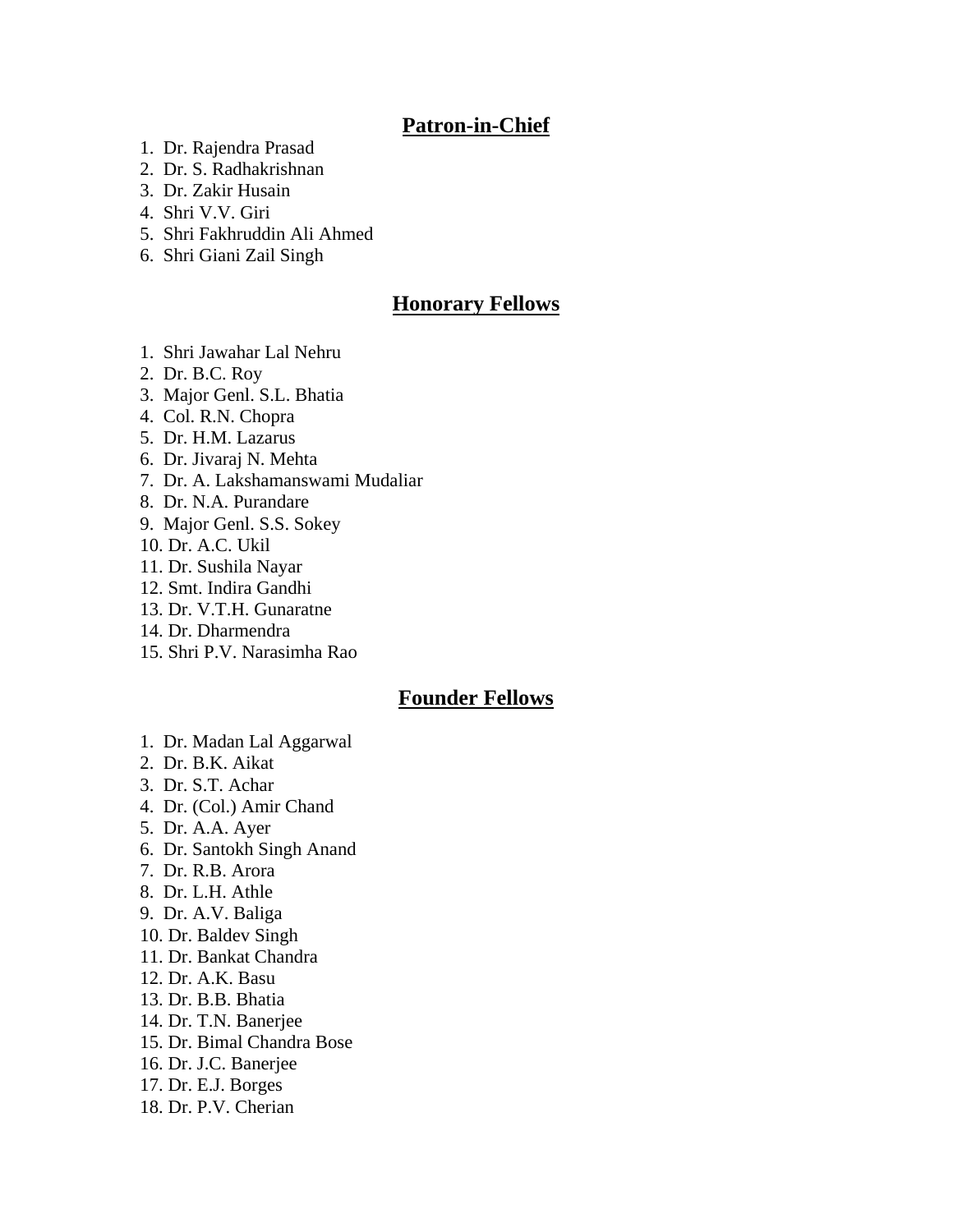19. Dr. R.N. Chaudhuri 20. Dr. G. Coelho 21. Dr. R.A.F. Cooper 22. Dr. (Lt.Genl.) D.N. Chakravarti 23. Dr. L.W. Chacko 24. Dr. M.K.K. Menon 25. Dr. Subodh Mitra 26. Dr. (Capt) P.B. Mukherjee 27. Dr. S.R. Mukherjee 28. Dr. B. Mukhopadhaya 29. Dr. M. Naidu 30. Dr. B. Narayana 31. Dr. C.G. Pandit 32. Dr. J.C. Parekh 33. Dr. C.S. Patel 34. Dr. G.M. Phadke 35. Dr. B.N. Purandare 36. Dr. K.C.K.E. Raja 37. Dr. R.V. Rajam 38. Dr. V. Ramalingaswami 39. Dr. (Lt.Genl.) B.M. Rao 40. Dr. K.M. Rai 41. Dr. B.N.B. Rao 42. Dr. K.N. Rao 43. Dr. D.Govinda Reddy 44. Dr. K.S. Sanjivi 45. Dr. R.V. Sathe 46 Dr. R.N. Cooper 47. Dr. Dukhan Ram 48. Dr. P.K. Duraiswami 49 Dr. B.B. Dikshit 50. Dr. Sant Ram Dhall 51. Dr. K.K. Datey 52. Dr. Arthur E. De'sa 53. Dr. P.V. Gharpure 54. Dr. N.G.Gadekar 55. Dr. Karam Singh Grewal 56. Dr. M.L. Gujral 57. Dr. Robert Heilig 58. Dr. Inderjit Singh 59. Dr. Jaswant Singh 60. Dr. H.I. Jhala 61. Dr. K.C. Kandhari 62. Dr. (Lt.Col.) S.L. Kalra 63. Dr. R.M. Kasliwal 64. Dr. C.C. Kapila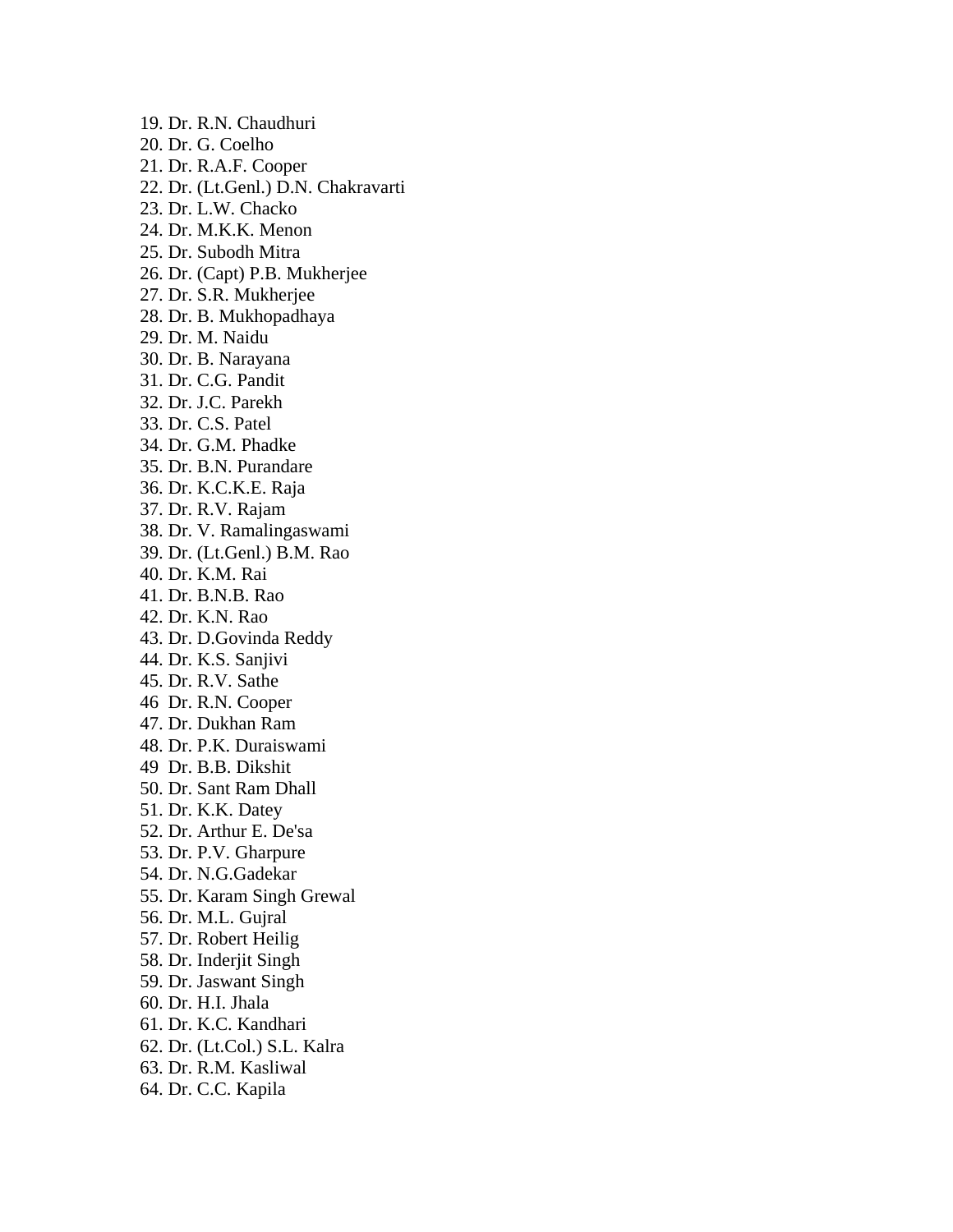65. Dr. V.R. Khanolkar 66. Dr. Shantilal J. Metha 67. Dr. S.S. Misra 68. Dr. C. Mani 69. Dr. (Lt.Col.) Sangham Lal 70. Dr. Kiron Sen 71. Dr. P.K. Sen 72. Dr. Prafulla Kumar Sen 73. Dr. S.C. Sen 74. Dr. S.K. Sen 75. Dr. R.F. Sethna 76. Dr. B.N. Sinha 77. Dr. B.N. Sircar 78. Dr. Mangal Das J. Shah 79. Dr. V.N. Shirodkar 80. Dr. (Lt.Col.) B.L.Taneja 81. Dr. P.N. Teneja 82 Dr. Tulsi Das 83. Dr. R.J. Vakil 84. Dr. R. Viswanathan 85. Dr. Prem Nath Wahi 86. Dr. K.L.Wig 87. Dr. B.B. Yodh 88. Dr. B. Mukherji 89. Dr. C.P.V. Menon 90. Dr. K.S. Mathur

91. Dr. V.S. Mangalik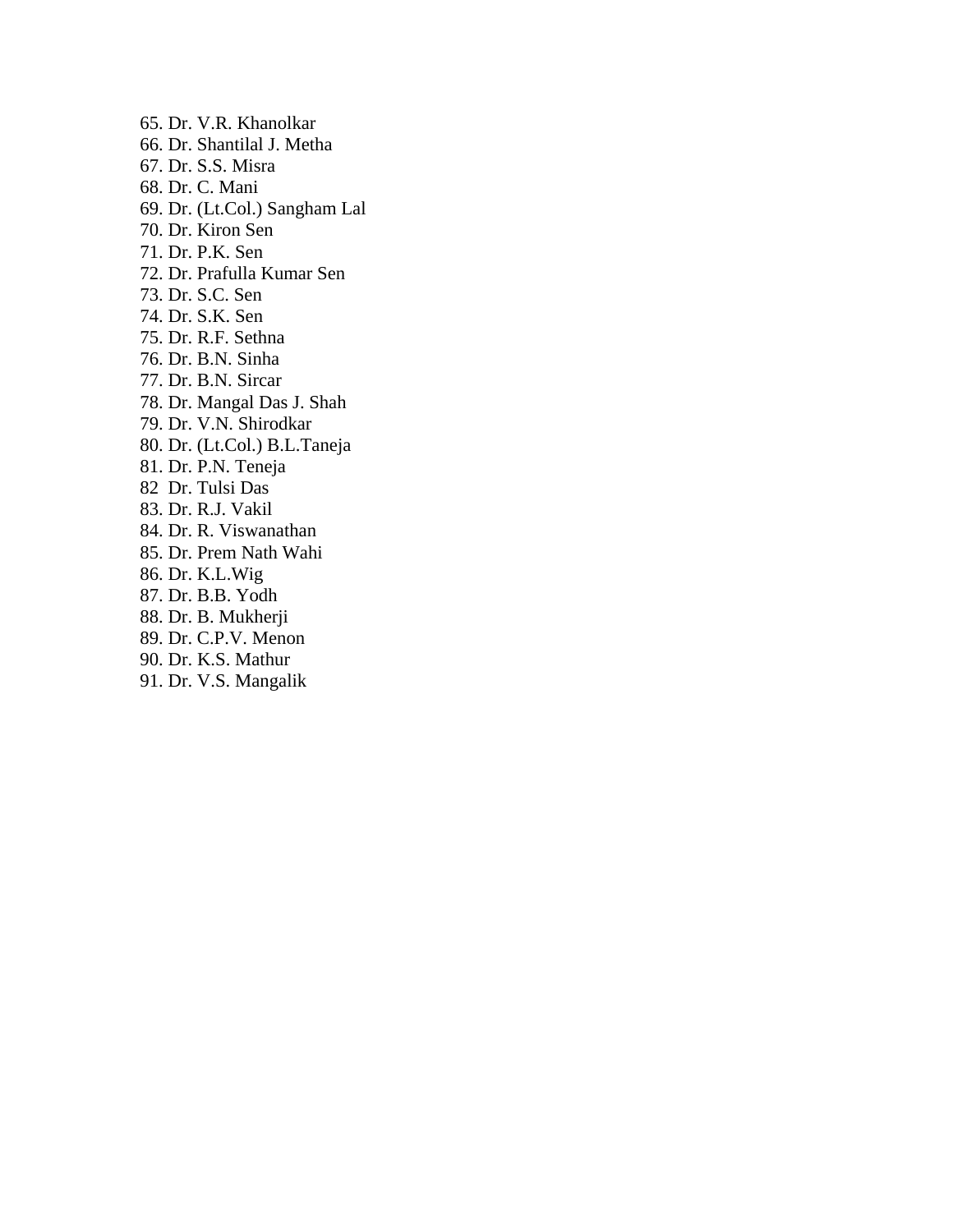## **Obituary-Fellows**

The National Academy of Medical Sciences records with deep regret the demise of the following distinguished Fellows of the Academy and recognizes their life long contributions to the growth and development of the Academy.

### 1. **Achar, S.T.**

MD, FRCP(C) Director, Institute of Paediatrics, Government General Hospital, Chennai.

### 2. **Achari, Govinda**

PhD, FCAI, FISCD. Honorary Secretary, Rajendra Memorial Research Institute of Medical Sciences & Head, Pharmacology Division, Patna (b. 1915).

### 3. **Anand, Bal Krishan Medical Education/ Physiology** 1961

MD, FNA, FASc. Res: B9/21, Vasant Vihar, New Delhi-110057. Tel: (011) Res: 62142667, President (1979-81), Academy Oration (1977-78, 1980-81), Gen. Amir Chand Oration (1992-93), Life Time Achievement Award (2005) (b.1917).

### 4. **Anand, Dharan Preventive and Social Medicine**  1972

DPH, MPH. D-332, Defence Colony, New Delhi-110024. (b. 1921).

5. **Antia, Noshir Hormasji Plastic Surgery** 

FRCS (Eng.), FACS (Hon.) USA. Director, The Foundation for Research in Community Health, 3 & 4, Trimiti "B" Apts, 85, Anand Park, Aundh, Pune-411007 (b.1922).

### 6. **Agarwal, Lalit P. Ophthalmology/Medical Education/ Community Ophthalmology**  1962

DOMS (Eng.), DO, MS, FICS, FACS. House No.10, Sector-XV-A, NOIDA (U.P.) (b.1922).

### 7. **Agarwal, Satish Chandra Microbiology Microbiology**

MD, PhD, FRC Path (Lond), FNA, INSA. Senior Scientist, Central Drug Research Institute, Lucknow (b. 1924).

1987

1977

Paediatrics 1961

### Pharmacology 1965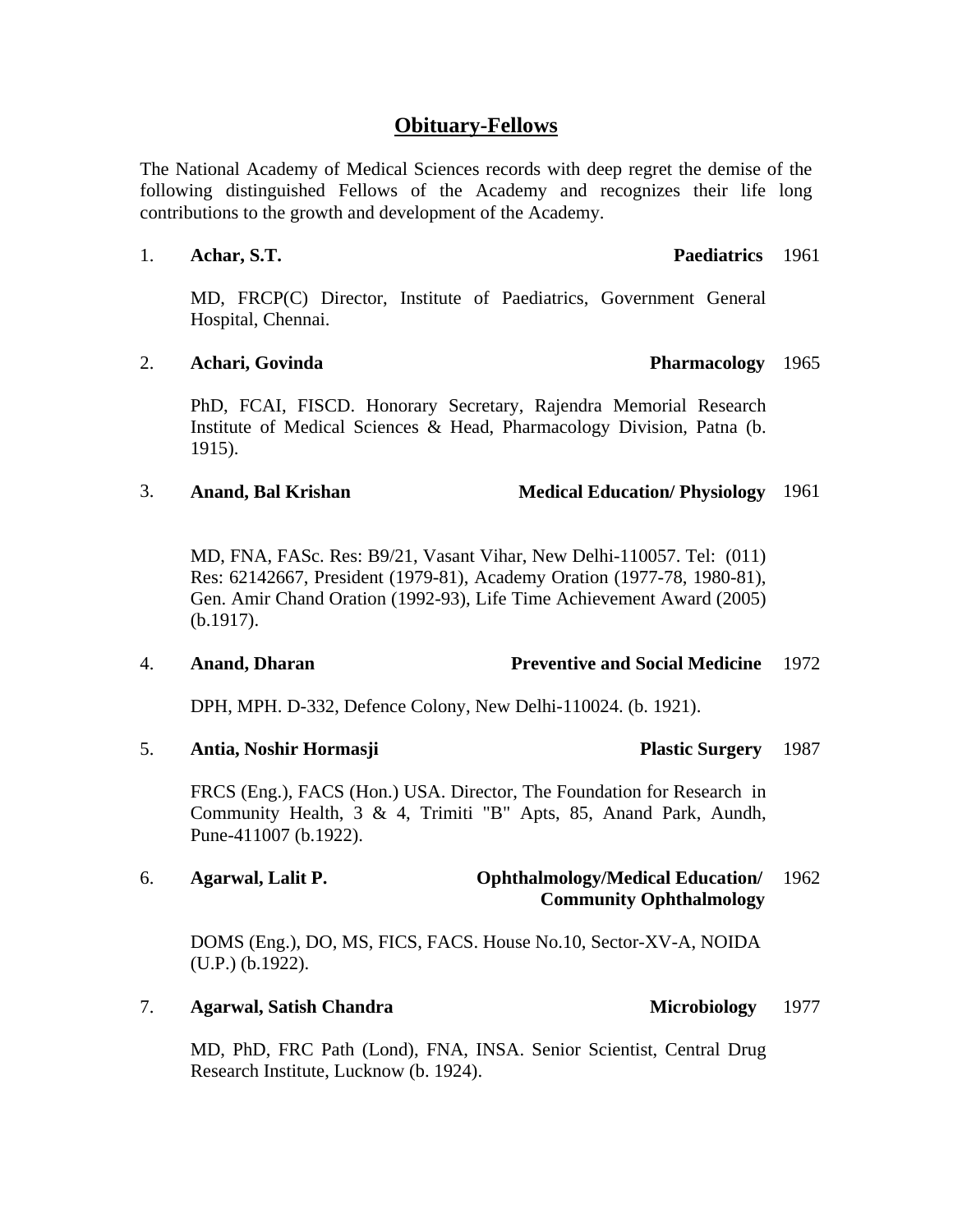| 8.  | <b>Aggarwal, Madan Lal</b><br>Radiology 1961                                                                                                                       |      |
|-----|--------------------------------------------------------------------------------------------------------------------------------------------------------------------|------|
|     | DMR (Lond). A-1/150, Safdarjang Enclave, New Delhi (b. 1914).                                                                                                      |      |
| 9.  | Aggarwal, N.D.<br><b>Orthopaedic Surgery</b>                                                                                                                       | 1981 |
|     | MS, FRCS, MCh (Ortho.), FACS, FICS. 1-E, The Mall, Patiala (b. 1923).                                                                                              |      |
| 10. | Ahuja, Man Mohan Singh<br><b>Endocrinology/Diabetes</b>                                                                                                            | 1975 |
|     | FRCP (Lond). C/o Sita Ram Bhartia Hospital, B-16, Institute Area, New<br>Mehrauli Road, New Delhi (b. 1929).                                                       |      |
| 11. | Aikat, B.K.<br><b>Pathology</b>                                                                                                                                    | 1961 |
|     | MD, DCP (Lond), PhD(Lond). Director-Professor, Department of<br>Pathology and Bacteriology, Post Graduate Institute of Medical Education<br>& Research, Chandigarh |      |
| 12. | Aikat, Meera<br><b>Pathology</b>                                                                                                                                   | 1984 |
|     | PhD, MTAC. 754, Sector 8-B, Chandigarh (b. 1924).                                                                                                                  |      |
| 13. | Maj. Genl. Amir Chand                                                                                                                                              | 1961 |
|     | DPH, MRCP. Curzon Road, New Delhi                                                                                                                                  |      |
| 14. | <b>Surgery/Cardiovascular &amp; Thoracic Surgery</b><br><b>Anand, Santokh Singh</b>                                                                                | 1961 |
|     | FRCS (Eng), FACS, FCCP. Res: House-501, Sector 10-C, Chandigarh (b.<br>1909).                                                                                      |      |
| 15. | Maj. Gen. Ananthanarayanan, L.K.<br><b>Surgery</b>                                                                                                                 | 1973 |
|     | Former Professor of Surgery, Armed Forces Medical College, Poona.                                                                                                  |      |
| 16. | <b>Gastroenterology/Nutrition</b><br>Antia, Framroz Pirojshaw                                                                                                      | 1978 |
|     | MD, MS, FRCP (Lond), MRCP. Bombay Mutual Terrace, 534, Sandhurst<br>Bridge, Mumbai-400007. Res: West Hills, 27 Nepean Sea Road, Mumbai (b.<br>1916).               |      |
| 17. | <b>Pharmacology</b><br>Arora, R.B.                                                                                                                                 | 1961 |
|     | MD (Med), MD (Pharm). 1546, Sector B, Pocket I, Vasant Kunj, New<br>Delhi-110030 (b. 1917).                                                                        |      |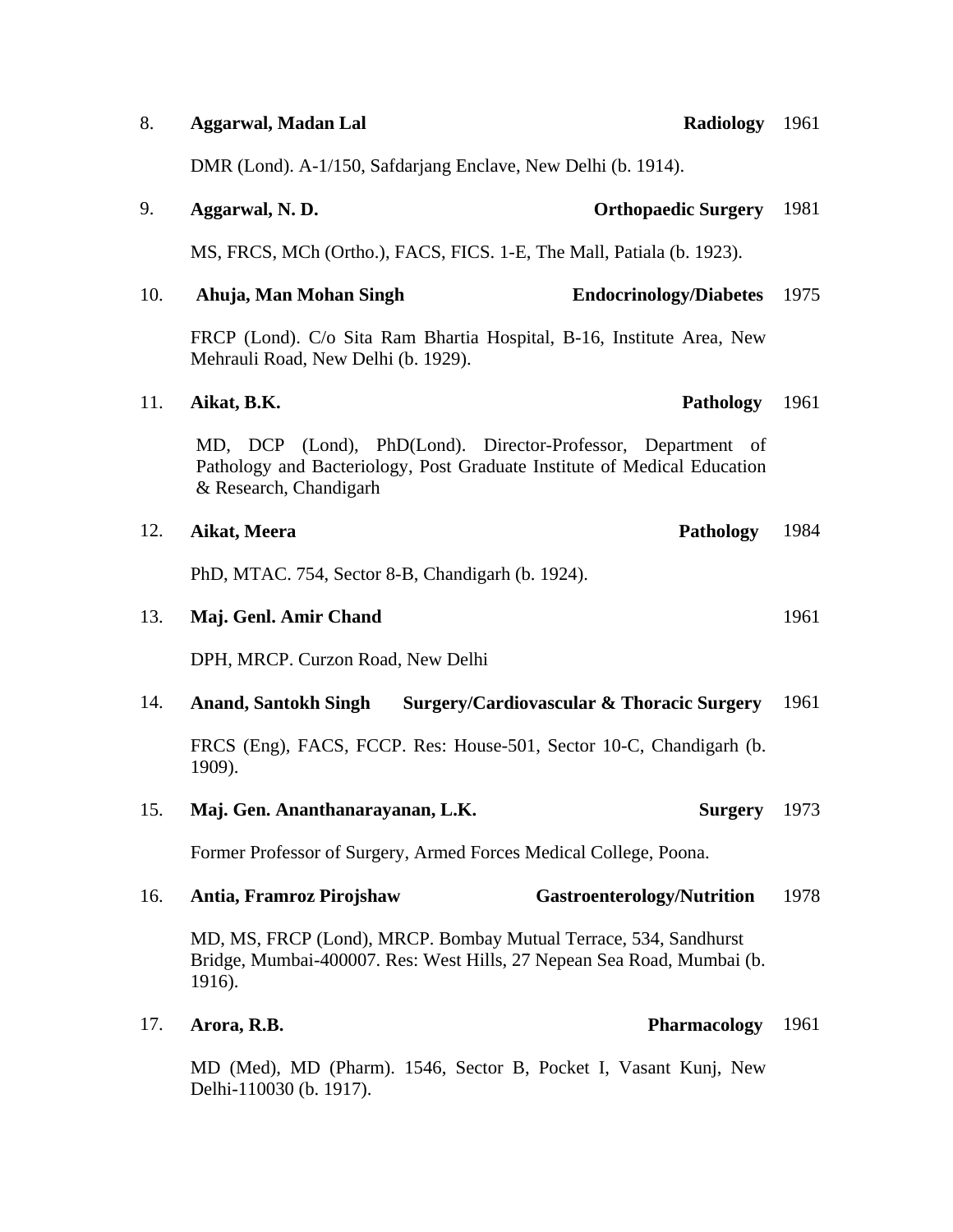|     | DIVIK (ENG.), FACK (USA). KHSHNA INWAS, I FIOOT, JN. OI CHAMI KOAC<br>and Queens Road, Mumbai.                                                                                                                                                                                                                      |      |
|-----|---------------------------------------------------------------------------------------------------------------------------------------------------------------------------------------------------------------------------------------------------------------------------------------------------------------------|------|
| 20. | <b>Atm Prakash</b><br><b>Surgery</b>                                                                                                                                                                                                                                                                                | 1971 |
|     | Professor & Head, Department of Surgery, All India Institute of Medical<br>Sciences, Ansari Nagar, New Delhi.                                                                                                                                                                                                       |      |
| 21. | Ophthalmology<br>Avasthi, Parmanand                                                                                                                                                                                                                                                                                 | 1966 |
|     | MS, FACS, FICS, DO (Lond). Emeritus Professor of Ophthalmology, S.N.<br>Medical College, Agra (b. 1917).                                                                                                                                                                                                            |      |
| 22. | Ayyar, N.S. Narasimha                                                                                                                                                                                                                                                                                               | 1964 |
|     | LRCP, MRCS (Eng), FRCS (Ireland), FRCS (Eng). 19, Chinnaya Pillai<br>Street, T. Nagar, Chennai.                                                                                                                                                                                                                     |      |
| 23. | <b>Neurosurgery</b><br>Balasubramaniam, Venkataraman                                                                                                                                                                                                                                                                | 1972 |
|     | MS, MS (Neuro), PhD (Neuro). 4, II Main Road, CIT Colony, Mylapore,<br>Chennai-600004. Res: New No. 12, II Main Road, C.I.T. Colony, Mylapore,<br>Chennai-600004. Tel: (044) 24661072, 24992593, Res: 24991032, E-mail:<br>chidu@vsnl.com, Gen. Amir Chand Oration (1991-92), Emeritus Professor,<br>NAMS (b.1924). |      |
| 24. | <b>Anatomy/Hospital Administration</b><br>Bajaj, I.D.                                                                                                                                                                                                                                                               | 1981 |
|     | MS. Adviser, Batra Hospital Medical Research Centre, Tughlakanad, New<br>Delhi (b. 1925).                                                                                                                                                                                                                           |      |
| 25. | Balakrishnan, C.<br><b>Plastic Surgery</b>                                                                                                                                                                                                                                                                          | 1967 |
|     | FRCS (Eng). Consultant Plastic Surgeon. 753, Sector 8-B, Chandigarh (b.<br>1918).                                                                                                                                                                                                                                   |      |
| 26. | Baliga, A.V.                                                                                                                                                                                                                                                                                                        | 1961 |
|     | 69 Marine Drive, Mumbai.                                                                                                                                                                                                                                                                                            |      |

## 18. **Arthur E. De'sa**

FRCS (Eng). Case Urbina, Vinscent Road, Dadar, Mumbai.

## 19. **Athle, L.H.**

DMR (Eng.), FACR (USA). Krishna Niwas, I<sup>st</sup> Floor. In. of Charni Road

## 1961

1961

# 1961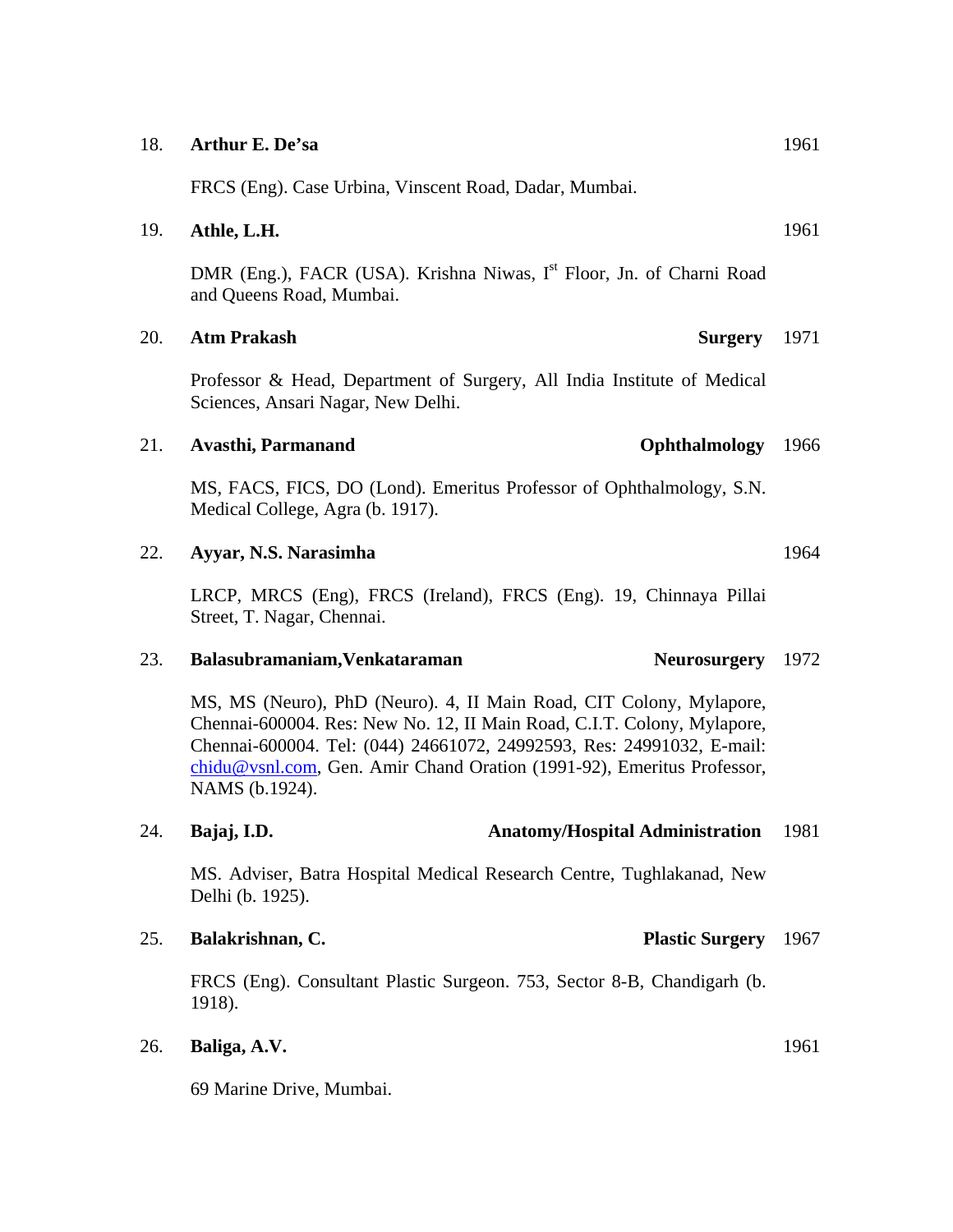### 27. **Banerjea, J.C.**

MB, MRCS, FRCP (Lond). Emeritus Professor, Department of Medicine, Medical College, Kolkata.

### 28. **Banerjee, Sachchidananda** Physiology/Nutrition 1971

MSc, (Physiol), FNA, FAAAS. 23-B, Tara Sankar Sarani, Kolkata (b. 1910).

## 29. **Banerjee, T.N.**

MB, MRCP (Lond. & Edin), CIE, MLC, DTM & H. Sir Ali Road, Patna

## 30. **Bankat, Chandra**

MRCS (Eng), MRCP (Lond). Station Road, Hyderabad-500001 (A.P.).

### 31. **Banwari, Lall <b>Health Planning & Administration** 1970

DPH (Lond), DIH (Eng), FIPHA, FICS. 45, Friends Colony (East), New Delhi (b.1916).

### 32. **Barat, Anil Krishna**

PVSM, MVC, FRCS (Eng). Consultant Surgeon, Moolchand K.R. Hospital, New Delhi (b. 1915).

### 33. **Baruah, Bangshi Dhar Pathology/Cancer Research**  1979

Ph.D, FRCPath (Lond), FICS (USA), FCCP (USA), FICP. Consultant Pathologist, East Chowki-idinghee, Dibrugarh (b. 1924).

### 34. **Basu, Ajit Kumar Cardiovascular & Thoracic Surgery**  1961

DSc, MS (Cal), FRCS (Eng), FACS (USA). Dean, Vivekananda Institute of Medical Sciences, Kolkata. Honorary Consultant Surgeon to the President of India, Professor Emeritus of Surgery, Institute of Post Graduate Medical Education & Research, Kolkata (b. 1912).

### 35. **Basu Mallik, Khagendra Chandra Pathology**

MD, PhD (Lond), FRC Path (Eng). Emeritus Professor, Medical College, Kolkata. Res: "Anamika", P. 185, CIT Scheme No. 6 M, Kolkata (b. 1917).

Medicine 1961

# 1961

**Surgery** 1973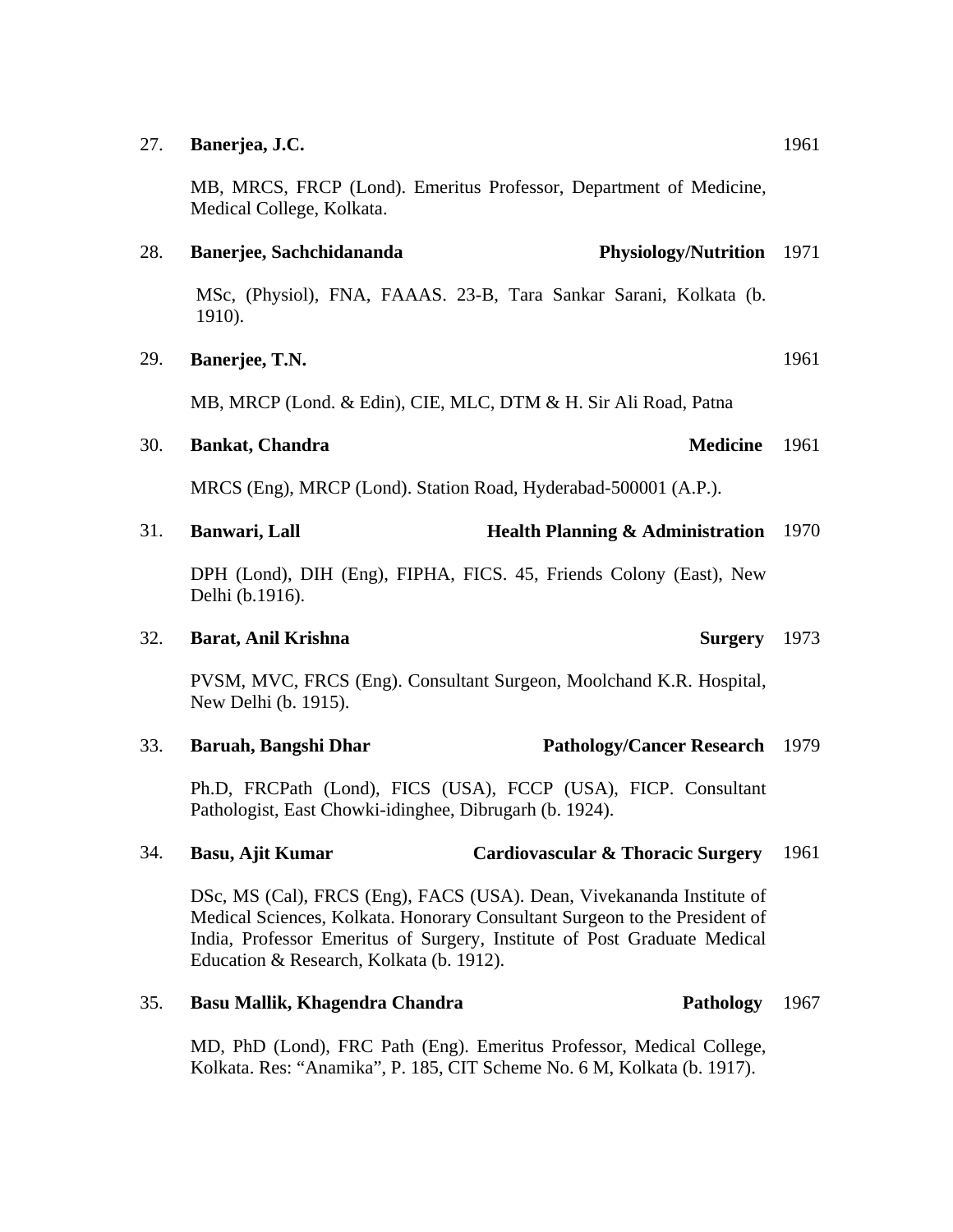### 36. **Bhatnagar, Sudhir Kumar Plastic Surgery**

MS, MCh, FICS, FACS. Professor, Department of Plastic & Reconstructive Surgery, King George's Medical University, Lucknow-226003. Res: F-2314, Rajaji Puram, Lucknow-226017. Tel: (0522) Off: 2257446, Res: 2418648, Fax: 2259089, E-mail: [skbhatnagarlko@hotmail.com](mailto:skbhatnagarlko@hotmail.com) (b.1942).

Dr. B.C. Roy Award for best teacher (MCI, 2001).

### 37. **Benawri, Narain Prasad Physiology/Medical Education**  1963

MD. Emeritus Professor, Gandhi Medical College, Bhopal (b. 1917).

### 38. **Berry, J.N. Medicine/Cardiology** 1964

MD, FRCP (Lond), DCH (Lond). Professor of Cardiology, Postgraduate Institute of Medical Education & Research, Chandigarh.

### 39. **Bery, Col. N.N.**

DEDP (Paris), DDS (Pensyl), ZDS (Vienna), FACD, FDS (RCS Eng), MICD (USA). President, Dental Council of India, 13, Curzon Road, New Delhi.

## 40. **Bhargava, M. Krishna Oncology/Pathology**

MD. Res: "Parijat", 1324,  $13<sup>th</sup>$  Cross, Indiranagar  $2<sup>nd</sup>$  Stage, Bangalore-560038. (b.1927).

### 41. **Bhargava, Krishna Prasad Pharmacology**

MD (Pharma), PhD, FNA. Department of Pharmacology, Faculty of Medicine, Kuwait University, Post Box 24923, Kuwait (b. 1925).

### 42. **Bharucha, Piloo Eddie**

MD (Lond.), MD, DCH (Eng.). Consulting Paediatrician, Children Orthopaedic Hospital, LRT Medical Centre, 176 M Karve Road, Mumbai (b. 1917).

### 43. **Bhaskaran, Kalyanasundara Bacteriology**

MSc, PhD (Lond), FNA. Former Scientist E, Central Drug Research Institute, Lucknow. Res: Home for Senior Citizens 748 A, Nisarga Layout, Kallubalu Post, Jigani Hobali, Bangalore-562106. Tel: (044) Res: 28156815

Jan. 2002

### Paediatrics 1975

## 1965

1986

1968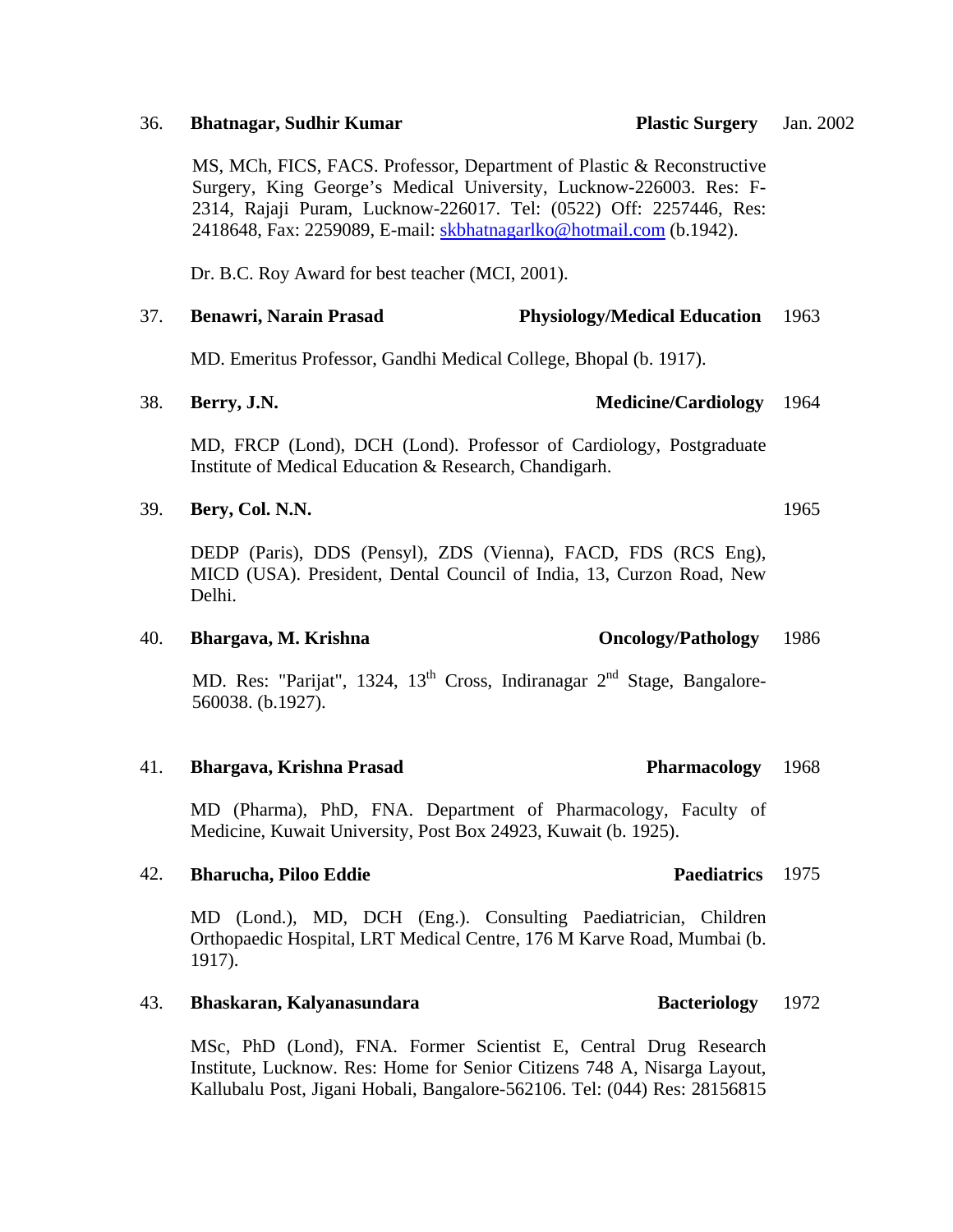(b.1919).

### 44. **Bhaskaran, Krishnaswamy**

MD, FAPS (USA), FRC Psych (Lond), FRCP (Canada), FRANZCP. Psychiatrist Superintendent, Geelong Psychiatric Centre, PO Box No. 281, Geelong 322, Victoria, Australia (b. 1924).

### 45. **Bhat, Prema Microbiology**  1974

MSc, PhD. Head, Department of Microbiology, Sri Sathya Sai Institute of Higher Medical Sciences, Prasanthigram, Anantapur-515134. (AP). (b.1927).

### 46. **Bhatia, Balraj**

MD. Director, General Environmental and Nutritional Health Research Organization (ENRO) L-23, Hauz Khas Enclave, New Delhi (b. 1921).

### 47. **Bhatla, Prakash Chand General Practice/Genetics** 1979

FCGP, FRCGP (Australia). Chairman, Health Care members Promotion Trust (Regd), Chairman, National Institute of Primary Health Care, 210, Bhanot Corner, GKI Pamposh Enclave, New Delhi (b. 1919).

### 48. **Bhattacharijya, Bidyapati Medicine/Neurology/Psychiatry**  1967

Lt. Gen. (Retd) PVSM. LRCP, MRCS (Eng), DPM (Eng), FRCP (Edin), FRCP (Lond). 162/B/390 Lake Garden, Kolkata (b. 1909).

49. **Bhattacharya, Amiya Kumar** Gastroenterology/Nutrition 1984

PhD, MD, FIPHA. Director, Professor & Head, Department of Nutritional and Metabolic Diseases, School of Tropical Medicine, Kolkata (b. 1930).

## 50. **Bhattacharya, S. K. Pharmacology/Neuropsychopharmacology**  July1992

MD, PhD. Professor, Department of Pharmacology, Institute of Medical Sciences, Banaras Hindu University, Varanasi-211005 (UP) (b.1939).

### 51. **Bhutani, L.K. Dermatology & Venereology** 1982

MD, FRCP (Edin). Former Director and Professor & Head of Dermatology & Venereology, All India Institute of Medical Sciences, Ansari Nagar, New Delhi-110029. (b. 1936).

### Physiology 1981

Psychiatry 1974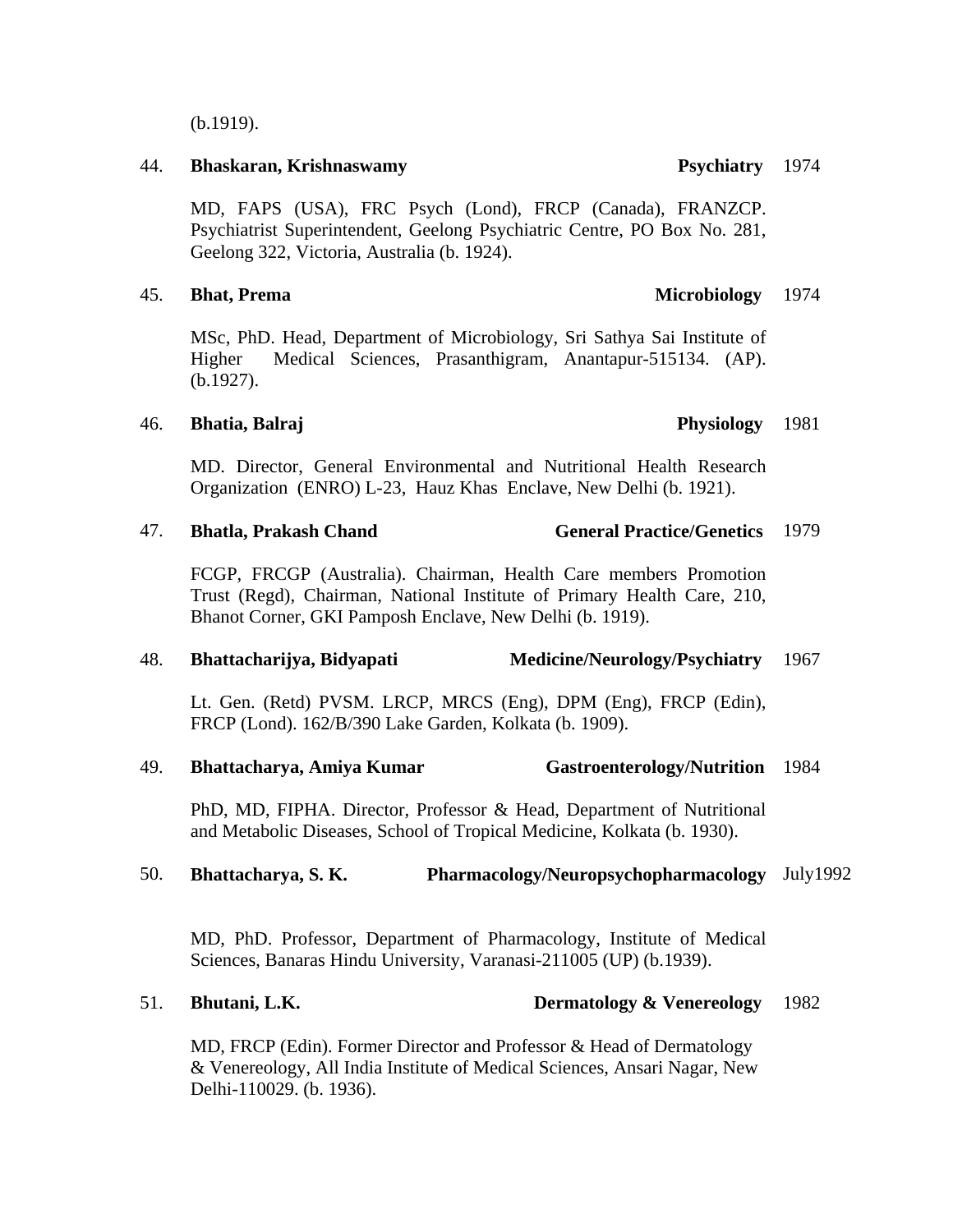| 52. | Cardiology<br>Bidwai, Padmakar Sadashiva                                                                                                                                                                         | 1977 |
|-----|------------------------------------------------------------------------------------------------------------------------------------------------------------------------------------------------------------------|------|
|     | MD, FACC. Chief Cardiologist, Central India Institute of Medical Sciences,<br>88/2, Bajaj Nagar, Nagpur-440010. (b. 1931).                                                                                       |      |
| 53. | Borges, E.J.                                                                                                                                                                                                     | 1961 |
|     | MS, FRCS (Eng), FICS. Tata Memorial Hospital, Parel, Mumbai.                                                                                                                                                     |      |
| 54. | Anaesthesiology<br><b>Bose, Amal Kumar</b>                                                                                                                                                                       | 1973 |
|     | DAPCPS (Eng.), FFARCS (Eng). 90, Ballygunj Place, Kolkata (b. 1922).                                                                                                                                             |      |
| 55. | Pharmacology 1961<br><b>Bose, Bimal Chandra</b>                                                                                                                                                                  |      |
|     | MD, DSc, DTM, MRCS. Emeritus Professor, MGM Medical College,<br>Indore (b. 1906).                                                                                                                                |      |
| 56. | <b>Orthopaedics/Biomedical Engineering</b><br><b>Bose, Kali Sankar</b><br>& Rehabilitation                                                                                                                       | 1970 |
|     | MS, FICS. A-125, Lake Gardens, Kolkata (b.1917).                                                                                                                                                                 |      |
| 57. | <b>Brahm, Prakash</b><br><b>Neurosurgery</b>                                                                                                                                                                     | 1984 |
|     | MS, MCh. Former Professor & Head, Department of Neurosurgery, G.B.<br>Pant Hospital, Delhi. Res:C 9/14, DLF Phase I, Qutab Enclave, Gurgaon<br>(b.1937).                                                         |      |
| 58. | Brahmayya Sastry, P.<br><b>Human Physiology</b>                                                                                                                                                                  | 1970 |
|     | PhD (Mc. Gill), FASc. Emeritus Scientist, Government of Andhra Pradesh,<br>"Sitaramanilayam", Plot No. 5, Doctors Co-op. Housing Colony,<br>Visakhapatnam (b. 1913).                                             |      |
| 59. | <b>Burma, Debi Prosad</b><br><b>Molecular Biochemistry</b>                                                                                                                                                       | 1977 |
|     | MSc, DPhil, FIC, FASc, FNASc. Former Professor & Head, Department of<br>Biochemistry, Institute of Medical Sciences, Banaras Hindu University,<br>Varanasi. Res: CF-186, Salt Lake, Sector-I, Kolkata (b. 1925). |      |
| 60. | Chacko, C.W.                                                                                                                                                                                                     | 1964 |

## 60. **Chacko, C.W.**

DTM, PhD (Lond). Serologist, Government General Hospital & Professor of Sereology, Institute of Venereology, Madras Medical College, I-A, Wheat Craft Road, Nungambakam, Chennai.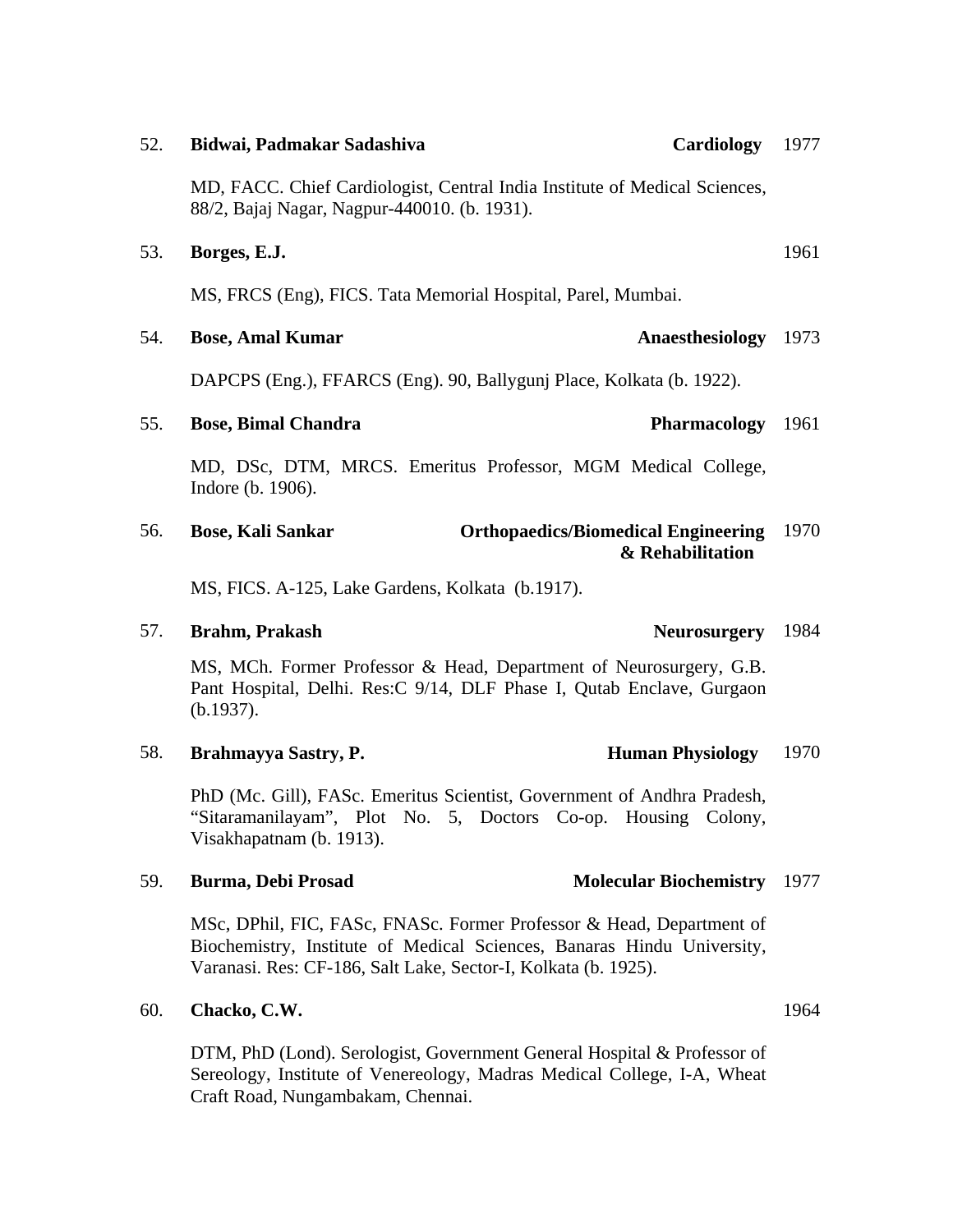## 61. **Chacko, Liza Wallapurakal**

MSc, DPhil (Oxon). "Wallapura", Pallam P.O. Kottayam (b. 1910).

## 62. **Chakravarti, D.N. Health Administration**  1961

DTM & H (Lond), FSMF, FAFSc, FIPHA, FNA. 62, Syed Amir Ali Avenue, Kolkata (b. 1896).

## 63. **Chandra, Dan Bhadur**

FACS, FNASC. 19-A, L.B. Shastri Marg, Civil Lines, Allahabad (b. 1922).

## 64. **Chandra, Heeresh**

MS, MD (Forensic Med.), FAFSc, LLB. Former Founder Director, Medicolegal Institute, Medicolegal Advisor, Government of Madhya Pradesh & Professor of Forensic Medicine and Toxicology, Gandhi Medical College, Bhopal. Res: E-1/104 Arera Colony, Bhopal (b. 1927).

## 65. **Chandy, Jacob Neurosurgery**

MSc, FRCS (Canada), FACS, FASc, FICA. Paarra, Kottayam (Kerala) 686004. Tel: (0481) 80479, Council Member (1966-68) (b.1910).

Padma Bhushan

### 66. **Charan, Anant Cardiovascular & Thoracic Surgery**  1980

MS, FRCS, FICS. Professor & Head, Department of Surgery, King George's Medical College, Lucknow (b. 1923).

### 67. **Chatterjea, J.B.**

MD (Cal), FNIMS Path (Lond). Professor of Haematology and Director, School of Tropical Medicine, Kolkata.

### 68. Chatterjee, Sailendra Nath **Health Administration** 1969

Lt. Gen. Retd. PVSM. D-8/5, Vasant Vihar, New Delhi (b. 1914).

### 69. **Chaudhuri, R.N.**

FRCP (Edin), TDD (Wales), FSMR (West Bengal), FNI. Director & Professor of Tropical Medicine, School of Tropical Medicine and Superintendent & Senior Physician, Carmichael Hospital for Tropical

**Forensic Medicine** 1979

**Ophthalmology** 1983

1961

Haematology 1964

Medicine 1961

Anatomy 1961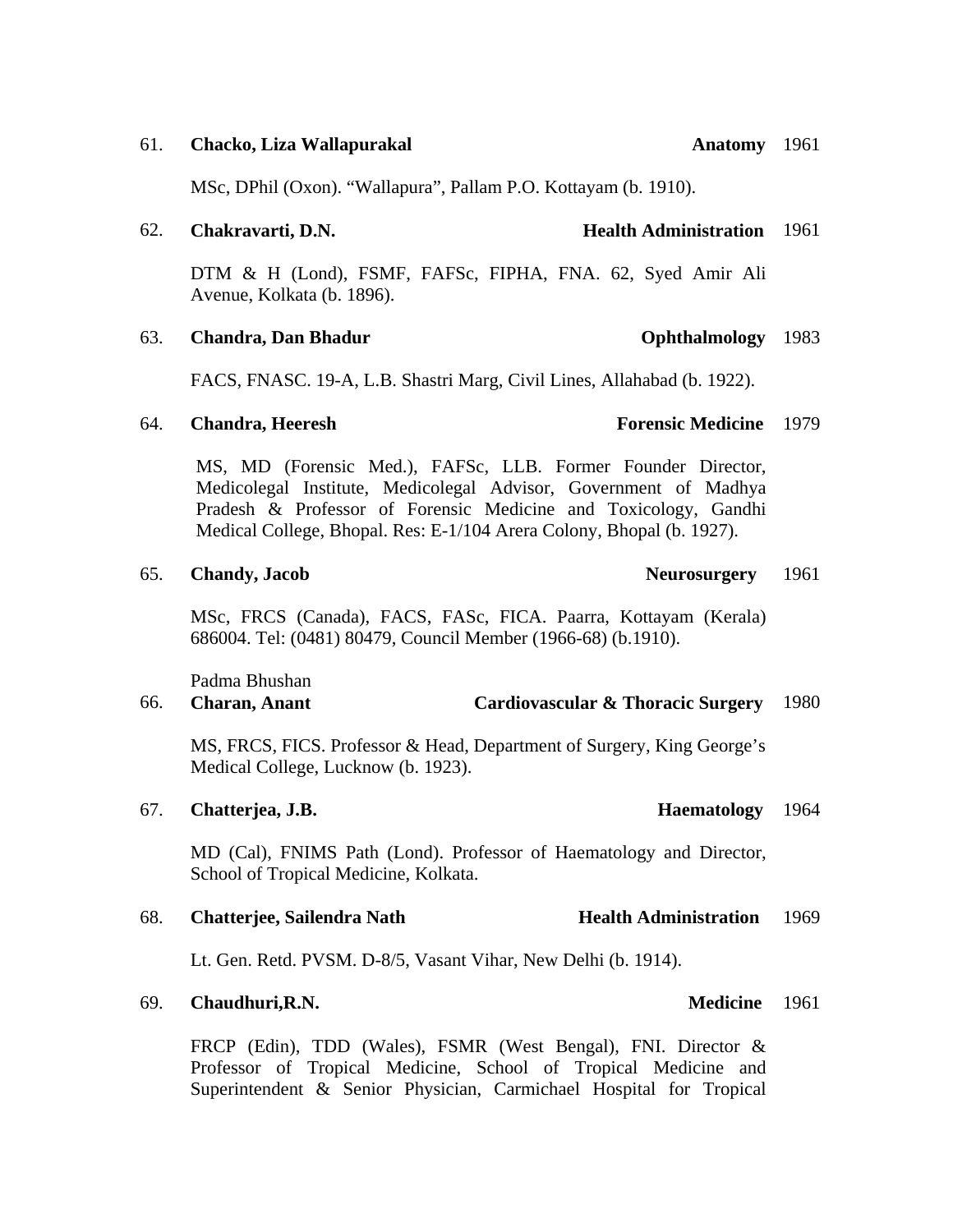Diseases, Chittaranjan Avenue, Kolkata.

### 70. **Chaurasia, B.D.**

MS, PhD. Reader, Department of Anatomy, G.R. Medical College, Gwalior (b. 1937).

### 71. **Chhuttani, Pran Nath**

MD, DTM, FASc. Former Director, Post Graduate Institute of Medical Education and Research, Chandigarh. Consulting Physician, Chandigarh Medical Research Centre, SCO, 52-53-54, Sector 17, Chandigarh (b. 1915).

## 72. **Chitkara, Nand Lal** Microbiology

DTM, MD. House No. 135-B, C-Block, Surya Nagar, Ghaziabad (b. 1913).

### 73. **Chitnis, Vasant Keshav Ophthalmology** 1964

DO (Bomb), FCPS. Krishna Nivas, Junction Charni Road and Queen's Road, Mumbai (b. 1899)

### 74. **Coelho, G.**

MBBS (Hy.), MRCP (Lond), FCPS. Back Bay View, New Queen's Road, Opp. Charni Road Gardens, Mumbai.

### 75. Colabawalla, Burjor Nusserwanji Urology 1979

FRCS (Eng). Senior Urologist, Jaslok Hospital, Bombay & Hony. Urologist, Conwest Jain Clinic & Hospital, Mumbai. Res: A-3, Ben Nevis, B Desai Road, Mumbai (b. 1922).

### 76. **Cooper, R.A.F.**

MS. Navsari Building, Dadabhoy Naroji Road, Fort, Mumbai.

### 77. **Dakshinamurthy Sonti Social & Preventive Medicine**  1964

DPH, DTM & H (Eng), PhD. Emeritus Professor of Preventive & Social Medicine, Andhra Medical College, "Swastika", Maharanipetta, P.O. Visakhapatnam.

### 78. **Das, Avinash Chandra**

MS (Anat), MS (Surg), MD (Radiology), FICS, FICA, FIAMS. 38, Darbari

1961

1962

Anatomy 1982

Gastroenterology 1962

Anatomy 1983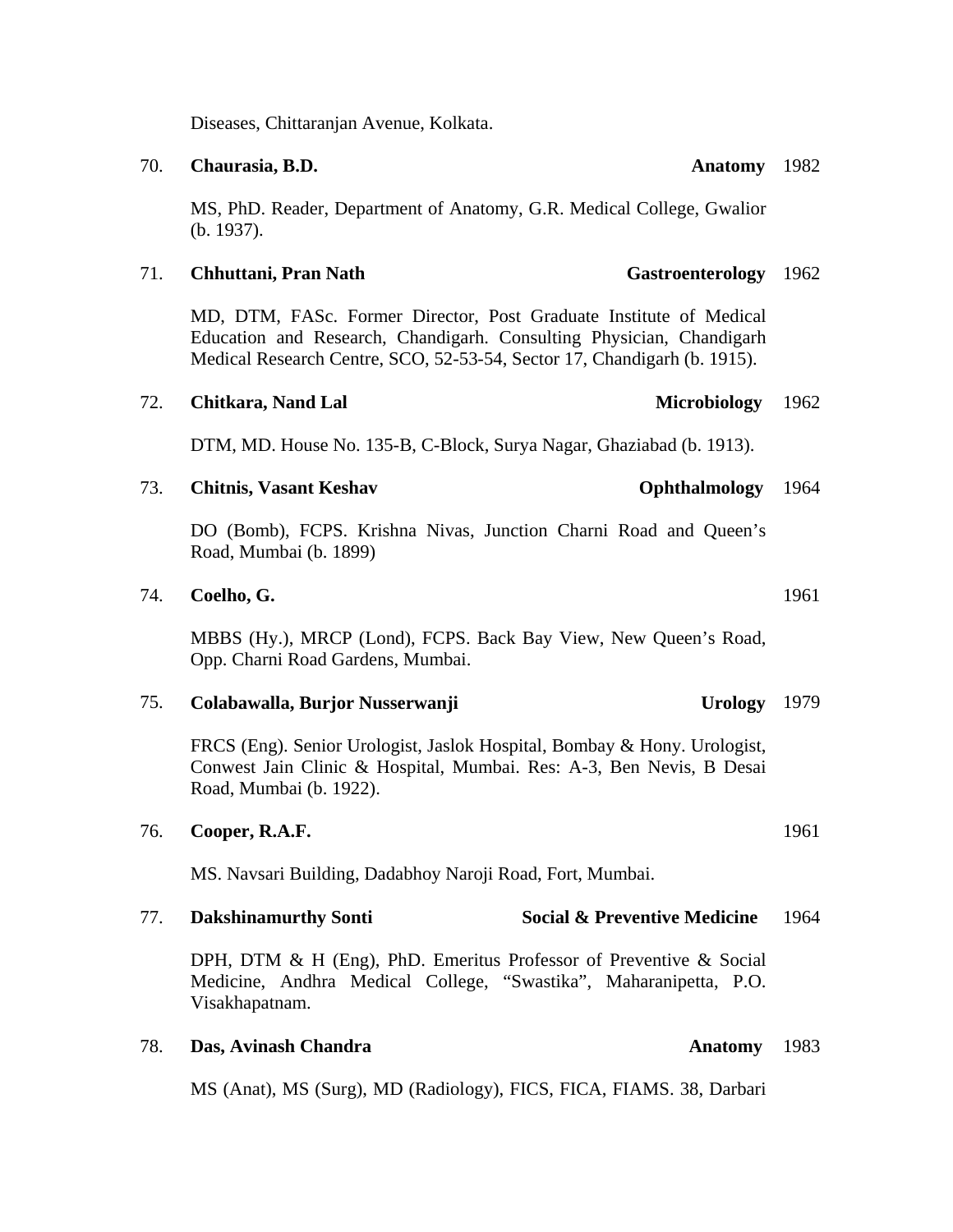Lal Sharma Marg, Lucknow (b. 1923).

### 79. **Das, Prasun Kumar Pharmacology**

MD, MSc (Pharm) Ex-Professor & H.O.D. Pharmacology, and Dean, Faculty of Medicine, Banaras Hindu University, Varanasi. (b. 1927).

DOMS (Lond), FRCS (Edin). Former Director & Professor, Department of Ophthalmology, Post Graduate Institute of Medical Education and Research, Chandigarh (b. 1901).

## 81. **Dass, Ramji**

MS. B-63, Gulmohar Park, New Delhi (b. 1916).

### 82. **Datey, Keshavrao Krishnarao**

MD, FRCP (Lond), FACC (USA), FACP (Hon. USA), FNCCP, FAAPS (USA), FICA, FRSA (Lond), FGHS, FICPM (Hol), FNA (Ind), DTM & H (Lond), DCH (Eng), FPCC (Hon), FCCP, FMAS, FRCP (Edin). Former Director, Department of Cardiology, Medical Research Centre, Bombay Hospital, Mumbai (b. 1912).

### 83. **Dastur, Darab Kersasp**

MD, MSc, FRC Path (Lond), DSc. Former Director, Department of Neuropathology & Applied Biology, 15<sup>th</sup> Floor, MRC Bombay Hospital, Mumbai (b. 1924).

### 84. **Dave, Krishnakant C.**

MD, FCAI. Former Professor & Head, Department of Pharmacology, C.U. Shah Medical College, Surendranagar, Gujarat (b. 1938).

### 85. **Dayal, Raizabad Sundereshwar**

DTM&H (Lond), DCH (Dublin), DCH (Lond), MD, FIAP. Opposite Kidwai Park, Rajamandi, Agra (b. 1923).

## 86. **Deb, Ashok Kumar Physiology**

VSM, MSEE, FRSM (Lond), FISE, FMBES (Lond), C. Engg. (I), FIETE, FIE, FISI. Former Surgeon Rear Admiral, Office of the O.S.D, R&D Organisation, 301, 'B' Wing, Sena Bhawan, New Delhi (b. 1928).

# Neuropathology 1969

Pharmacology 1990

## 80. **Das, Tulsi Ophthalmology**  1961

# Anatomy 1962

# Cardiology 1961

Paediatrics 1976

1976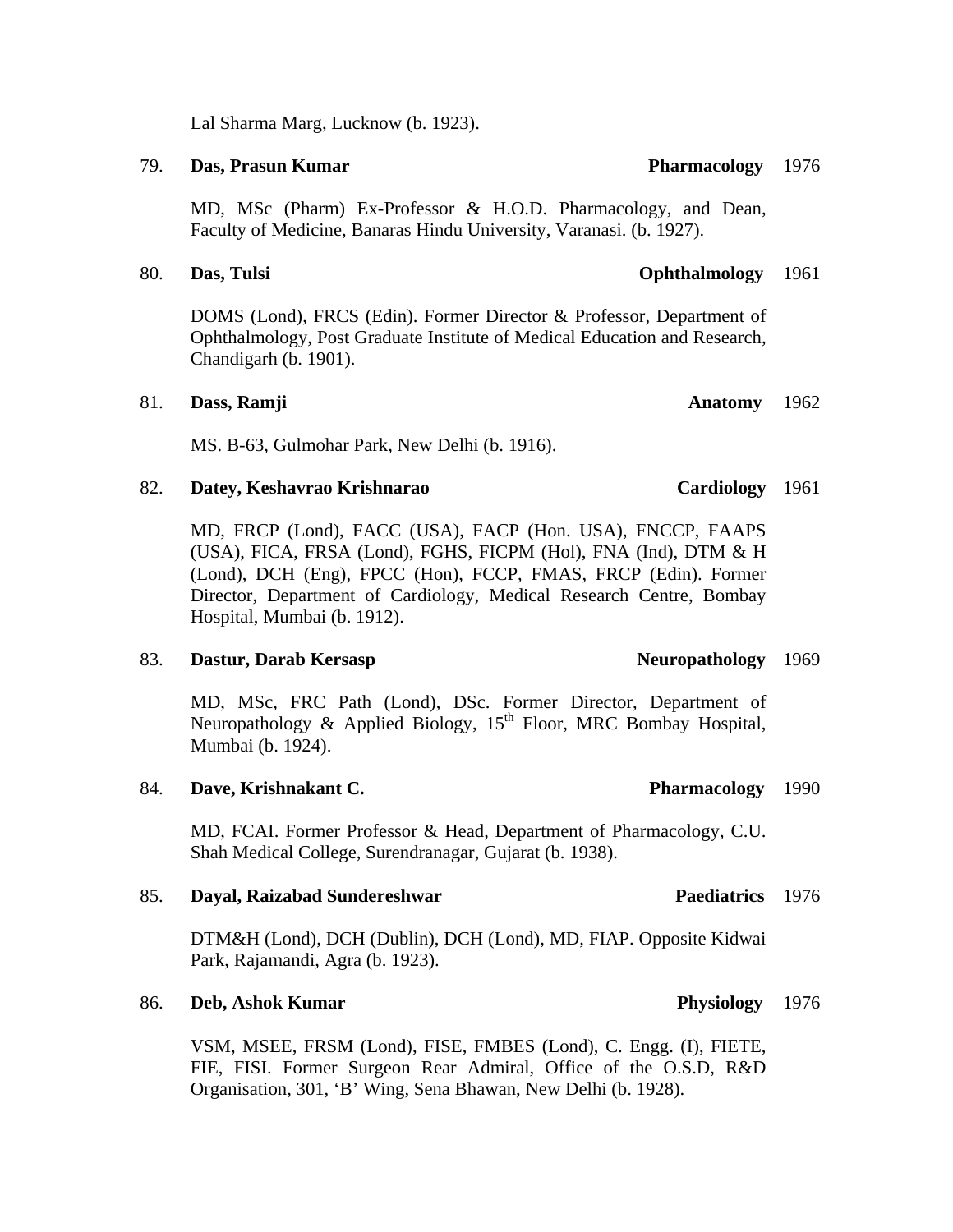## 87. **Desai, Anil Dulerai**

FRCP. Senior Consultant Neurologist, Jaslok Hospital & Medical Research Centre, Bombay Mutual Terrace, 534, Sandhurst Bridge, Mumbai. Sir Shriram Memorial Oration (1980-81) (b.1924).

### 88. **Desai, Sharat C. Dermatology & Venereology**  1962

MD, DVD. 6 Akar, Model Colony, Shivaji Nagar, Pune (b.1917).

### 89. **Deshmukh, Madhukar Dwarkanath Chest Diseases**  1971

FCCP (USA), FRCP (Lond). Professor Emeritus, J.J. Group of Hospital, Mumbai (b. 1914).

## 90. **Desiraju, Turga 1981 (Particular Proprietation Proprietation Proprietation Proprietation Proprietation Proprietation Proprietation Proprietation Proprietation Proprietation Proprietation Proprietation Proprietation Pr**

PhD. Professor & Head, Department of Neurophysiology, National Institute of Mental Health and Neuro-Sciences, Post Box No. 2900, Bangalore (b. 1935).

## 91. **Devenandan, M.S. Physiology**

PhD. Former Professor of Neurophysiology, Christian Medical College, Vellore (b. 1937).

## 92. **Devi, Chintala Sita Biochemistry**

MD. Consultant, Biochemist CARE Hospital Banjara, Hyderabad-500034. (b.1929).

Dr. B.C. Roy Award (1986).

## 93. **Dewan, Inderjit Anatomy/Forensic Medicine**

MS, PhD (Lond), FNA. Emeritus Professor Anatomy & Forensic Medicine, Post Graduate Institute of Medical Education and Research, Chandigarh-160012. (1912).

MS. Emeritus Professor of Obstetrics & Gynaecology, Post Graduate Institute of Medical Education and Research, Chandigarh.

## 95. **Dhanda, Rajendar Pal Ophthalmology** 1967

# 94. **Dhall, Sant Ram Obstetrics & Gynaecology** 1961

1975

1961

### Neurology 1977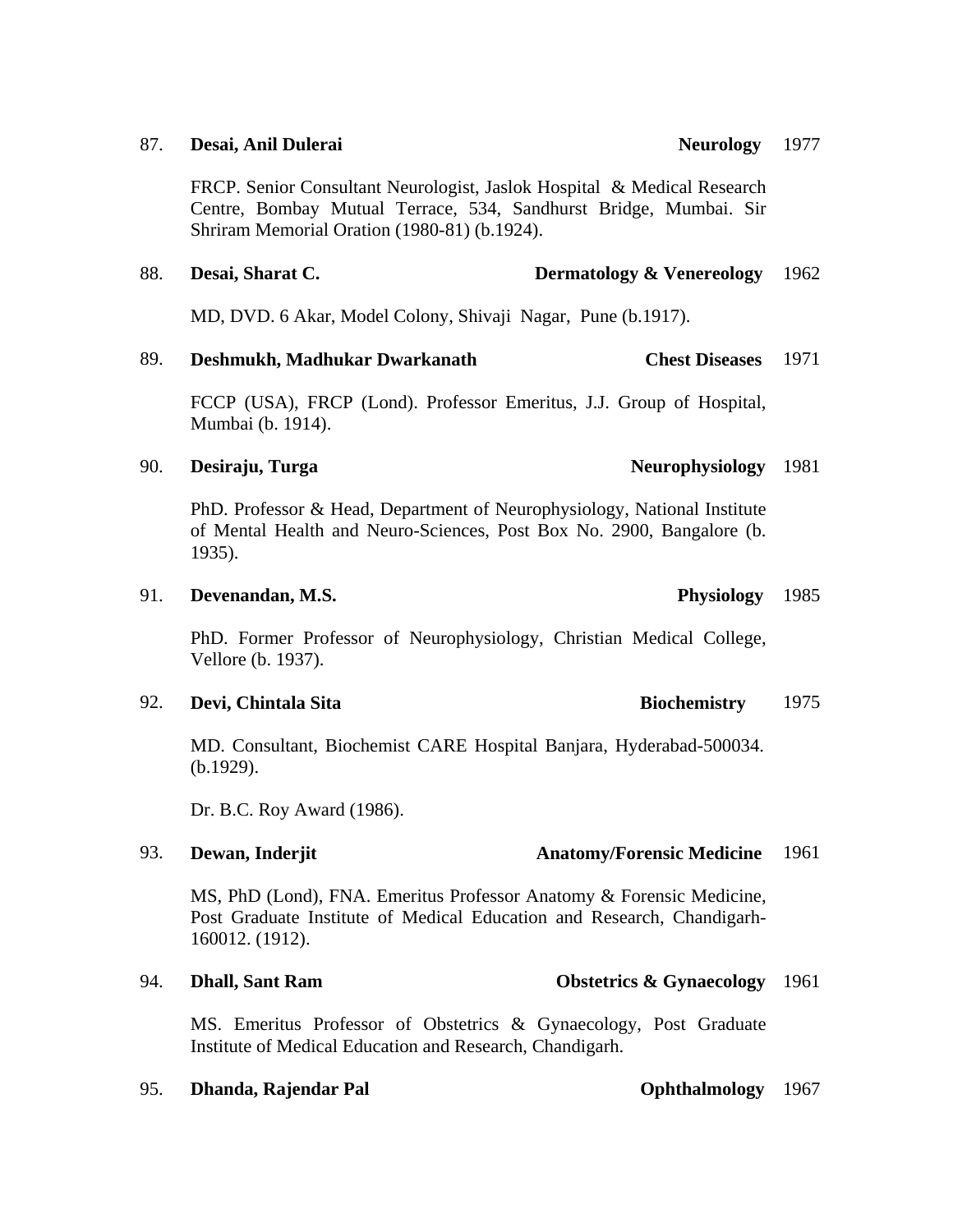|           |  |  | DO (Lond), MS. 11/1, New Palasia, Indore. Council Member (1973-76) (b. |  |
|-----------|--|--|------------------------------------------------------------------------|--|
| $1917$ ). |  |  |                                                                        |  |
|           |  |  |                                                                        |  |

## MPH, DMCW (Harvard). F-3, Dera Baba Jaimal Singh, Beas, District Amritsar (b. 1914).

### 97. **Dhruva, Ashwinkumar Jechand Anaesthesiology** 1978

DA. 6. Annu Apartments, 30, Gundavli Lane, Andheri (East), Mumbai (b. 1925).

### 98. **Dikshit, B.B. Pharmacology**

DPH (Cal), PhD (Edin), FRCP (Edin), FRS (Edin), FNI. Former Director, All India Institute of Medical Sciences, New Delhi.

### 99. **Dube, Kalika Charan Psychiatry** *Psychiatry* 1966

FRC Pscy (Eng.), DPM (Lond.), FAPA (USA). Res: 5/169-A, Mathura Road, Agra-280002. Council Member (1976-79) (b.1913).

### 100. **Dukhan Ram Company Company Company Company Company Company Company Company Company Company Company Company Company Company Company Company Company Company Company Company Company Company Company Company Company Compa**

DLO (Lond), DOMS (Lond). Exhibition Road, Patna (b. 1899).

### 101. **Duraiswami, P.K.**

PhD, MS, MCh (Orth), FRCS. Director-General of Health Services, Nirman Bhawan, New Delhi.

### 102. **Dutta, Nirmal Kumar**

DPhill (Oxford), DSc (Oxford), Medical and Pharmaceutical Consultant, Balaka Apartment I-C, 68-B, Ballygunge Circular Road, Kolkata.

## 103. **Ekambaram,V. Community Medicine**  1982

Res: No. 23, South Street, V.P. Colony, Chennai-600023. Tel: (044) 26450526 (b.1917).

### 104. **Elhence, I.P. General Surgery/Surgical Oncology**  1995

MS, FRCS (Eng), FAIS, FIAMS, FACS. Former Professor & Head of

## 96. **Dhillon, Harbans Community Medicine**  1979

# Pharmacology 1968

1961

1961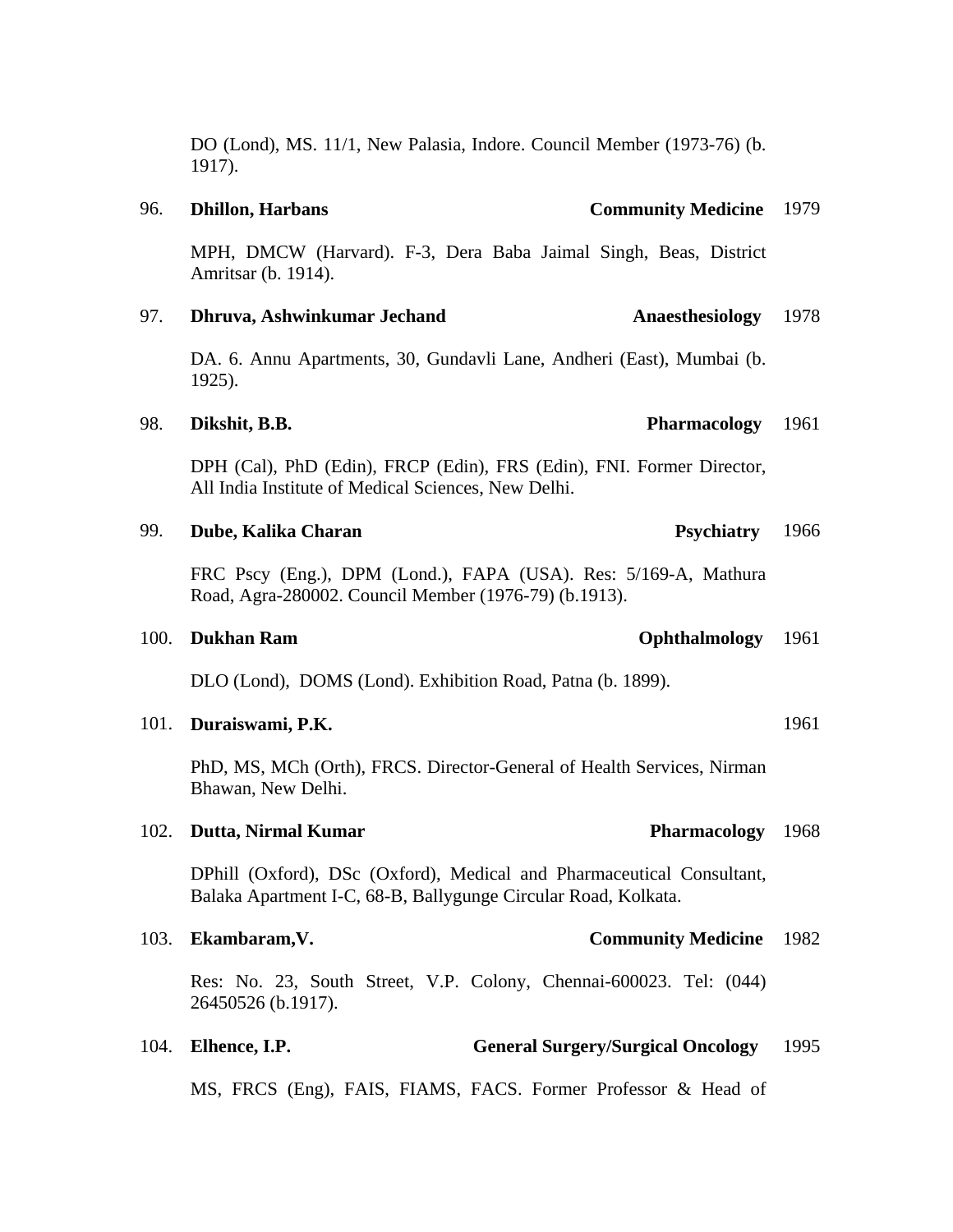Department of Surgery, S.N. Medical College, Agra-282003. (b. 1939).

105. **Engineer, Amy Dhunjibhoy Obstetrics & Gynaecology** 1976

MD, FRCS (Edin), FRCOG (Lond). Emeritus Professor of Obstetrics & Gynaecology, King Georg's Medical College, Lucknow (b. 1915).

### 106. **Gadekar, Nandkishore Ganesh** Radiodiagnosis 1961

DMRE (Cambridge), FCCP (USA). A-44, Gulmohar Park, New Delhi (b. 1904).

### 107. **Gajaraj, Arcot Radiology**

DRMD, FACR, FRCR. Res: No. 3, I Block, 2<sup>nd</sup> Main Road, Anna Nagar, East Chennai (b. 1925).

### 108. **Ganatra, Ramanik Dhirajlal Nuclear Medicine** 1979

MSc, FCPS. C/o Dr. J.J. Shah, 604, Kamla Apartments, 8A/Varsova Road, Mumbai.

### 109. **Gandhi, Ramanik Kirchand Paediatric Surgery** 1974

MS, FRCS, FACS, FICS, FCPS. 18, India House No. 2, Kemp's Corner, Mumbai. President (1988-90), Council Member (1979-82, 1983-86, 1987- 90), Col Sangham Lal Memorial Oration (1985), Academy Oration (1989- 90) (b. 1929).

### 110. **Ganguly, Adhir Kumar Preventive & Social edicine/Epidemiology**  1979

Brig. Retd. DPH (Edin), FRIPH (Lond), FIPHA, FRCP (Edin), FISCD. Res: CA-91, Salt Lake City, Kolkata (b.1921).

### 111. **Ganguly, Rasamay**

AVSM, VSM, FRCS (Eng.), FACS (USA). Former Director of Surgery, Poona Medical Foundation and Ruby Hall, Clinic-40, Sassoon Road, Pune (b. 1918).

## 112. **Ghai, Om Prakash Paediatrics/Infectious Diseases**  1973

DCH, MD. Consultant Paediatrics, Sita Ram Bhartia Institute, Mehrauli Institutional Area, New Delhi (b.1928).

**Plastic Surgery** 1974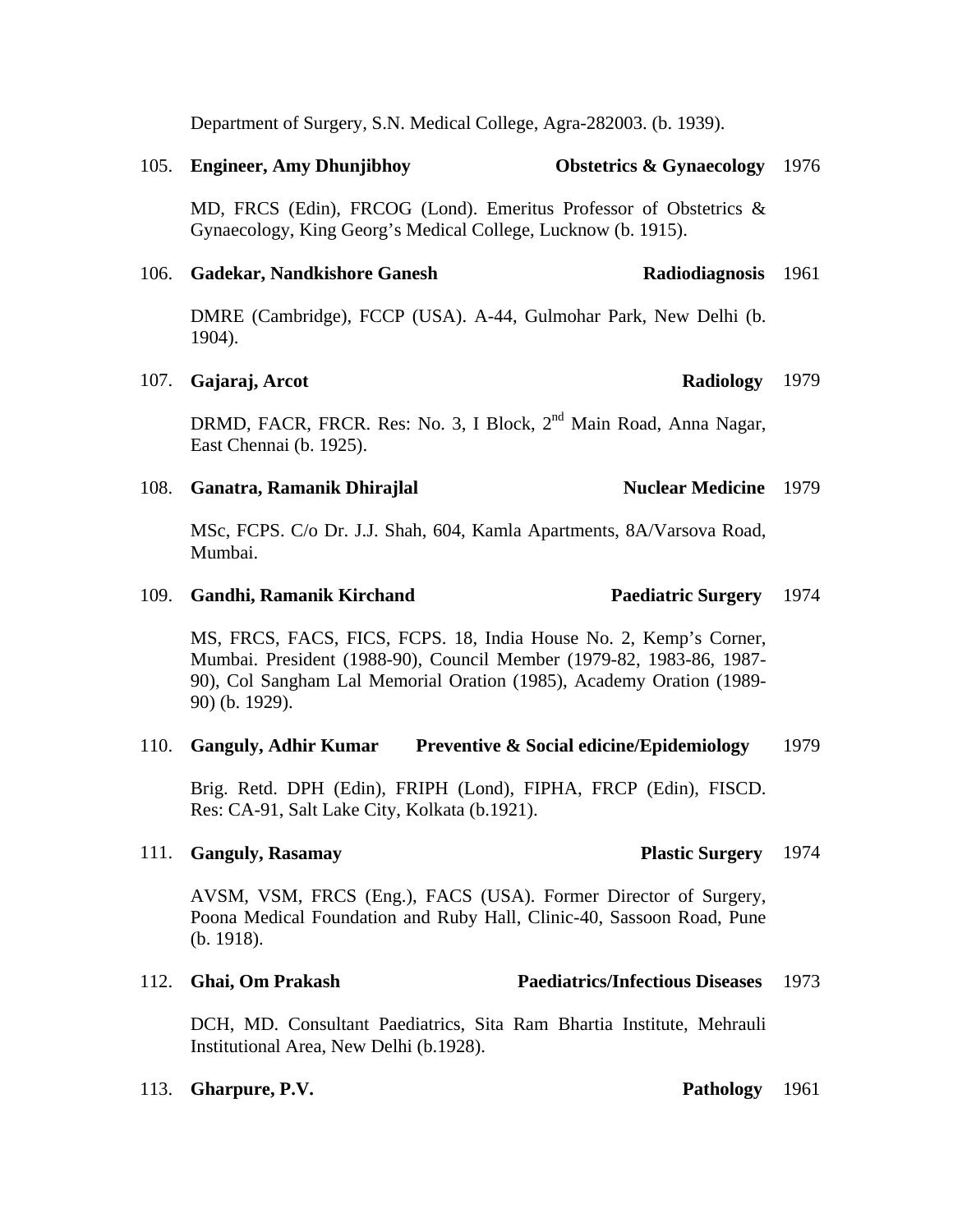|      | Grant Medical College, Mumbai.                                                               |      |
|------|----------------------------------------------------------------------------------------------|------|
| 114. | Neurology 1973<br><b>Ghosh, Tarit Kumar</b>                                                  |      |
|      | MD, FNA. Consultant Neurologist, 28/A, Gariahat Road, Flat-5, Block-1,<br>Kolkata (b. 1912). |      |
| 115. | Ginwalla, Mino Sorabjee Nusserwanji<br><b>Dental Surgery</b> 1970                            |      |
|      | LDC, DDS, MSc, FIAOS. Ben Nevis, E-5, Warden Road, Mumbai (b.<br>1915).                      |      |
| 116. | Goel, M.K.<br><b>Orthopaedic Surgery</b>                                                     | 1988 |
|      | MS (Surg.), MS (Ortho.). Professor Emeritus, K.G. Medical College,<br>Lucknow (b. 1924)      |      |
| 117. | Goel, Padma Prakash<br><b>Surgery/Health Administration</b>                                  | 1976 |
|      | FRCS (Edin), FRCS (Eng). N-9, Green Park Main, New Delhi (b. 1920).                          |      |
| 118. | <b>Pharmacology</b><br>Gujral, M.L.                                                          | 1961 |
|      | MRCP (Lond). "Avanti", Faizabad Road, Lucknow (b. 1902).                                     |      |
| 119. | Gulati, Des Raj<br><b>Neurosurgery</b>                                                       | 1979 |
|      | MS. 1009, Sector 11-C, Chandigarh (b. 1923).                                                 |      |
| 120. | <b>Pathology</b><br>Gupta, Dwarka Nath                                                       | 1962 |
|      | PhD. 146, Madhuban, Delhi (b. 1916).                                                         |      |
| 121. | Gupta, Maha Nand<br><b>Occupational &amp; Environmental Health</b>                           | 1969 |
|      | DPH (Lond), DIH (Eng). B-2, Parul, Apartments-Navrangpura, Ahmedabad<br>(b. 1911).           |      |
| 122. | <b>Physiology</b><br>Gupta, Mohan Lal                                                        | 1965 |
|      | MD, FRASc. Swastik 8, Moti Doongari Road, Jaipur (b. 1924).                                  |      |
| 123. | Gupta, Nitya Nand<br><b>Medicine</b>                                                         | 1968 |

MD, DTM & H (Lond). Emeritus Professor of Pathology, Pathology School,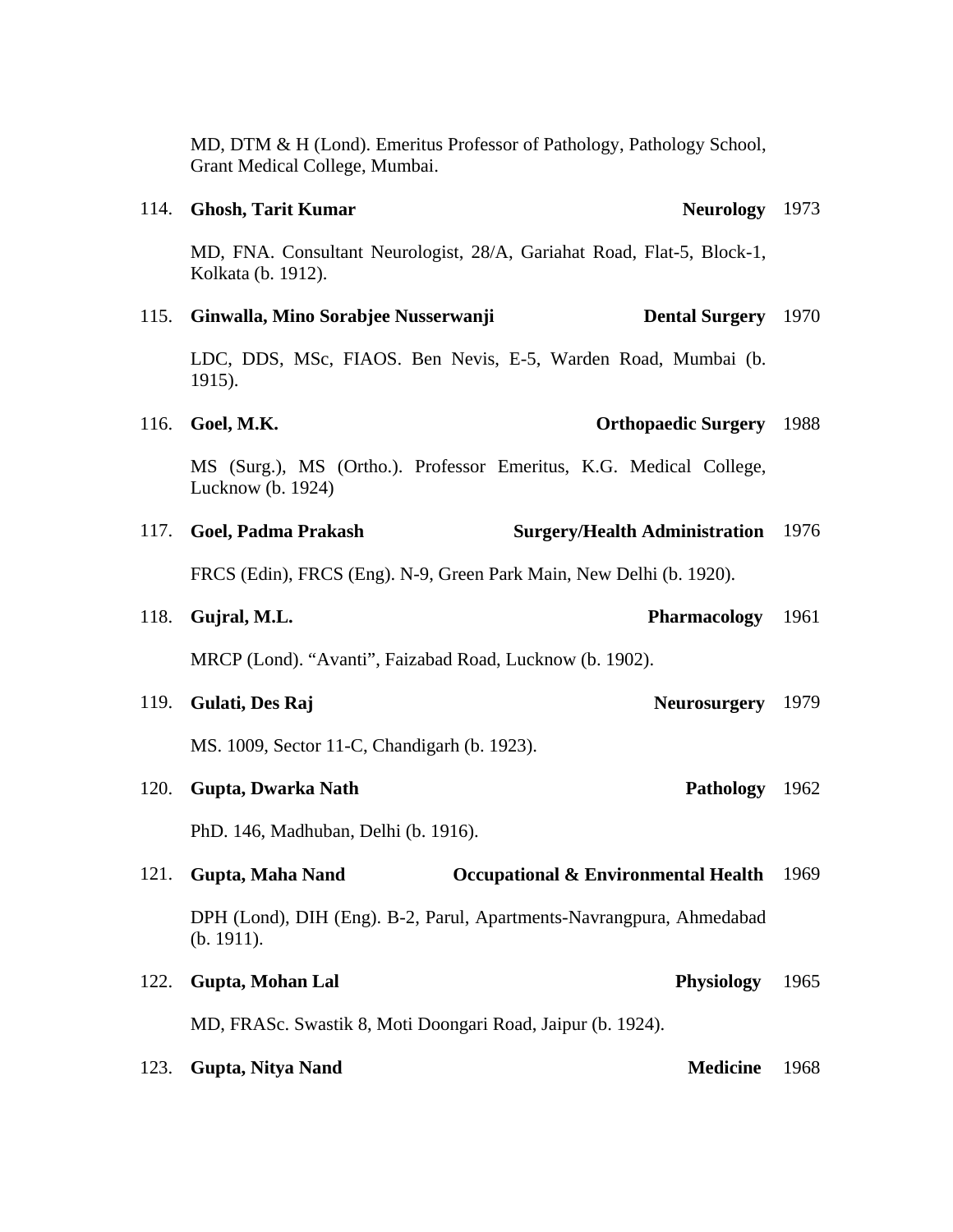MD (Med), MD (Path). A/5, Nirala Nagar, Lucknow (b. 1919).

DMRE (Luck), DMRT (RCP & S-Eng), DMRD (RCP & S. Eng), MD. Professor & Head, Department of Radiology, All India Institute of Medical Sciences, Ansari Nagar, New Delhi.

### 125. **Heilig, Robert**

MD (Vienna), FAIM (Austria), FNA. Professor Emeritus of Medicine, Metropol Apartments, A1010, Vienna, Conzagag 2/6 Austria (b. 1897).

### 126. **Hoon, Lt. Gen. R.S.**

FRCP (Edin), FCCP (USA), FICA, FACC, FRIPH (Lond), FAIID. C-25, Anand Niketan, New Delhi (b. 1917).

### 127. **Jan, Ali Mohammad**

FRCP (Edin), DCH (Lond). Consulting Physician, Bagh Magharmal, Srinagar, Kashmir (b. 1914).

### 128. 122. **Jana, Hrishikesh Physiology/Psychosomatic Medicine & Hypnotherapy**  1984

MSc, PhD. Founder & President, Indian Society for Clinical and Experimental Hypnosis, Ahmedabad. Dr. Vimla Virmani Award (2002- 2003) (b.1928).

### 129. **Jaya, Y. Anatomy**

PhD, MEd (Chicago). Former Professor & Head, Department of Anatomy, Deccan College of Medical Sciences, Kanchan Bagh, Hyderabad (b. 1924).

### 130. **Jhala, Harshadray Ishverlal** Microbiology 1961

MD, FCPS, DTM, FASc, FRC Path. Medical Director, CAM Hospital & Medical Research Centre, Karamsad, District Kheda, Gujarat (b. 1919).

### 131. **Jindal, M. N.**

MD. Former Additional Director, Medical Education & Research (Gujarat ) Ahmedabad (b.1926).

| 132. Jolly, Surjit Singh | <b>Internal Medicine</b> 1974 |  |
|--------------------------|-------------------------------|--|
|                          |                               |  |

## 124. **Haldar, P.K.**

Medicine 1979

## 1984

**Medical Education** 1982

# Medicine 1961

Medicine 1970

Radiology 1965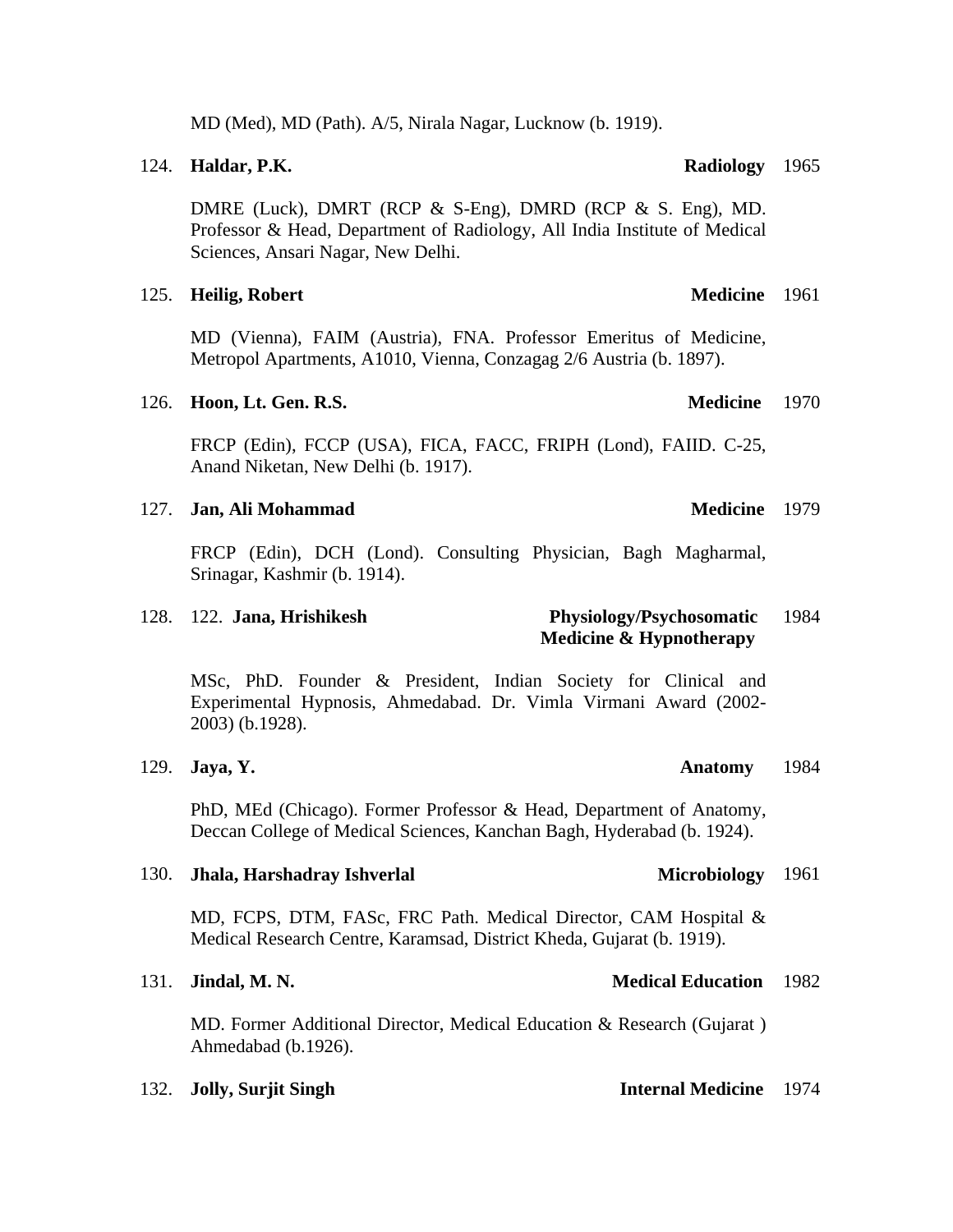MD, FRCP (Edin), FCCP (USA). Professor & Head, Department of Medicine, Medical College, Patiala (b. 1927).

### 133. **Joseph, Panavelil Thomas**

Maj. Gen. (Retd.) LRCP, FRCS, PVSM, MMT. Hospital, Mundakayam, via Kottayam (Kerala) (b. 1909).

### 134. **Jungalwalla, Nowshir Health & Hospital Administrative** 1965

MRCS (Eng), FRCP (Lond), MPH (Hopkins), LRCP, FAPHA. A-2/2, Safdarjang Development Area, New Delhi (b. 1912).

### 135. **Jussawalla, Darab Jehangir Surgical Oncology**  1966

MS, FRCS, FACS, FASc, FNA. Director, Lady Ratan Tata Medical & Research Centre, Cooperage, M. Karve Road, Mumbai (b. 1915).

| 136. Kalra, Lt. Col. S.L. | Microbiology 1961 |  |
|---------------------------|-------------------|--|
|                           |                   |  |

PhD. Professor of Microbiology, All India Institute of Medical Sciences, New Delhi.

### 137. **Kameswaran, Lalitha** Pharmacology 1983

Ph.D, FCAL. No. 5, Third Avenue, Indira Nagar, Adyar, Chennai (b.1930).

| 138. Kandhari, Kahan Chand | <b>Dermatology &amp; Venereology</b> 1961 |  |
|----------------------------|-------------------------------------------|--|
|                            |                                           |  |

DTM (Cal.), FRCP (Edin). Emeritus Professor, All India Institute of Medical Sciences, New Delhi (b. 1910).

### 139. **Kapila, Charu Chandra**

MRCS (Eng), DRME (Cantab), DTM & H (Eng), FRCD (Lond). A-71, South Extension Part II, New Delhi (b. 1904).

### 140. **Kapoor, Sita Ram**

MD, MS (USA). 113/158, Swarup Nagar, Kanpur (b. 1922).

Medicine 1961

# Surgery 1964

Physiology 1962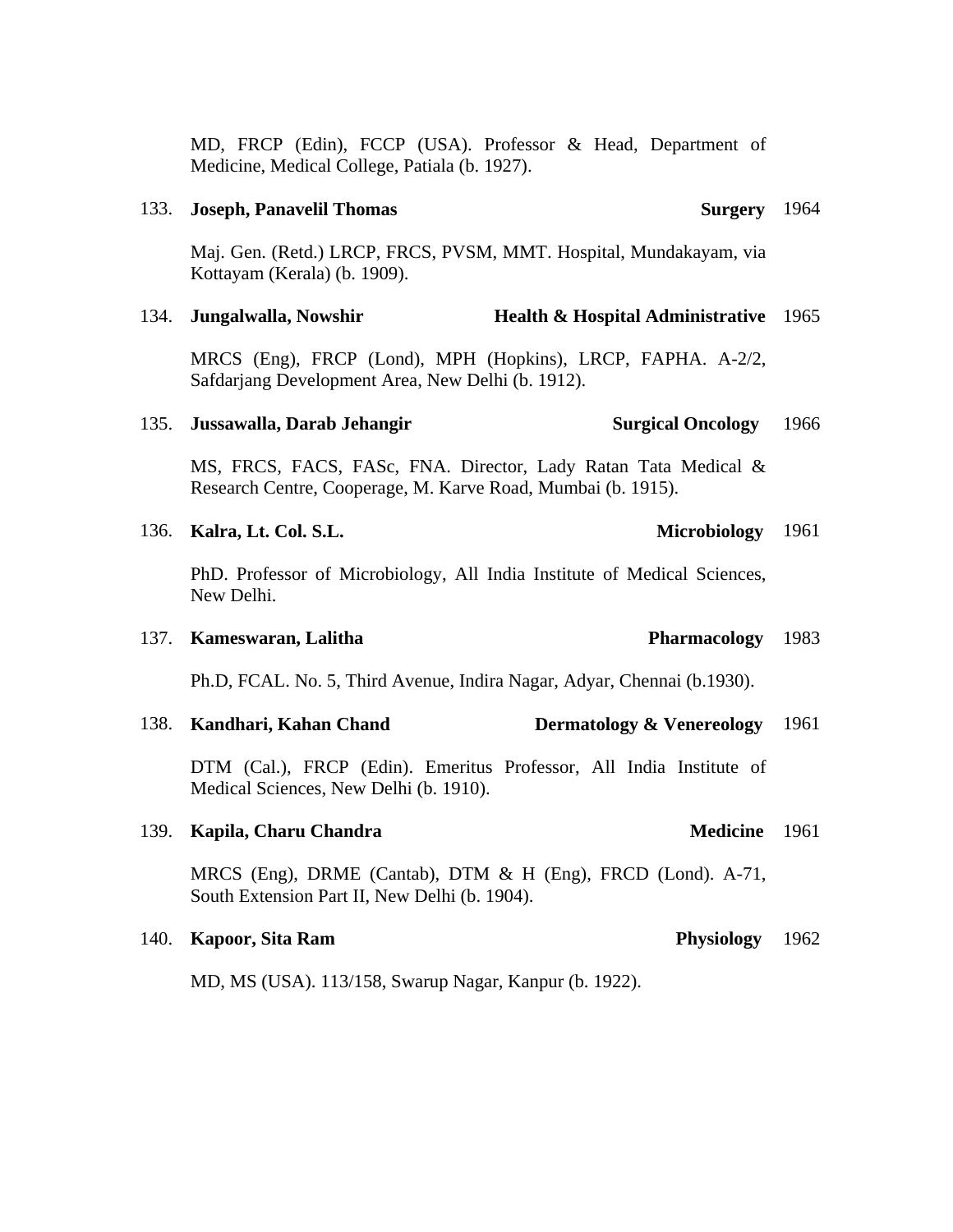### 141. **Kapur, Ravinder Lal**

DPM, PhD, FRC (Psych), FASC. Emeritus Professor, National Institute of Advanced Studies, Indian Institute of Sciences Campus, Bangalore-560012. (b.1938).

### 142. **Kapur,Yashpal Otorhinolaryngology**

MD. Chief, Department of Audiology & Speech Science, Michigan State University E. Lansing, MI-48824-1220, USA. (b.1926) (d. 2009).

### 143. **Karani, Noshir Dinshaw P. Social & Preventive Medicine** 1966

Major General Retd. DDH, DTM&H, FRIPHH, FIPHA, FIAMS.Karani Bhawan, Naranghi Baugh Road, Off Bund Garden Road, Pune (b. 1910).

### 144. **Kasliwal, Raj Mal Medicine/Gastroenterology**  1961

MD, FRCP, FNA, FCCP, FIAP (USA), FICA (USA), FIICS (Lond). Emeritus Professor, Kasliwal House, Chitranjan Marg, C-Scheme, Jaipur (b. 1906).

### 145. **Katiyar, Bimal Chandra Neurology**

MD, FRCP (Lond), FRCP (Edin). A/105, Brij Enclave, P. O. Sunderpur, Varanasi (b. 1933).

### 146. **Khandanga, Madhusudan**

MS, FRCS (Lond.), FACS, MS. Marg, Tulsi Pur, Cuttack-753008. (b.1928).

### 147. **Khanolkar, V.R.**

MD (Lond), Hon. FRCP (Edin), Hon. LLD (Melbourne), Hon. DMS (Perugia), FASc, FNI. National Research Professor in Medicine, Indian Cancer Research Centre, Parel, Mumbai. President, NAMS (1962-65).

### 148. **Kinare, Suman Ganesh**

MD (Path). Res: Aparna, 2032/B/5, Sadashive Peth, Pune (b. 1930).

### 149. **Konar, Nalini Ranjan**

MD (Cal), FRCS (Lond), FSMS. P-113, CIT Road, Entally, Kolkata (b. 1909).

1986

**Surgery** 1979

1986

### Medicine 1961

Medicine 1964

Pathology 1977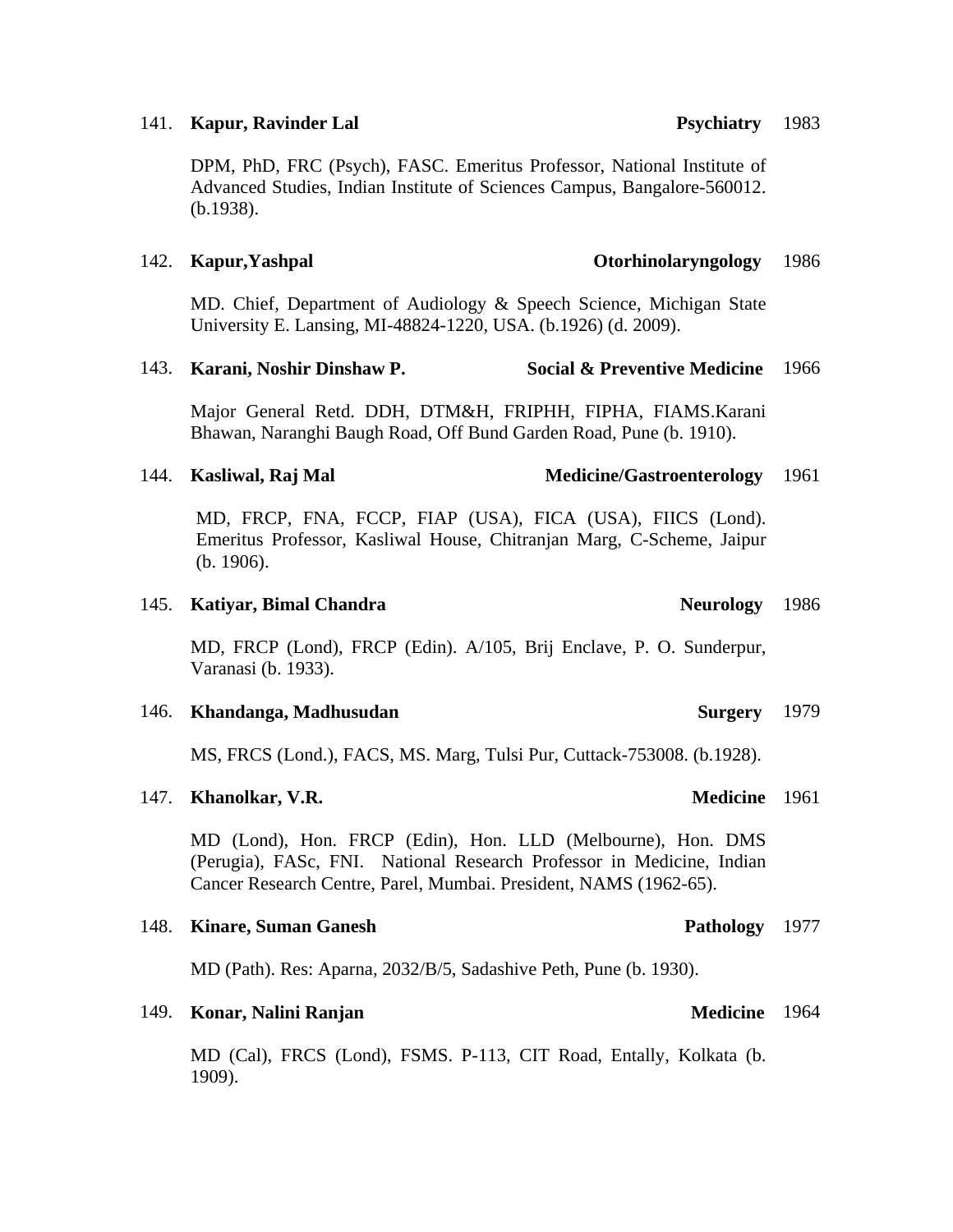MD, MPH. Res: C-7 C, Kakateeya Nagar, Habshiguda, Hyderabad (1943).

### 151. **Krishnamurti, Coimbatore Ramdorai** Biochemistry 1979

PhD, FNA, FASc. Chairman, Scientific Commission for Continuing Studies on Effects of Bhopal Gas Leakage on Life Systems, 2<sup>nd</sup> Floor, Sardar Patel Bhawan, New Delhi (b. 1923).

152. **Krishnaswami, K.V.** 

MD, FNCCP. Former Professor & Head, Department of T.B. and Chest Diseases, Madras Medical College, Chest Physician, Government General Hospital and Director, Institute of TB and Chest Diseases, Chetput, Chennai (b. 1924).

## 153. **Kaur, Surrinder Dermatology &Venereology**  1988

MD (Med.), MD (Derma). H. No. 2352 Phase XI, Sector 65, SAS Nagar, Mohali, Punjab-160059. (b.1933).

## 154. Laha, Pashupati Nath

MD, FRCP (Lond), FRCP (Edin), DCH (Eng). Emeritus Professor of Medicine, G.R. Medical College, Gwalior (b. 1913).

| 155. Lahiri, B.C. |  |  | <b>Obstetrics &amp; Gynaecology</b> 1981 |  |
|-------------------|--|--|------------------------------------------|--|
|-------------------|--|--|------------------------------------------|--|

MO, FRCS, FRCOG, FACS. Former Professor and Head, Department of Obstetrics & Gynaecology, B.S. Medical College, Kolkata (b. 1928).

| 156. Lahiri, S.C.<br>Pharmacology 1981 |  |
|----------------------------------------|--|
|----------------------------------------|--|

MD, PhD. 81, Rashbehari Avenue, Kolkata (b. 1928).

| 157. Lal, Brig H.B. | Medicine 1968 |  |
|---------------------|---------------|--|
|                     |               |  |

MRCP, DCH, FRCP. Consultant in Medicine & Superintendent, Willingdon Hospital, New Delhi.

## 158. **Laumas, K.R. Reproductive Biology**  1980

MD, MSc, PhD. 88-94, 247, St. Bellerose, New York (b. 1933).

| 159. | Madanagopalan, Nagendram | Gastroenterology 1976 |  |
|------|--------------------------|-----------------------|--|
|      |                          |                       |  |

## 150. **Krishnamachari, K.A.V.R.**

Medicine 1965

Epidemiology 1991

**Chest Diseases** 1980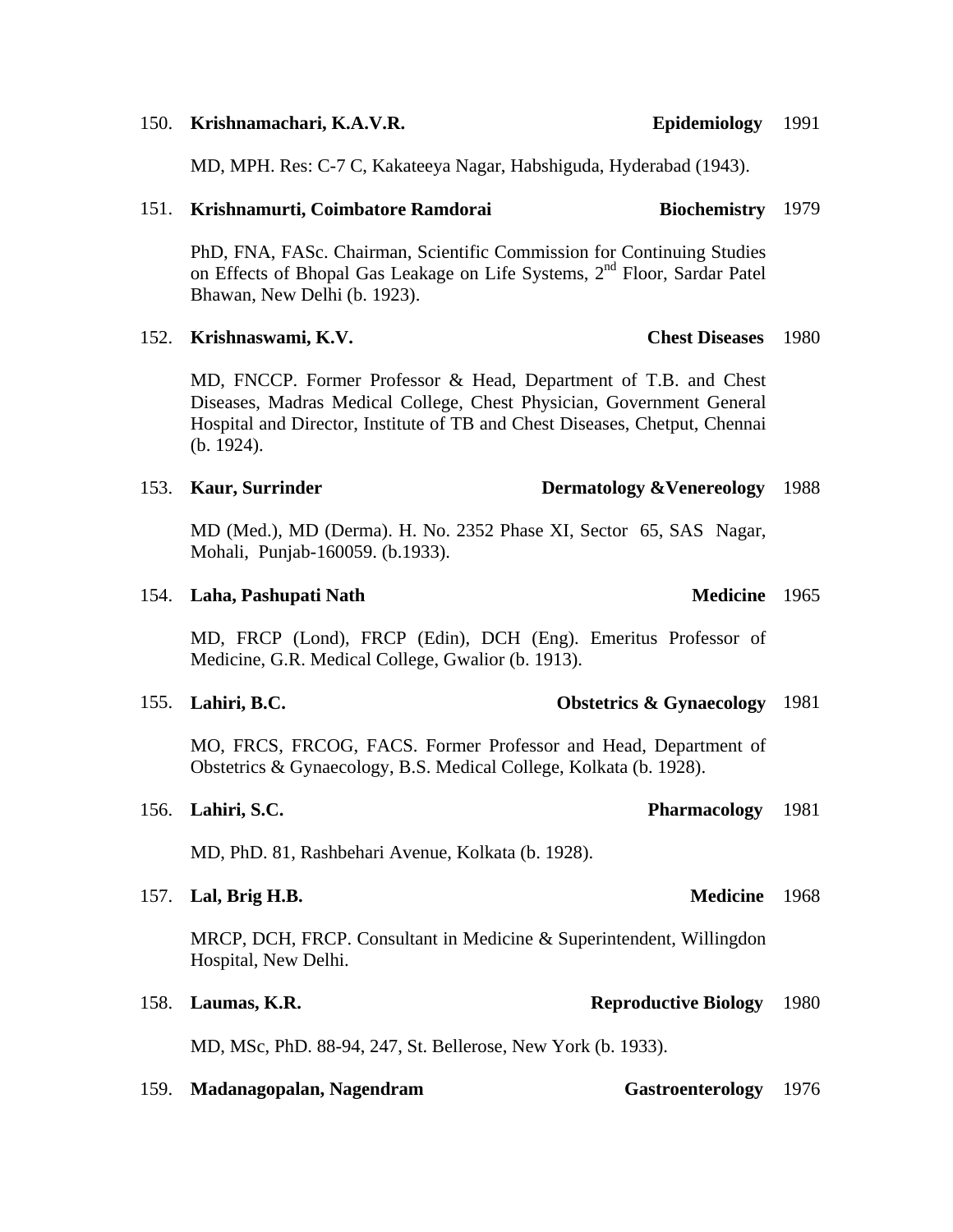MD, FRCP (E), FACC. Former Professor of Gastroenterology, Kilpauk Medical College and Head Digestive Health & Diseases, Government Peripheral Hospital, Anna Nagar, Chennai (b. 1932).

| 160. | Mahadevan, Maj. Gen. Bhaskaran                                                                                                                             | <b>Community Medicine/</b><br><b>Social &amp; Preventive Medicine</b> | 1978 |
|------|------------------------------------------------------------------------------------------------------------------------------------------------------------|-----------------------------------------------------------------------|------|
|      | PVSM, AVSM, DPH, FRIPHH, DTM & H, FACCP, FIPHA. 187, Defence<br>Colony, Indra Nagar, Bangalore (b. 1916).                                                  |                                                                       |      |
| 161. | Mahadevan, Ramaswamier                                                                                                                                     | <b>Surgery</b>                                                        | 1964 |
|      | MS, FRCS (Edin), FRCS (Eng). 47, First Main Road, CIT Colony, Chennai<br>(b. 1903).                                                                        |                                                                       |      |
| 162. | Mahanta, J.                                                                                                                                                | <b>Surgery</b>                                                        | 1982 |
|      | FRCS (Edin). Lachit Nagar, Guwahati (b. 1924).                                                                                                             |                                                                       |      |
| 163. | <b>Majid, Mohamed Abdul</b>                                                                                                                                | <b>Surgery</b>                                                        | 1979 |
|      | Lt. Gen. Retd. VSM, FRCS (Eng), FACS. 151, St. Patrick Town, Sholapur<br>Road, Pune (b. 1921).                                                             |                                                                       |      |
| 164. | Malhotra, Chaman Lal                                                                                                                                       | Pharmacology 1962                                                     |      |
|      | MD. Flat No. 4, Sarvapriya Apartment, Sarvapriya Vihar, New Delhi (b.<br>1915).                                                                            |                                                                       |      |
| 165. | <b>Malhotra, Ram Prakash</b>                                                                                                                               | <b>Cardiology</b>                                                     | 1962 |
|      | MRCP (Lond). Maqbool Road, Amritsar (b. 1912).                                                                                                             |                                                                       |      |
| 166. | Malik, Shiv Raj Kumar                                                                                                                                      | Ophthalmology                                                         | 1971 |
|      | MS, FRCS. Senior Consultant, Sir Ganga Ram Hospital, New Delhi (b.<br>1931).                                                                               |                                                                       |      |
| 167. | Malkani, Parvati K.                                                                                                                                        | <b>Obstetrics &amp; Gynaecology</b> 1967                              |      |
|      | FRCOG, FACs. Emeritus Professor, Department of Obstetrics &<br>Gynaecology, All India Institute of Medical Sciences, Ansari Nagar, New<br>Delhi (b. 1914). |                                                                       |      |
| 168. | <b>Manchanda, Sohan Singh</b>                                                                                                                              | Paediatrics 1962                                                      |      |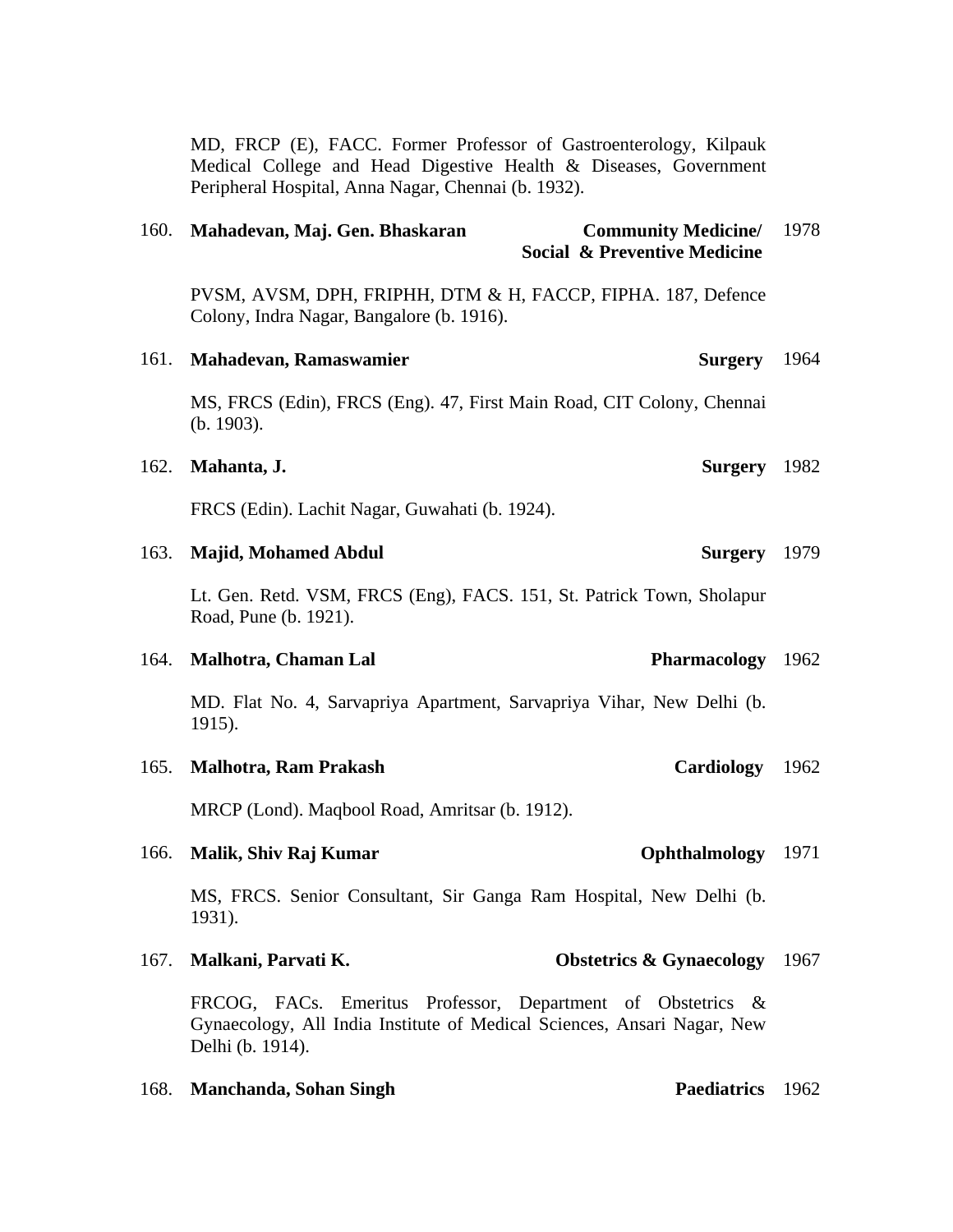|      | MD, DCH (Lond), FRCP (Edin). Former Professor & Head, Department of<br>Paediatrics, Medical College, Amritsar (b. 1915).                               |      |
|------|--------------------------------------------------------------------------------------------------------------------------------------------------------|------|
| 169. | Manchanda, Surendra Kumar<br><b>Physiology</b>                                                                                                         | 1977 |
|      | MD, PhD. Former Professor & Head, Department of Physiology, All Indian<br>Institute of Medical Sciences, New Delhi. (b. 1931).                         |      |
| 170. | Mani, C.                                                                                                                                               | 1961 |
|      | MD (Birm), MRCS, DPH (Lond). 74, Friends Colony, New Delhi.                                                                                            |      |
| 171. | Mani, K.S.<br>Neurology 1970                                                                                                                           |      |
|      | MD. Neurological Clinic, No. 1 Old Veterinary Hospital Road,<br>Basavangudi, Bangalore (b. 1928).                                                      |      |
| 172. | Mathur, Krishna Narayan<br>Ophthalmology                                                                                                               | 1963 |
|      | DOMS, MS. Former Principal, HBTI, West Campus, Nawab Ganj, Kanpur<br>(b. 1910).                                                                        |      |
| 173. | <b>Cardiology</b><br><b>Mathur, Krishna Saran</b>                                                                                                      | 1961 |
|      | MD, FRCP (Ed.), FNCCP, FACC (USA), FICA (USA), FNA. Emeritus<br>Professor of Medicine, S. N. Medical College, Agra. (b. 1912).                         |      |
| 174. | Otorhinoarynology<br>Mehra, Y.N.                                                                                                                       | 1985 |
|      | FRCSc, MSc, McGill, Diplomat American Board of Otolaryngology. Res:<br>House No.757, Sector 8-B, Chandigarh-160009. (b.1931).                          |      |
|      | 175. Mehta, Lata Naresh<br>Anatomy 1984                                                                                                                |      |
|      | MS, MSc. Former Professor & Head, Department of Anatomy, Incharge,<br>Division, Grant Medical College, Byculla, Mumbai-400008.<br>Genetic<br>(b.1933). |      |
| 176. | Mehrotra, Ram Mohan Lal<br>Pathology/Histopathology                                                                                                    | 1965 |
|      | MD, PhD, FRC (Path) (Lond.) Former Professor & Head, Department of<br>Pathology & Bacteriology, K. G. Medical College, Lucknow. (b.1923).              |      |
| 177. | <b>Menda, Ramchand Kishindas</b><br><b>Surgery</b>                                                                                                     | 1976 |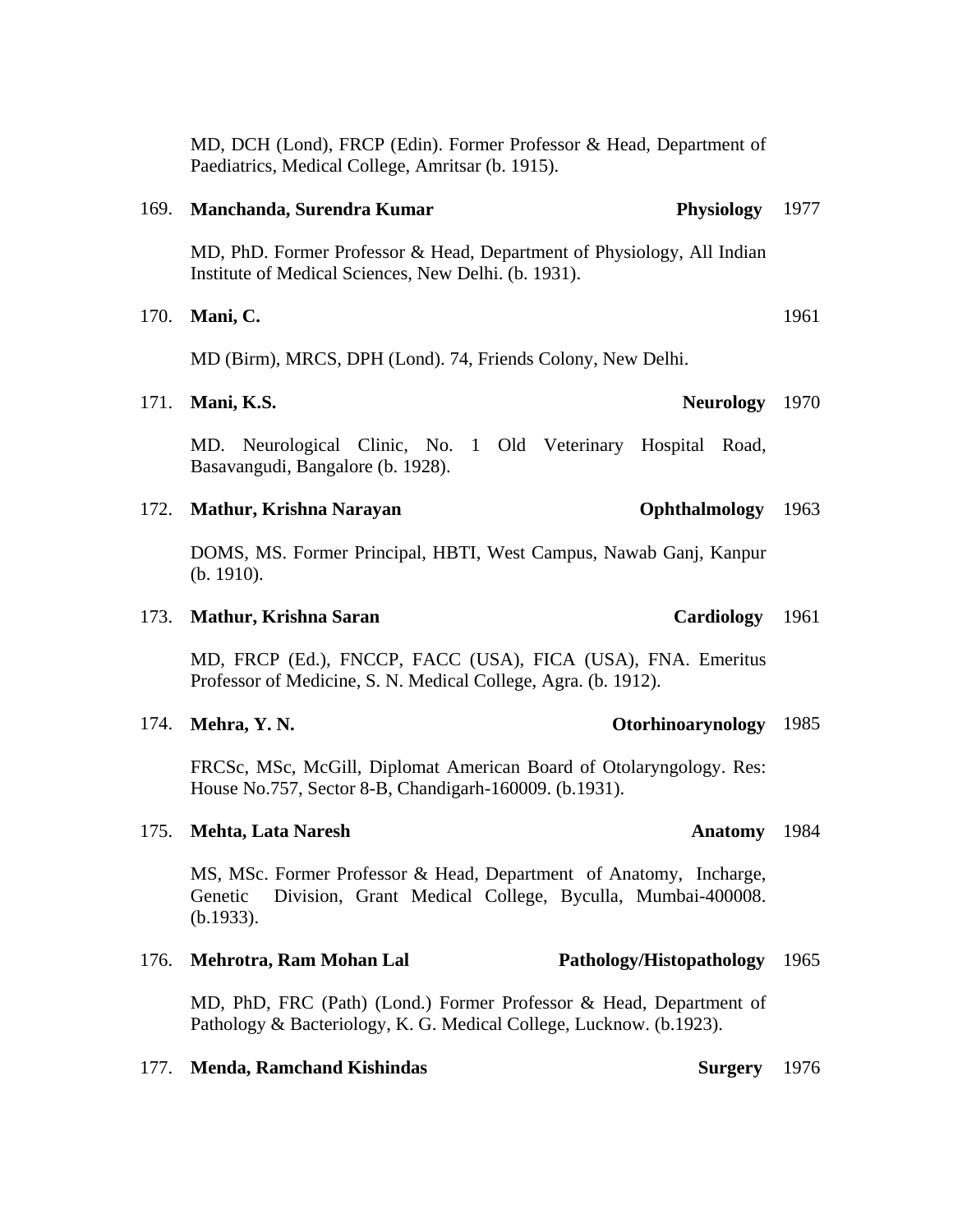FRCS, FACS, FACG, FCGP. Amir Chand Mansion, Madan Cama Road, Mumbai (b. 1912).

### 178. **Menon, C.P. Viswanathan**

MS, FRCS (Eng). "Binfield" 78, Poonamallee High Road, Kilpauk, Chennai.

### 179. **Menon, M.K. Krishna Obstetrics & Gynaecology** 1961

MD, FRCOG. 880, Poonamallee High Road, Chennai (b. 1908).

### 180. Merchant, Surendra Manilal Paediatrics 1972

MD, DCH. Honorary Director, Research Laboratory, Bai Jerbai Wadia Hospital for Children, Parel, Mumbai (1920).

### 181. **Misra, N. C. Surgical Oncology**

MS, FRCS, FACS, FICS. Former Professor & Head, Department of Surgery (Oncology), King George Medical College, Lucknow Sir Shriram Memorial Oration (1991-92), Col. Sangham Lal Memorial Oration (2002- 2003) (b.1936).

### 182. **Misra, S.S.**

MD, FRCP (Lond). Professor of Medicine, Medical College, Lucknow

| 183. Mitra, Kripa N.                                                                         | <b>Obstetrics &amp; Gynaecology</b> 1965 |  |
|----------------------------------------------------------------------------------------------|------------------------------------------|--|
| MD, FRCS (E), FRCOG. 9-A, Lord Sinha Road, Kolkata. Council Member<br>$(1973-76)$ (b. 1915). |                                          |  |

### 184. **Modi, N.J.**

MRCP (Lond), Poly Clinic, 20 Queen's Road, Mumbai.

## 185. **Mukherjee, C.L.**

MO (Cal), FRCOG (Lond), PhD (Glasgow). 67 B, Ballygunge Circular Road, Kolkata.

### 186. **Mukherjee, Murari Mohan Plastic Surgery** 1970

MS, FRCS, FSMF. "Asirbad", 12/1/8, Manoharpur Road, Kolkata (b. 1914).

1985

Medicine 1961

1962

1964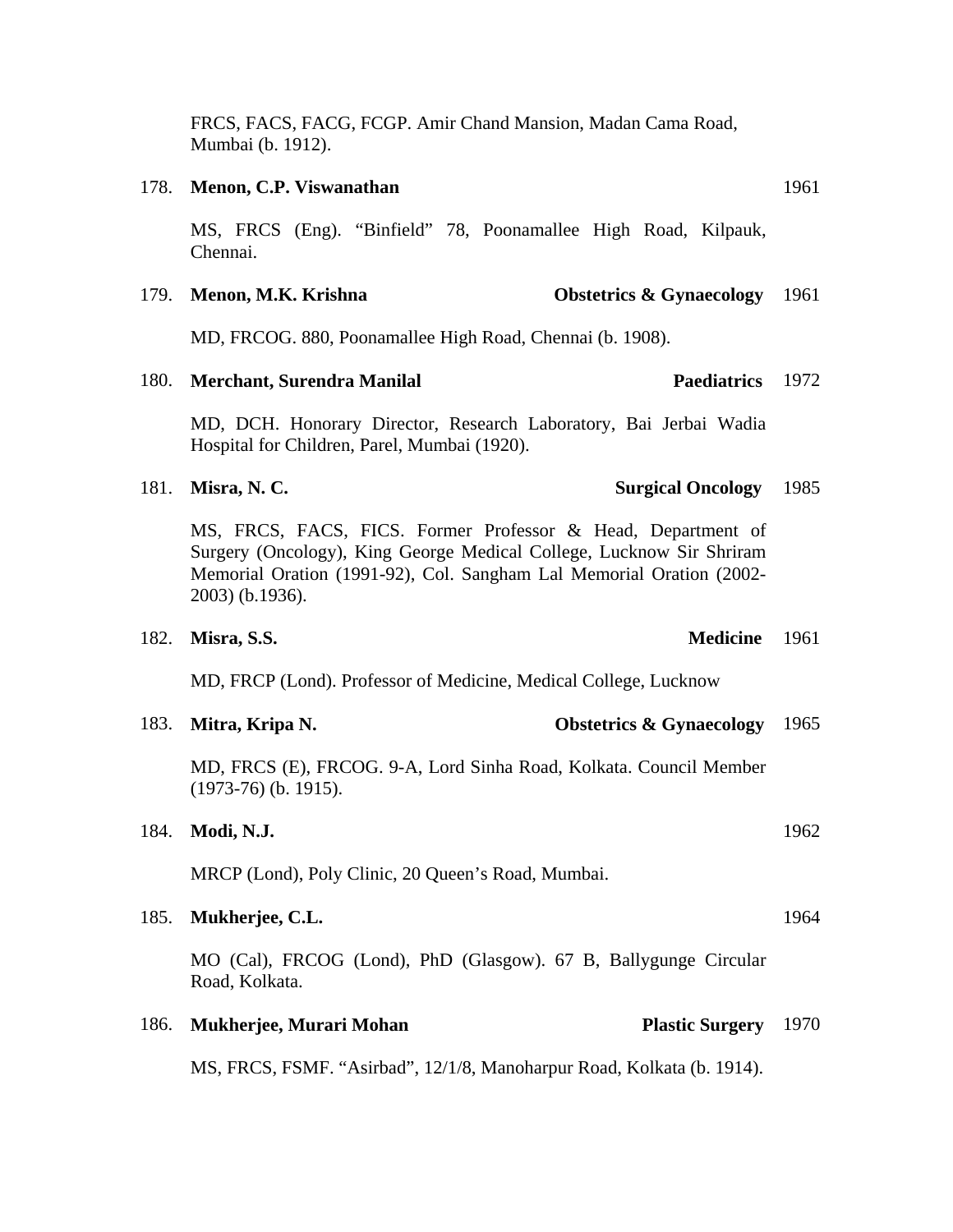### 187. **Mukherjee, S.K.**

Dphil (Sc). Emeritus Scientist, Central Drug Research Institute, Lucknow. (b. 1925).

### 188. **Mukherjee, S.R. Physiology**

MS, PhD, FSMF. Honorary Professor, Department of Physiology, University College of Medical Sciences, Delhi (b. 1919).

### 189. **Mukherji, P.B.**

FRCS (Edin), DMRE, FFR (Lond), FICS, FSMF. P 5, Gariahat Road, Kolkata.

### 190. **Mukhopadhaya, Bishnupada Orthopaedic Surgery** 1961

FRCS (Eng), MCh Orth (L.Pool), Saidpur Road, Patna. Council Member (1966-68, 1981-84, 1989-92, 1993-96) (b. 1916).

### 191. **Mullick, Vishnu Dutt Physiology**

PhD (Phy). 8/27, South Patel Nagar, New Delhi (b. 1916).

192. **Naidu, Prema Obstetrics & Gynaecology**  1961

MD, FRCSE, FRCOG, FACS. Glandate, King Kothi Road, Hyderabad.

193. **Naik, S.R. Gastroenterology** 2002

MD, FNASc, Professor of Gastroenterology, Sanjay Gandhi Post Graduate Institute of Medical Sciences, Lucknow (b. 1943).

194. FRCP (Lond.), DTM & H (Eng.), FACC (USA), FCCP (USA), FICA 1983 (USA). Hon. Physician to President of India, Prof. Emeritus Cardiology, Osmania Medical College and Consultant Cardiologist, Hyderabad (b. 1921).

| 195.<br>Naik, B.K. |  |
|--------------------|--|
|--------------------|--|

196. **Namasivayam, A. Physiology** 

MD, Ph.D. Former Professor & Head, Department of Physiology, Dr. A.L. M. PGIMBS, Taramani, Chennai (b. 1941).

197. **Narain, Barkat Community Health** 1964  **Social & Preventive Medicine**

1961

1961

1968

**Medicine**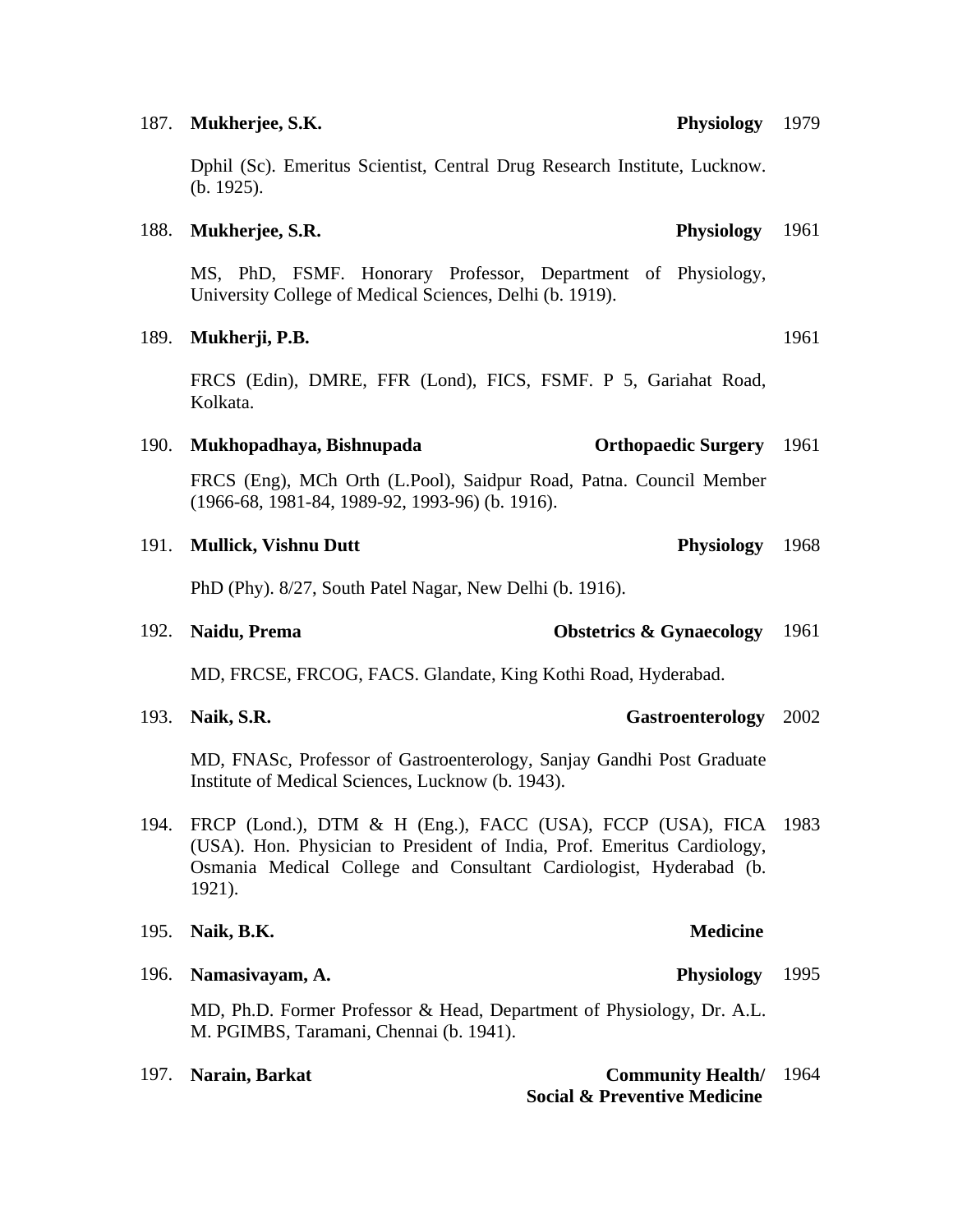Biochemistry 1984

DPH, FIPHA (Hon), FAPH (USA). D-353, Defence Colony, New Delhi (b. 1899).

### 198. **Narain, Dharam**

MS. Professor & Head, Department of Anatomy, K.G. Medical College, Lucknow.

199. **Narain, Raj Chest Diseases** 1977

TDD. 1 Meadowland Lane, Windsor-30145, Ontario-N8T3G8, Canada (b. 1915).

### 200. **Narayana, B.**

MSc, PhD (Edin), FNI, FRS (E). 42/3, Rajendra Nagar, Patna.

### 201. **Narayanan, G.R.**

Lt. Genl. (Retd). MD, DM (Card), FACC. 25, Camridge Road, 2<sup>nd</sup> Cross Ulsoor, Bangalore (b. 1924).

### 202. **Narayanan, Manickam**

MS. Medical Adviser, Ramalingam Medical Relief Centre, Alagappa Road, Chennai (b. 1921).

203. **Natarajan, Mahalingamoorthy Rehabilitation Medicine Orthopaedic Surgery/** 1973

MCH (Orth), FRCS (Eng). Emeritus Professor, Department of Orthopaedic Surgery, Madras Medical College, Chennai. Council Member (1978-81), Dr. R.V. Rajam Oration (1977-78) (b.1920).

### 204. **Nath, Ajit Aviation Medicine**

Air Marshal (Retd.) PVSM. FSc, FAC, MS. 21 Rajdoot Marg, Chanakya Puri, New Delhi (b. 1916).

### 205. **Nath, Ravindra**

MS, Ph.D. Emeritus Professor and Medical Scientist (CSIR), Department of Experimental Medicine, Post Graduate Institute of Medical Education and Research, Chandigarh (b. 1932).

## 206. **Pahwa, Jagdish Mitra Ophthalmology** 1969

## 1975

Medicine 1982

**Hospital Administration** 1976

### Anatomy 1962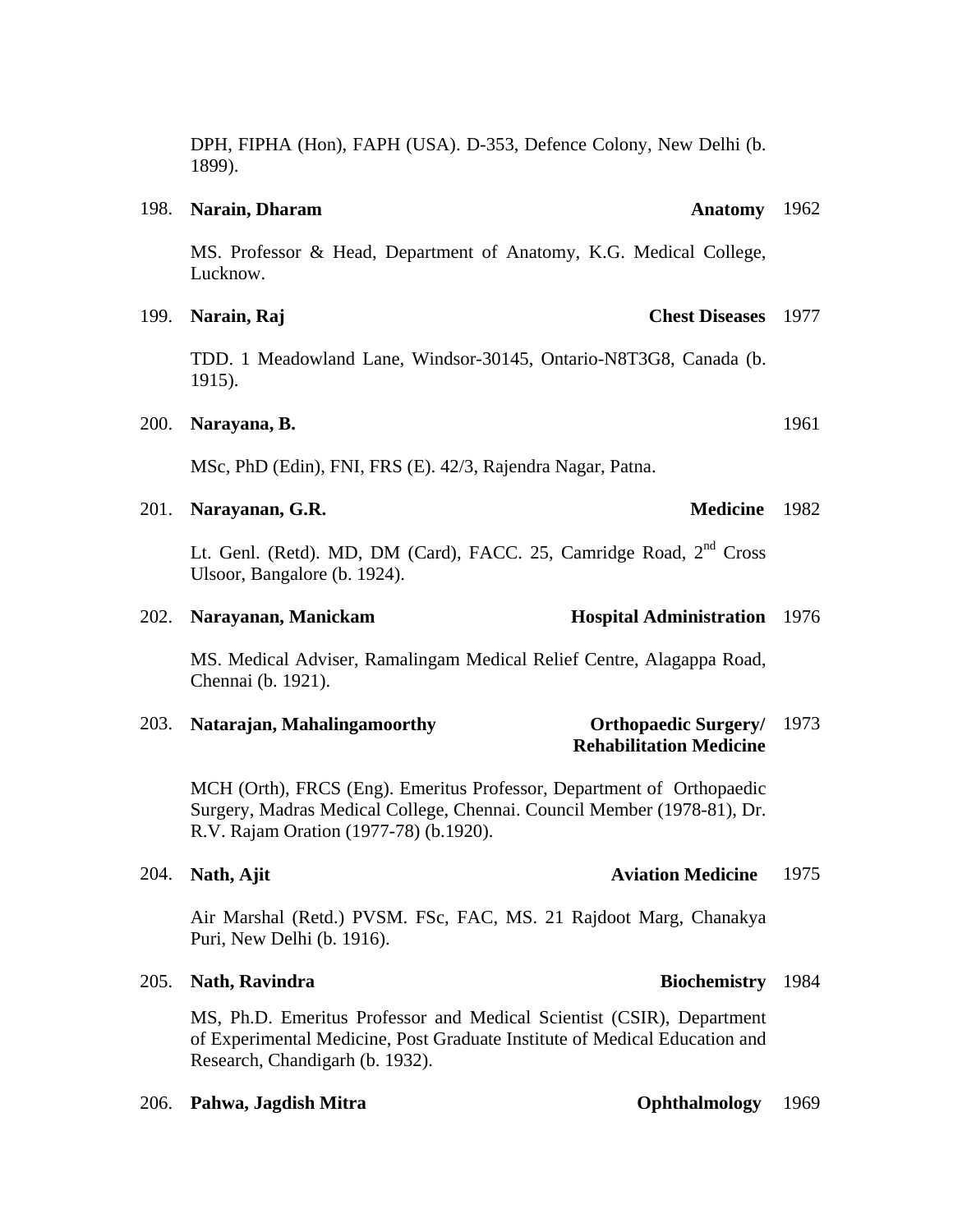Dr. Pahwa Ophthalmic Centre, B-791, Kamala Nagar, Agra–282005. Res: 172, Hastings Road, Baluganj, Agra (UP) (b. 1922).

### 207. **Pai, Mangalore Panduranga**

MS, FRCS, FACS. Srinivas Karangalpaday Road, Mangalore (D.K.) (b. 1919).

### 208. **Pai, Narayanapai Krishna Medicine**

DTM & H, FRCP (Edin), FICA (USA). Former Director Professor of Medicine, Jayamansions, Poojapura, Thiruvananthapuram (b. 1916).

### 209. **Paintal, A.S**. **Physiology**

M.D, D.Sc, FNA, FRSE, FRS. Programme Director, DST Centre for Visceral Mechanisms, VP Chest Institute, University of Delhi, Delhi. Council Member (1968-72), Sir Shriram Memorial Oration (1972-73), Academy Oration (1981-82), Gen. Amir Chand Oration (1994-95) (b.1925).

### 210. **Pal, S.R. Microbiology**  1985

Dip Bact (Lond), MD. Associate Professor of Microbiology and Head, Department of Virology, Post Graduate Institute of Medical Education and Research, Chandigarh (b. 1932).

### 211. **Pamra, Shanti Prakash**

TDD. Q-5 Model Town, Delhi (b. 1911).

### 212. **Pandit, C.G.**

DPH, DTM (Lond), FNA. 450, Sindh Co-op Housing Society, Ganesh Khind Road, Pune (b. 1895).

### 213. **Panja, R.K. Dermatology & Venereology**  1982

MRCP (Edin), PhD. Professor of Dermatology, Medical College, Kolkata. Res: 250, Chittaranjan Avenue, Kolkata-700006 (b.1932).

### 214. **Parekh, J.G.**

MRCP. Hony. Physician, J.J. Group of Hospital, Parekh House, 14 Queens Road, Mumbai.

215. **Park, John Everett Social & Preventive Medicine** 1973

# Surgery 1976

1979

1966

**Chest Diseases** 1975

Microbiology 1961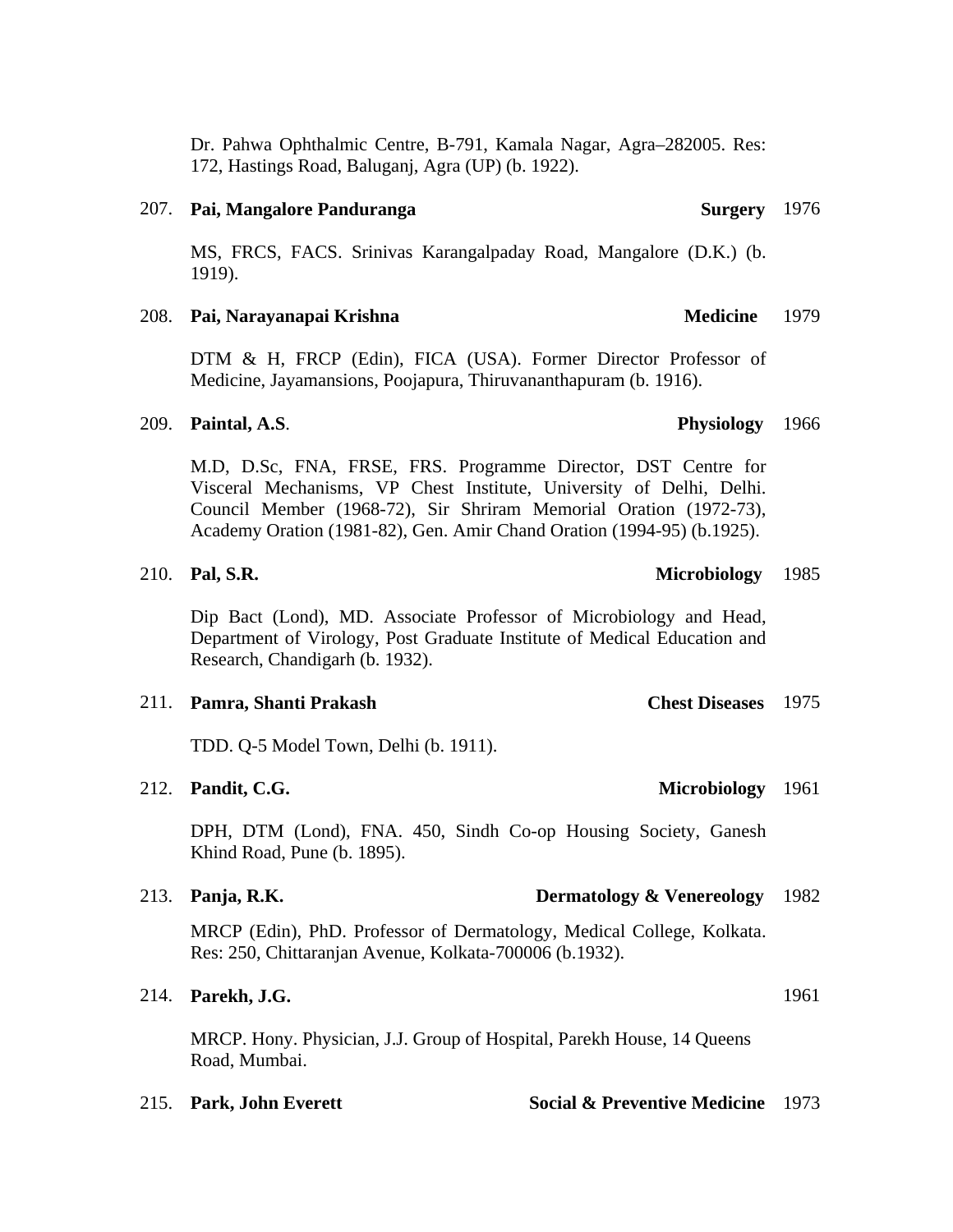MD, DPH, DTH, FIPHA. Bheraghat Road, P.O. Garha, Jabalpur (b. 1973).

|      | 216. Patel, C.S.                                                                                                                 | 1961 |
|------|----------------------------------------------------------------------------------------------------------------------------------|------|
|      | LRCP (Lond), MRCS (Eng), FRCS (Eng). Back Bay View, New Queens<br>Road, Mumbai.                                                  |      |
| 217. | Patel, J.C.<br><b>Internal Medicine</b> 1961                                                                                     |      |
|      | MD, MRCP, MRCS, LRCP, PhD, FASc. Res: Backbay View, 3 New<br>Queens Road, Mumbai-400004. Tel: (022) 23644843, 23610947 (b.1908). |      |
| 218. | <b>Pathak, Chotey Lal</b><br><b>Physiology</b>                                                                                   | 1973 |
|      | MD, PhD (Glasgo), FICA. Emeritus Medical Scientist (ICMR), S.N.<br>Medical College, Jodhpur (b. 1925).                           |      |
| 219. | Patnaik, K.C.                                                                                                                    | 1969 |
|      | DPH, MPH, Dr. PH. Vice Chancellor, Sambalpur University Sambalpur.                                                               |      |
| 220. | Phadke, G.M.                                                                                                                     | 1961 |
|      | MB (Lond), FRCS (Eng). Colony Nursing Home, 216, Sir Bhalchandra<br>Road, Mumbai.                                                |      |
| 221. | <b>Preventive Medicine/Hospital</b><br>Pinto, D.R.F.<br><b>Planning &amp; Management</b>                                         | 1986 |
|      | DPH. Surgeon Rear Admiral (Retd.), PVSM, AVSM. Res: 403, Beach<br>Haven II, Juhu Tara Road, Mumbai (b.1918).                     |      |
|      | <b>Paediatrics</b><br>222. Pohowalla, J.N.                                                                                       | 1966 |
|      | MD, FRCP (Edin), DCH, DCH (Lond.). Royal Park, Flat No. 103, 19/3 New<br>Palasia, Indore.                                        |      |
| 223. | Prakash, Kunti<br>Microbiology/Immunology                                                                                        | 1984 |
|      | MD. Senior Consultant, Microbiology, Sir Ganga Ram Hospital, Rajinder<br>Nagar, New Delhi (b. 1934).                             |      |
| 224. | Prakash, Prem<br>Ophthalmology                                                                                                   | 1985 |
|      | MS Former Chief of Raiender Prasad Centre for Ophthalmic Sciences All                                                            |      |

MS. Former Chief of Rajender Prasad Centre for Ophthalmic Sciences, All India Institute of Medical Sciences, Ansari Nagar, New Delhi. (b. 1936).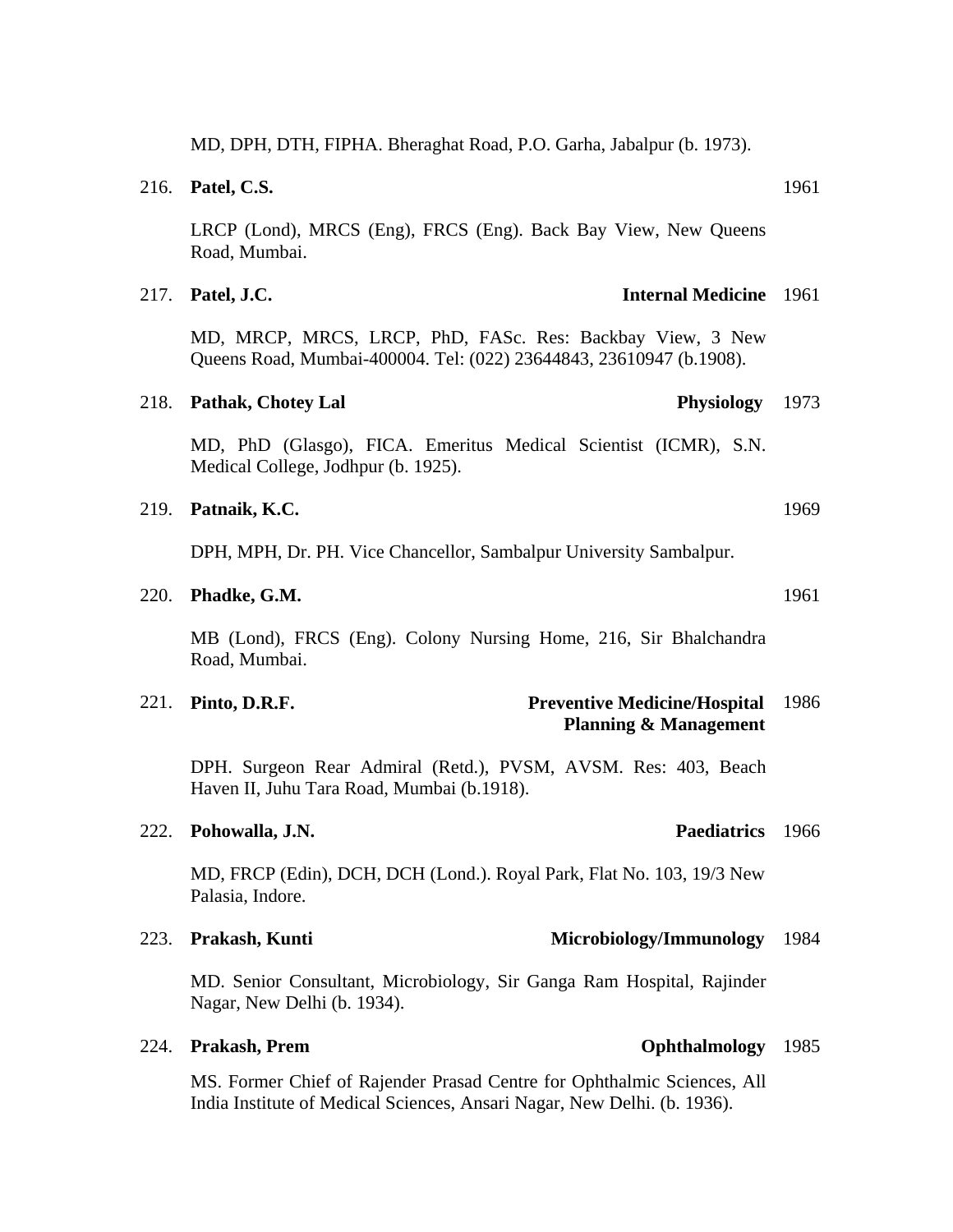### 225. **Prasad, Braham Govind Community Health/Community Medicine** 1966

DPH, DTM, MD. 8, Ram Mohan Rai Marg, Lucknow (b. 1937).

### 226. **Prasad, Lala Suraj Nandan Paediatrics**

DCH (Lond.), FRCP (Edin.), Hony. FAHP (USA). Emeritus Professor of Paediatrics, Patna Medical College, Patna and Honorary Director, Rajendra Memorial Research Institute of Medical Sciences, Patna. Res: 'Ashiana', Kadam Kaun, Patna-800003. (b.1915).

### 227. **Purandare, Bhalchandra Nilkanth Obstetrics & Gynaecology**  1961

MD, FRSE, FCPS, FICS, FRCOG. Director, Dr. N.A. Purandare Medical Centre for Family Welfare and Research, Mumbai (b. 1911).

### 228. **Puri, H. C.** (Lt. Genl. Retd.) Surgery 1987

FRCS (Eng.), FRCS (Edin.), FICS, FIMSA. Former Medical Superintendent,Tirath Ram Shah Hospital, Rajpur Road, New Delhi-110054. (b.1926).

### 229. **Raghavan, N.G.S.**

MD. Director, National Institute of Communicable Diseases, 22 Alipore Road, Delhi.

230. **Raghavan, P. Medicine** 

MD, FACG. Former Professor & Director, Department of Medicine, Seth G.S. Medical College, Mumbai (b. 1909).

### 231. **Raghavchari**, C.

MS, FRCS (Edin). Professor Emeritus, Stanley Medical College, Chennai (b. 1902).

### 232. **Rai, K.M.**

FRCS (E), FFR, DMR (Lond), Manjula, 9, Subba Rao Avenue, College Road, Chennai.

233. **Rajam, Ramakrishna Venkata Venereal Diseases** 1961

MS, FRCP (Edin), FRS (Edin). 52 GN Chetty Road, Chennai (b. 1893).

Surgery 1964

1961

# 1971

1968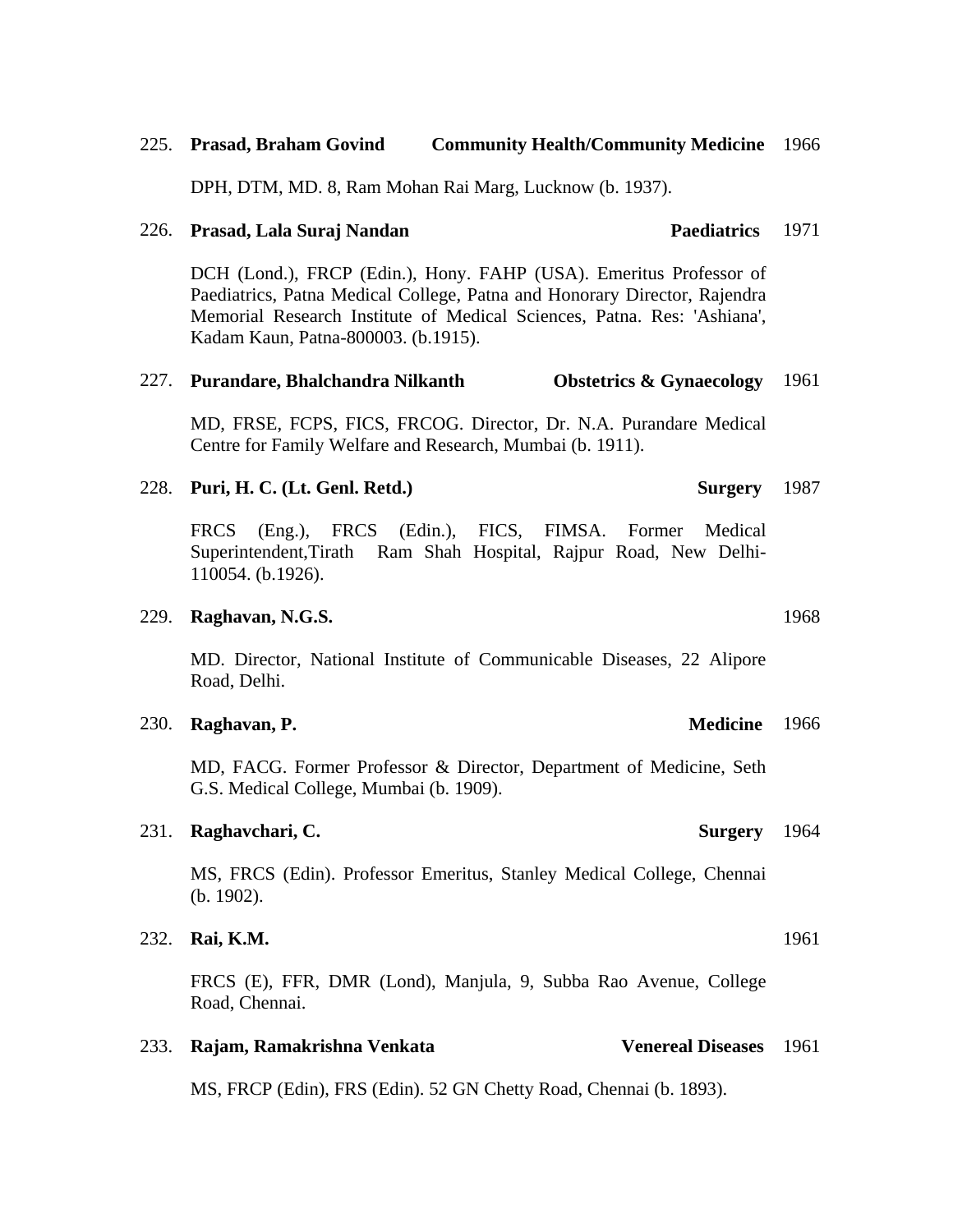MD, FIAP, DCH. No.12, Cresent Avenue, Kesavaperumal Puram, Greenways Road, Chennai (b. 1921).

## 235. **Ramachandran, L. Epidemiology**

DPH, DIPH. Res: Shobana, Sri Rama Colony, NGO Colony Post, Dindigul (b. 1924).

## 236. **Ramakrishnan, M.P.S.**

MS, FACS. Professor of Paediatric Surgery, Institute of Child Health, Chennai (b. 1923).

## 237. **Ramakrishnan, S.P.**

DPH (Cal), DSc. Assistant Director, SEARO, WHO, Indraprastha Estate, New Delhi.

### 238. **Ramalingaswami, Vulimiri Pathology**  1961

MD, D.Phil, DSc, FRCP, FRC (Path). Former Director and Emeritus Professor, Department of Pathology, All India Institute of Medical Sciences, New Delhi, Former Director General, Indian Council of Medical Research, New Delhi (b.1921).

### 239. **Ramamurthi, Balasubramaniam** Neurosurgery 1962

MS, FRCS, FICS, FACS, FASc., FNA. Head, Dr. A. Lakshmipathi Neurosurgical Centre, VHS, Adyar, Chennai. President, NAMS (1982-83), Sir Shriram Memorial Oration (1974-75), Academy Oration (1983-84), Col. Sangham Lal Memorial Oration (1989) (b. 1922).

## 240. **Raman, T.K.**

MD, DTM. Wariam Road, Ernakulam (Kerala).

## **241. Rama Rao, Brig K.R.**

DA, FFARCS (Eng). P/4, Green Park Extension, New Delhi (b. 1912).

## 242. **Rana, B.S. Surgery**

FRCS (Eng), FRCS (Edin), FACS. Res: 2, Park Lane, New Delhi (b. 1932).

### 234. **Raju, V. Balgopal**

1967

1989

Paediatrics 1977

Paediatric Surgery 1978

1989

## Anaesthesiology 1964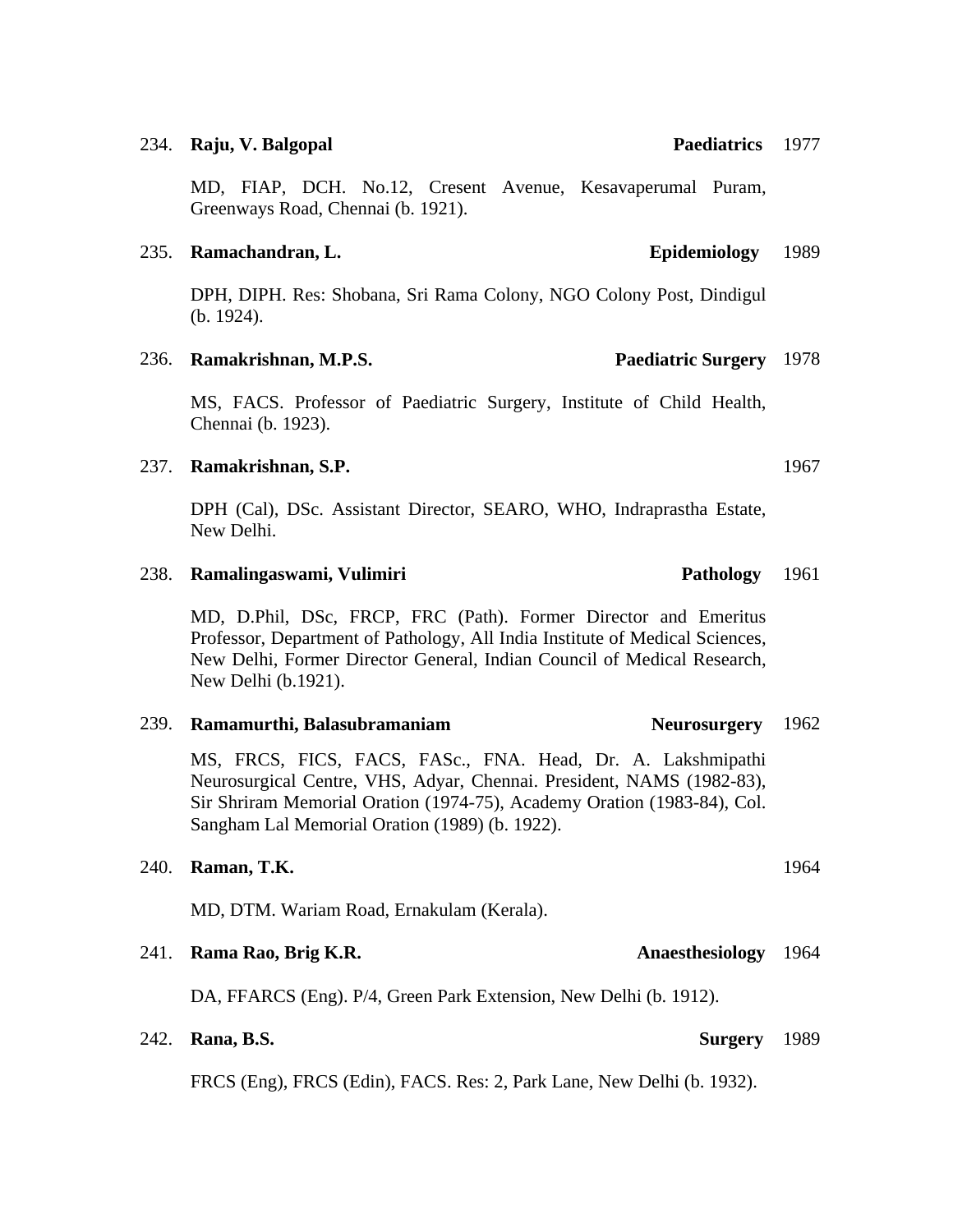### 243. **Rao, Antapur Venkoba**

MD, PhD, DSc, DPM, FRC (Psych), FAPA, FRANZCP, FASc, FNA. Emeritus Professor of Psychiatry, Madurai Medical College and Government Rajaji Hospital, Madurai (b.1927).

# 244. **Rao, B. Dayananda** MS. "Bharaswaja", 73/2 East Maredpally, Secunderabad (b. 1916). Neurosurgery 1977 245. **Rao, Basavapatna N. Balakrishna Surgery** FRCS (Eng), FASc, FICS. Emeritus Scientist (ICMR), Emeritus Professor (AIIMS). 17/1, Vani Vilas Road, Basavanagudi, Bangalore (b. 1910). 1961 246. **Rao, Lt. Gen. Benegal Mukunda** DPH, DTM&H. 25/2 Lavelle Road, Bangalore (b. 1902). **Health Administration** 1961 247. **Rao, Birandavolu Durga Prasad** Lt. Gen. (Retd.) MD, DPC (Lond), FRC Path, DDH & P. C-4, Sainikpuri, Secunderabad (b. 1918). 248. **Rao, Kamarazu Narasimha Chest Diseases** MD, LLD (Hon), FNCCP (Hon), FAPHA. D-57, Seven Hills, Naraina, New Delhi (b. 1907). 1961 249. **Rao, M.V. Radhakrishna** PhD, FC Path (Lond), FNI, FASc. Honorary Consultant in Nutrition, King Edward VII Memorial Hospital, 2, "Chandrajyoti", Bhimani Street, Matunga (CR), Mumbai. Nutrition 1965 250. **Rao, Manepalli Nagaraj Paediatrics**  MD, DCH, FIAP, FCGP, MAAP. Consultant Paediatrician & Neonatologist, Apollo/DRDO Hospital, Kanchan Bagh, Hyderabad (b.1934). 1999

251. **Rao, Manthripragada Narasimha Public & Occupational Health** 1962

MPH, DRPH (Harvard), FAPHA, FIPHA. Former Director, All India Institute of H Y Colene and Public Health, Kolkata (b.1912).

252. **Rao, Mullapudi Venkata Anaesthesiology** 1971

### Psychiatry 1975

Pathology 1973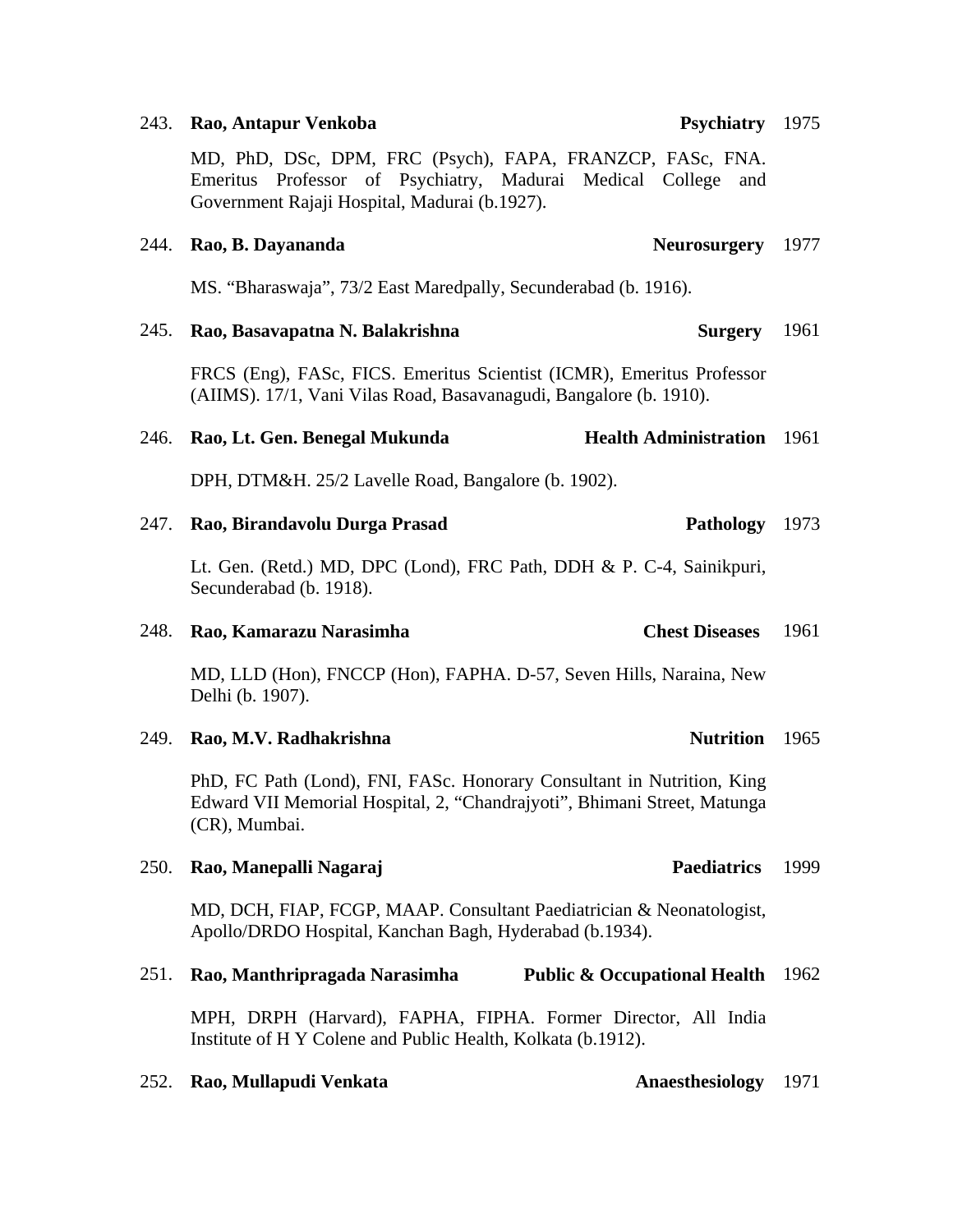|      | Jubilee Hills, Hyderabad (b.1928).                                                                                                                  |      |
|------|-----------------------------------------------------------------------------------------------------------------------------------------------------|------|
|      | <b>Medicine</b><br>253. Rao, S. Ramachander                                                                                                         | 1983 |
|      | FRCP. 3-6-641, Himayatnagar, Hyderabad (b. 1921).                                                                                                   |      |
| 254. | Rao, T. Ramachandra<br><b>Microbiology</b>                                                                                                          | 1970 |
|      | DCs, FNA. No. 5, Eight Main Road, Malleswaram, Bangalore (b. 1907).                                                                                 |      |
| 255. | <b>Endocrinology</b><br>Rastogi, Gopal Krishna                                                                                                      | 1977 |
|      | FRCP (Edin.), FRCP (Eng.). Route 12, Box 447, London, Kentucky-40741,<br>USA (b.1936).                                                              |      |
| 256. | <b>Community Health</b><br>Ray, A.P.                                                                                                                | 1966 |
|      | PhD, FNA. 240, Kailash Hills, East of Kailash, New Delhi (b. 1913).                                                                                 |      |
| 257. | Reddy, D. Govinda<br><b>Pathology</b>                                                                                                               | 1961 |
|      | MD. Emeritus Professor of Pathology, Madras Medical College, Chennai.                                                                               |      |
| 258. | Pathology<br>Reddy, D. Jaganatha                                                                                                                    | 1962 |
|      | MD, DSc (Hon), FRC (Path). Consultant Pathologist, Vijaya Hospital, 180,<br>Arcot Road, Chennai (b. 1915).                                          |      |
| 259. | Physiology 1962<br>Reddy, Danda Venkata Subba                                                                                                       |      |
|      | MSc. Emeritus Professor of History of Medicine, Osmania Medical College,<br>Hyderabad (b. 1899).                                                    |      |
|      | 260. Rege, Swamidas Raghunath<br>Otorhinolaryngology                                                                                                | 1979 |
|      | DLO, MS (ENT), FACS, FCPS. Practising ENT Consultant. Res:<br>Dwarkanath Bhawan, Flat No. 5, Block No. 3, Katrak Road, Mumbai-<br>400031. (b.1921). |      |
| 261. | Cardiology<br>Roy, S.B.                                                                                                                             | 1962 |
|      | FRCP (Edin). Professor of Cardiology, All India Institute of Medical<br>Sciences, Ansari Nagar, New Delhi                                           |      |
|      |                                                                                                                                                     |      |

FFACS (Eng.), DARCP & S, FCCP (USA). Plot No.196, Road No.13,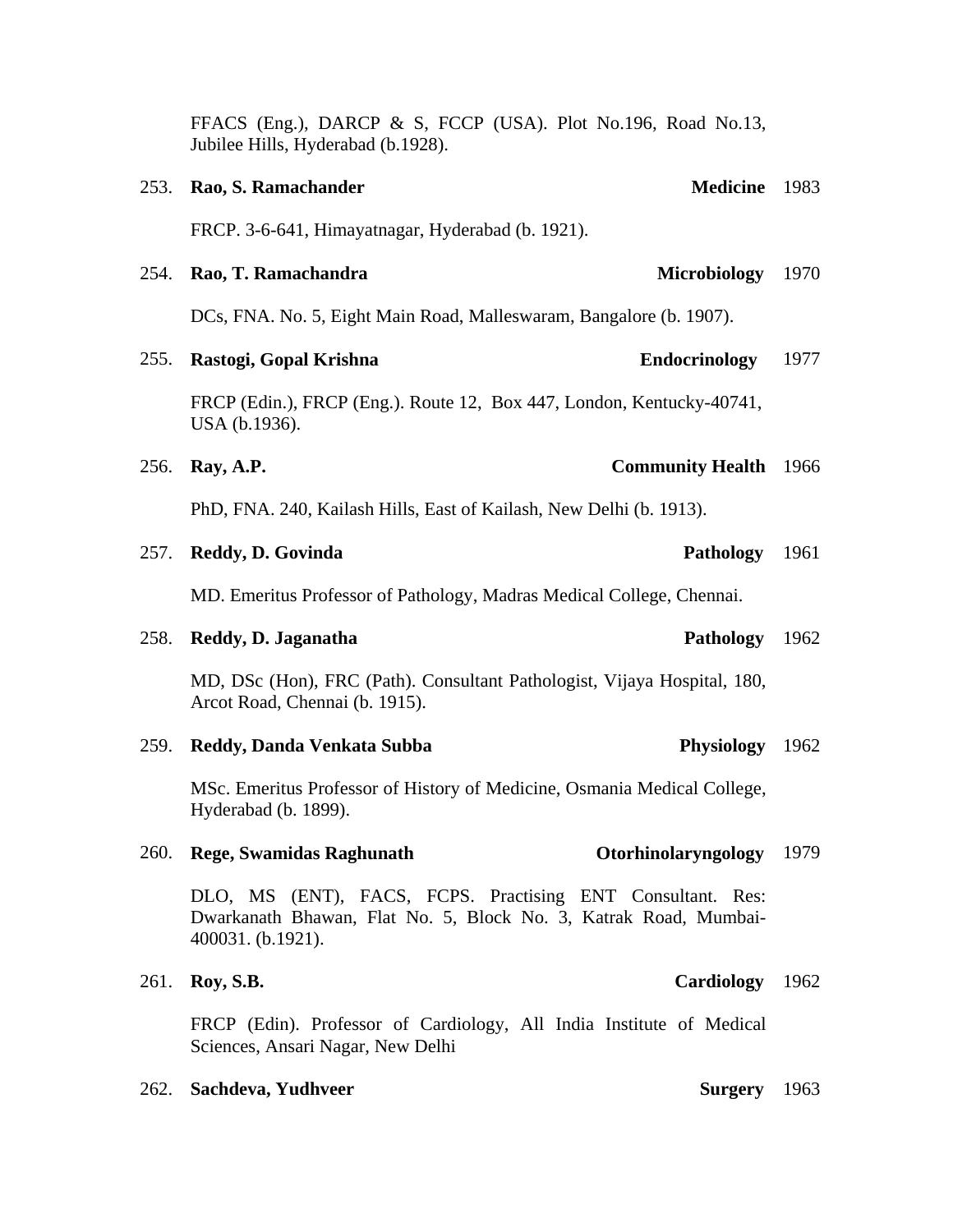|      | MS, FICS, FCCP. Professor of Surgery & Principal, Medical College,<br>Amritsar.                                                                   |      |
|------|---------------------------------------------------------------------------------------------------------------------------------------------------|------|
| 263. | Sadana, Sewa Ram<br><b>Dermatology &amp; Venereology</b>                                                                                          | 1977 |
|      | MD, DCH, DTM. 28-A, Race Course Road, Amritsar (b. 1918).                                                                                         |      |
| 264. | <b>Radiology</b><br>Saha, M.M.                                                                                                                    | 1989 |
|      | MD. 59, Madhuban, Delhi (b. 1934).                                                                                                                |      |
| 265. | Sahasrabudhe, M.B.<br><b>Biochemistry/Cancer</b><br><b>Research</b>                                                                               | 1974 |
|      | MSc, PhD (Lond.), FCAI, FMAS. Res: 41, Saras Baug, Sion-Trombay<br>Road, Deonar, Mumbai-400088. Dr. V.R. Khanolkar Oration (1996-97)<br>(b.1918). |      |
| 266. | <b>Col. Sangham Lal</b><br>Surgery                                                                                                                | 1961 |
|      | FRCS. 17/B, Ganga Ram Hospital Marg, New Delhi.                                                                                                   |      |
| 267. | <b>Medicine/Cardiology</b><br>Sanghvi, Lalbhai Madhavlal                                                                                          | 1961 |
|      | FRCP (Lond.), DTM & H. Res: H-8/61, Jamnalal Bajaj Marg, Opp.,<br>Residency C. Scheme, Jaipur (b.1914).                                           |      |
| 268. | Sanjivi, Krishaswamy Srinivasa<br><b>Internal Medicine/Chest Diseases</b>                                                                         | 1961 |
|      | MD. Professor Emeritus in Medicine, Madras Medical College, Chennai.<br>Res: 12, Kalakshetra Colony, Chennai (b. 1903).                           |      |
|      | 269. Santhanakrishnan, B.R.<br>Paediatrics 1986                                                                                                   |      |
|      | DCH, AB (Ped.). Managing Director, BRS Hospital, 28, Cathadrel Gardens<br>Road, Chennai (b. 1928).                                                |      |
| 270. | <b>Pharmacology</b><br>Sanyal, Ranjit Kumar                                                                                                       | 1969 |
|      | MD, PhD, FISCD, FCAI. D-891, New Friends Colony, New Delhi (b.1922).                                                                              |      |
| 271. | Sarda, R.P.<br>Ophthalmology                                                                                                                      | 1979 |
|      | MS, DOMS. 39, Hospital Road, Jaipur (b. 1921).                                                                                                    |      |
| 272. | <b>Medicine</b><br>Sarin, Lajpat Rai                                                                                                              | 1963 |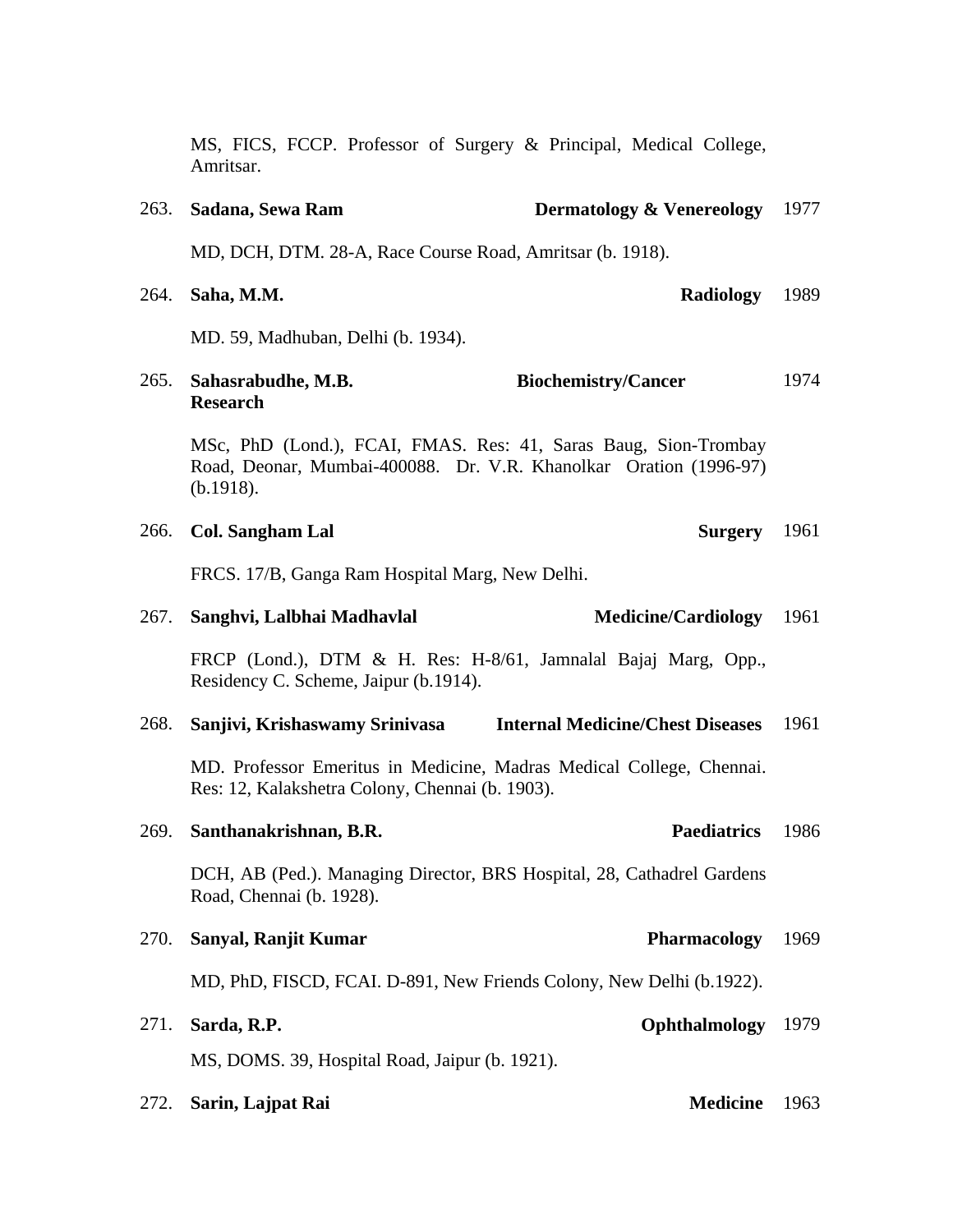MB, FRCP. Professor Emeritus in Medicine, SMS Medical College, Jaipur Part II, Sahdeo Marg, Jaipur (b. 1906).

### 273. **Sathe, R.V.**

MD, FRCP (Lond). Nagindas Mansion, Jaganath Shenkar Seth Road, Girgaon, Mumbai (b. 1905)

### 274. **Satyanand, D.**

MRCP (E), DCH (RCPS), D. Psyche (Edin), DAPA, FASc, FRSM, FRCP (E), AMIPaS, MRMPA. 7F, South Extension Part I, New Delhi.

### 275. **Savoor, S.R.**

FASc. 20, Lagford Gardens, Bangalore.

276. **Saxena, P.N.** 

MD (Med), MD (Pharma), PhD, DSc. Emeritus Medical Scientist (ICMR) Pharmacology Department, J.N. Medical College, Aligarh Muslim University, Aligarh (b. 1925).

### 277. **Seal, S.C. Epidemiology/Social & Preventive Medicine**  1977

DPH (Cal), PhD, DSc, IFAS, FNIE, FNA, FIPHA, FAPHA (Hon), FACP (Hon). 2, Fern Place, Kolkata (b. 1903).

### 278. **Sehgal, J.K. Community Health/Hospital Administration**  1981

DPH, DIH, DTM & H (Liverpool), FRIPH (Lond), FIPHA, FISCD. Former Air Vice Marshal C-132, Defence Colony, New Delhi (b. 1921).

MSc (Zool), D.Phil (Med). Central Drug Research Institute, Chattar Mazil, Lucknow (b. 1926).

## 280. **Sen, Kiran**

279. **Sen, A.B.** 

MB, DOMS (Lond), FRCS (E), FDMF. 2 Bishop Lefroy Road, Koklata.

### 281. **Sen, Prafulla Kumar**

MS, FACS, FASc, FCCP. Chief, Cardiovascular Surgical Centre, Kolkata

1962

1965

## Parasitology 1985

Surgery 1961

1961

## Pharmacology 1988

## Medicine 1961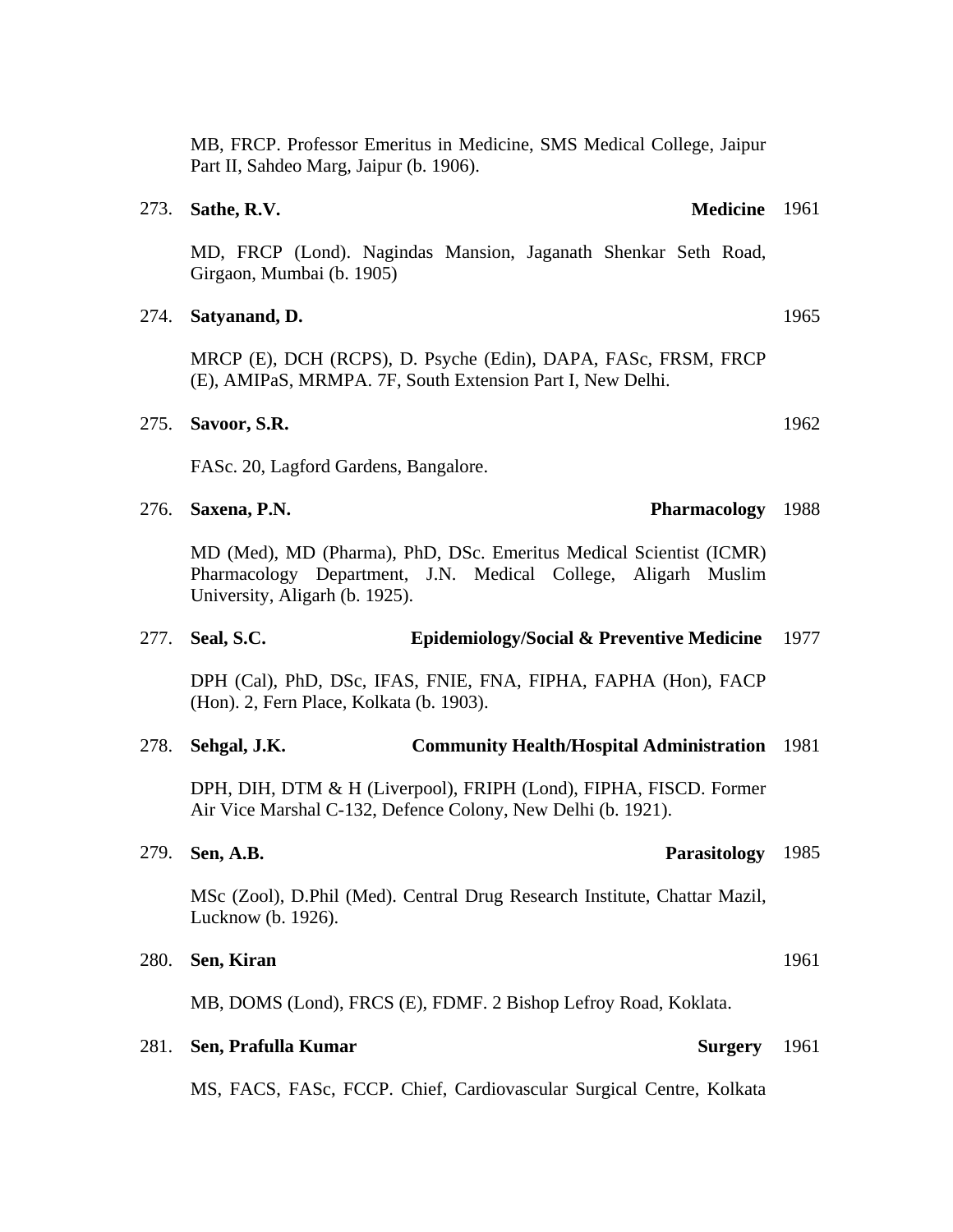|             | Medical Research Centre, 7/26, Diamond Harbour Road, Kolkata (b. 1915).                                                                     |                       |      |
|-------------|---------------------------------------------------------------------------------------------------------------------------------------------|-----------------------|------|
| 282.        | Sen, Prafulla Kumar                                                                                                                         | <b>Chest Diseases</b> | 1961 |
|             | MD (Berlin), PhD, TDD (Wales), FCCP (USA), FSMF, FIPAHA, FNA.<br>Consultant, B.C. Roy TB and Chest Research Institute, Kolkata (b. 1904).   |                       |      |
| 283.        | Sen, S.C.                                                                                                                                   |                       | 1961 |
|             | DMRE (Camb). 20 Sunder Nagar, New Delhi.                                                                                                    |                       |      |
| 284.        | Sen, S.K.                                                                                                                                   | <b>Surgery</b>        | 1961 |
|             | FRCSE, FICS, FCCP, FICA. Honorary Professor of Surgery, Maulana Azad<br>Medical College, New Delhi.                                         |                       |      |
| 285.        | Sengupta, Kalipada                                                                                                                          | Pathology             | 1978 |
|             | DPhil. Calcutta Medical Centre, 12 London St. Kolkata (b.1922).                                                                             |                       |      |
| 286.        | Senapati, J.M.                                                                                                                              | <b>Physiology</b>     | 1982 |
|             | MD (Physiology). Res: Meria Bazar, Cuttack-753001. (b.1928).                                                                                |                       |      |
| 287.        | Sethi, Brij Bhushan                                                                                                                         | <b>Psychiatry</b>     | 1983 |
|             | FRCS (Psych). 23, Ashok Marg, Lucknow (b. 1933).                                                                                            |                       |      |
| 288.        | Sethna, R.F.                                                                                                                                | <b>Radiology</b>      | 1961 |
|             | MBBS, DRMR (Camb). Radiologist & Electro-Therapeutist, 3 <sup>rd</sup> Floor,<br>Navasari Building, Dr. Dadabhoy Naoroji Road, Fort Mumbai. |                       |      |
| 289.        | <b>Cardiology/Medical Education</b><br>Shadaksharappa, K.S.                                                                                 |                       | 1986 |
|             | FACC (USA), FCCP, FICA. 38, Ranga Rao Road, Shankarapuram,<br>Bangalore (b. 1915).                                                          |                       |      |
| <b>290.</b> | Shah, Mangal Das J.                                                                                                                         |                       | 1961 |
|             | MBBS, MRCS (Eng), MRCP (Lond), DTM & H (Lond). "Dreamland",<br>New Queen's Road, Mumbai.                                                    |                       |      |
| 291.        | Shah, P.N.                                                                                                                                  | Endocrinology 1982    |      |
|             | MD, FCPS. Former Head, Division of Endocrinology, Tata Memorial                                                                             |                       |      |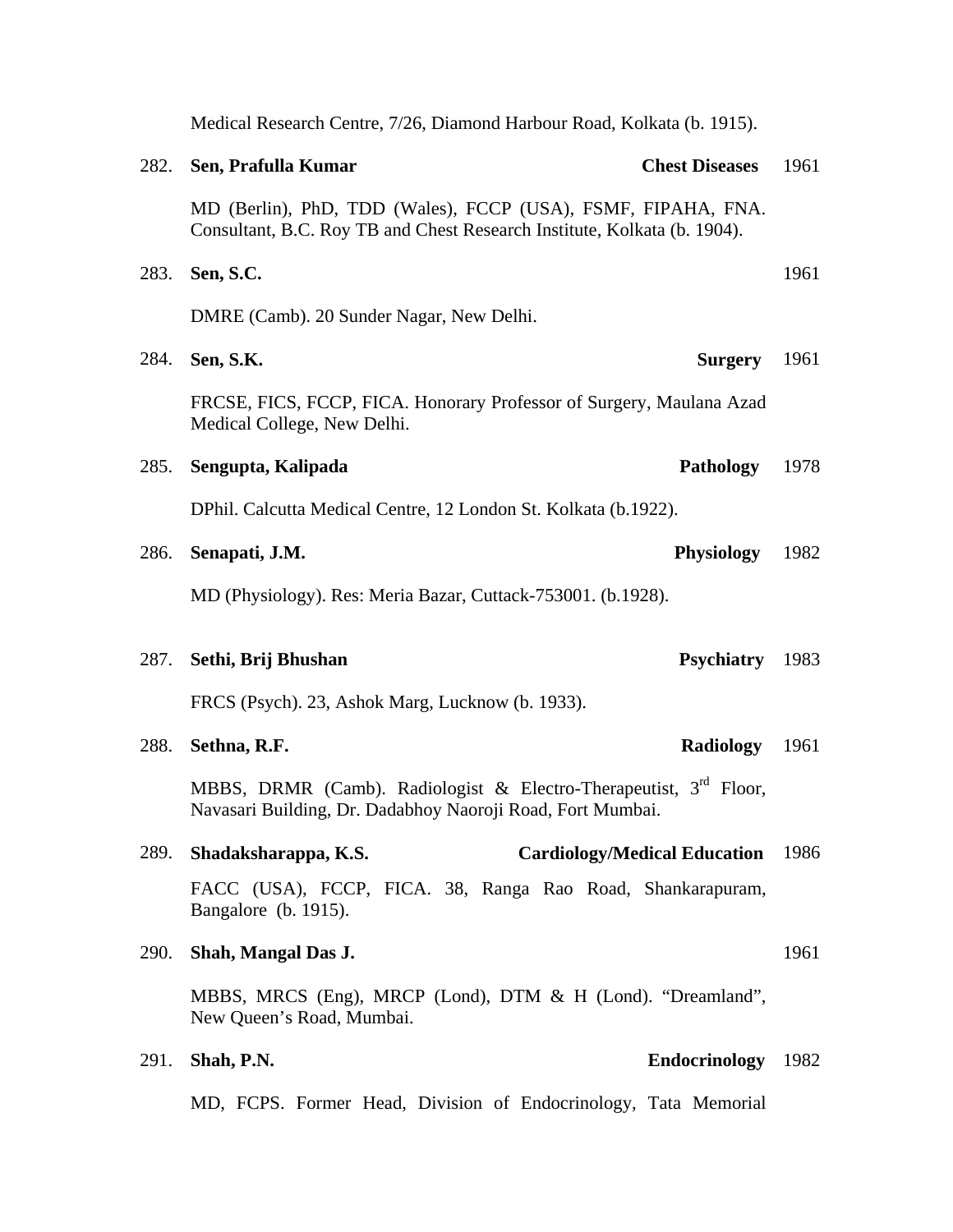Centre, Parel, Mumbai (b. 1922).

### 292. **Shah, Shantial Jivraj**

MD, FRCP, FRCP (G), FACC, FCCP, FICA. Honorary Professor & Head, Department of Cardiology, ICCU and Cardiac Laboratories, Sir J.J Group of Hospitals and Grant Medical College, Mumbai (b. 1925).

### 293. **Shanmugasundram, T. K. Orthopaedic Surgery** 1983

MS, MCh (Ortho), FRCS (Eng. & Edin), DSc (h.c.). Emeritus Professor of Orthopaedic Surgery, Madras Medical College, Madras. Consultant Orthopaedic Surgeon, Chairman-Coordinator, International Bone & Joint Tuberculosis Club, International Ambassador, Bone and Joint Decade. Chairman, Indian Red Cross Society, Tamilnadu Branch, Former President, World Orthopaedic Concern and Indian Orthopaedic Association, 147, Pariyar EV-R, Road, Chennai-600010. (b.1929).

### 294. **Sharma, Muni Inder Dev Microbiology**

MPH. A-2/1, Model Town, New Delhi (b. 1919).

## 295. **Sharma, Rameshwar Community Medicine/Epidemiology/**  1970  **Health Management**

Executive Director & Advisor, Bhagwan Mahaveer Cancer Hospital and Research Centre, Jawahar Lal Nehru Marg, Jaipur. Emeritus Professor of Social & Preventive Medicine, SMS Medical College, Jaipur (b.1929).

### 296. **Sheth, Uttamchand Khimchand Clinical Pharmacology**  1966

FCPS (USA). 14, Modern Villa, 7<sup>th</sup> Road, Santacruz (East), Mumbai (b. 1920).

### 297. **Shirodkar, V.N. Obstetrics & Gynaecology**  1961

MD, FRCS (Eng), FRCOG (Lond), FACS. Patel Chamber, French Bridge, Mumbai.

298. **Shivpuri, D.N.** 

MD, DTCD, FAAACI. Director, National Allergy Centre A-10, Pamposh Enclave, New Delhi (b. 1914).

### 299. **Shrivastav, J.B.** 1964

**Chest Diseases** 1983

## 1977

Cardiology 1975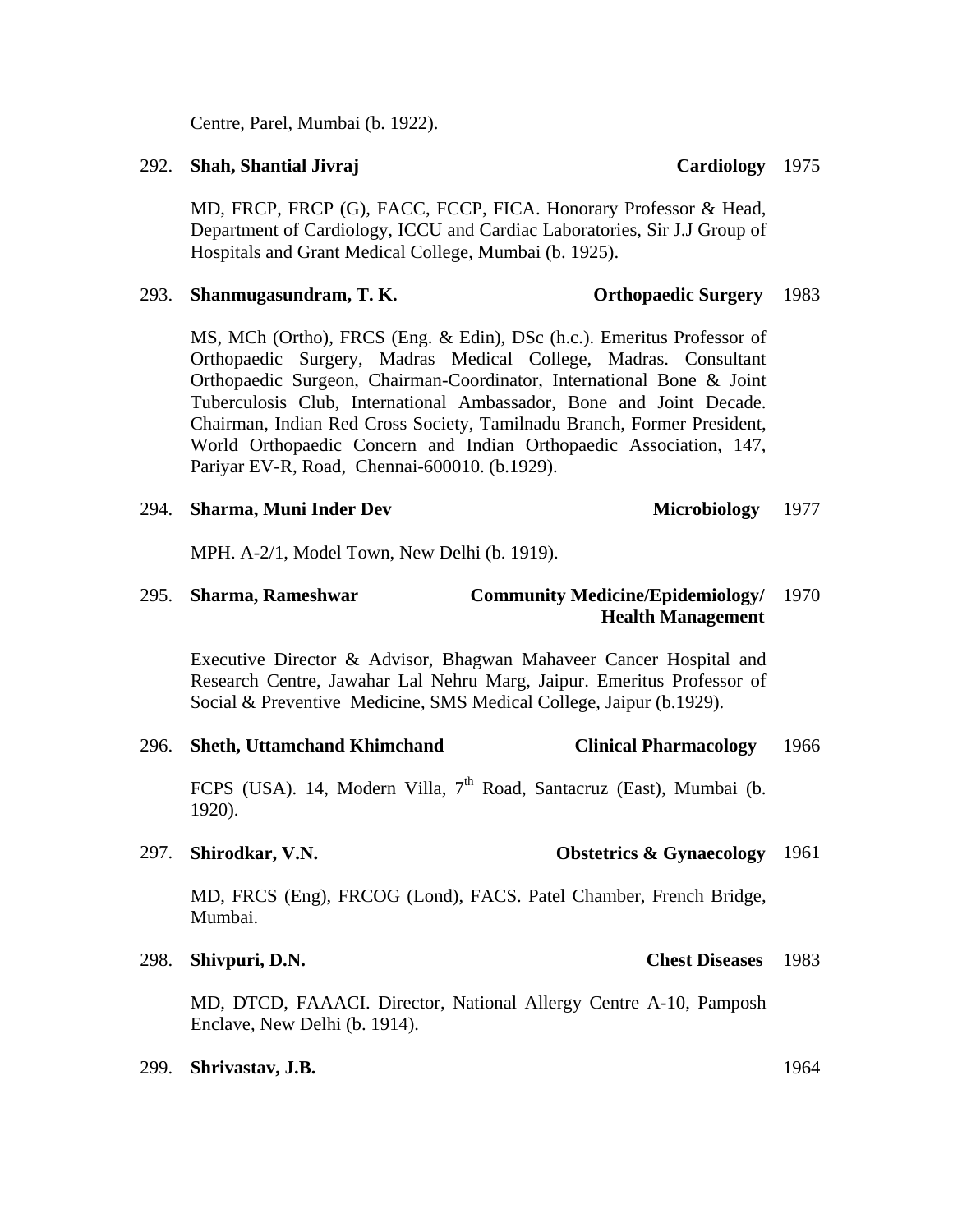DB (Lond), MD. Additional Director-General of Health Services, Nirman Bhawan, New Delhi.

## PhD. 12, Paschmi Marg, Vasant Vihar, New Delhi (b. 1905).

### 301. **Singh, Baldev Physiology/Neurology**

MRCP, FNA, MEM (IBRO). Former Professor & Head, Department of Neurology, All India Institute of Medical Sciences, New Delhi. (b. 1903).

### 302. **Singh, Harcharan Health & Hospital Administration**  1992

MD. Former Advisor, Planning Commission, Yojana Bhawan, New Delhi. Res: 18, Shakti Vihar, Habbowal, Ludhiana (b. 1932).

### 303. **Singh, Hariwir**

DA, MS (Anaes). 720, Sector 40-A, Chandigarh (b. 1936).

### 304. Lt. Gen. Singh, Inder

FRFPS (Glasgow), MRCP (Edin), FRCP (Edin), MRCP (Glasgow), FRCP (Glasgow). Consultant in Medicine to the Armed Forces, Directorate-General, Armed Forces Medical Services, Ministry of Defence, New Delhi.

### 305. **Singh, nderjit Physiology**

PhD (Camb), LRCP (Lond), MRCS (Eng), FASc, FNI, FAZ. Professor & Head, Department of Physiology, S.N. Medical College, Agra.

### 306. **Singh, Jaswant**

DTM & H (Lond), DPH (Eng), FNI. Director, Malaria Eradication Training Centre, Kingston, Jamaica.

### 307. **Singh, Kripal**

FRC Psych. (Lond), MS (Harvard), FRANZCP (Australia), DPM (Lons), FAPA (USA). Honorary Consultant Psychiatist, Guru Harkrishna Hospital, Gurdwara Bangla Sahib, New Delhi. Academy Oration (1992-93) (b. 1911).

### 308. **Singh, Sarinder Man**

FRCS (Eng.). Res: C-593, Defence Colony, New Delhi-110024. Tel: (011) Res: 24334222, 24335871, Col. Sangham Lal Memorial Oration (1981)

Anaesthesiology 1988

### 1961

Medicine 1964

Urology 1977

1961

### Psychiatry 1977

## **300. Singh, Balbir**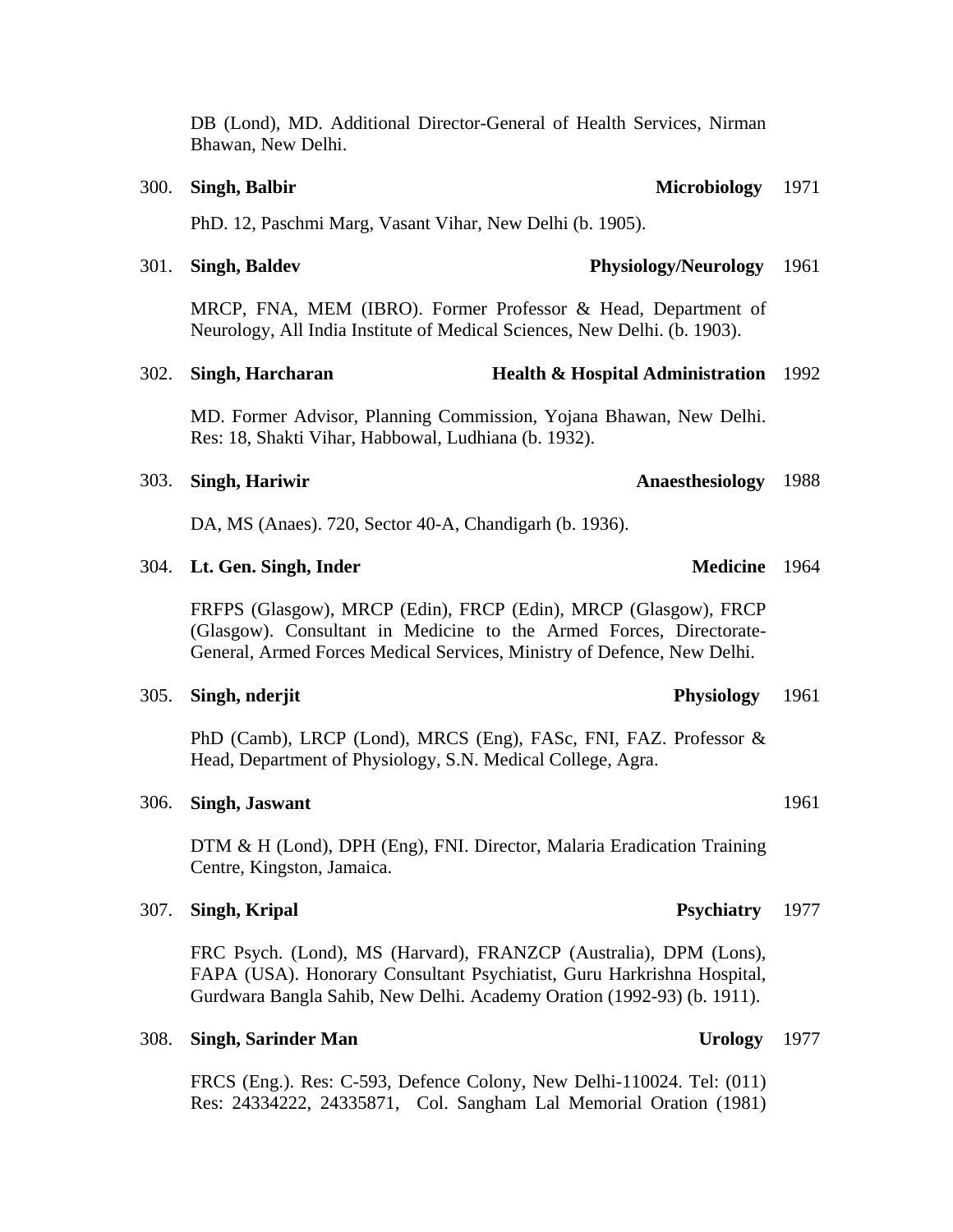(b.1928).

**309. Singh, Shamer** 

MS. 52, Sector 16-A, Chandigarh (b. 1924).

### 310. **Sinha, Awadh Kishore Narain** Cardiology 1979

DRCP (Edin & Lond). President, Medical Council of India, New Delhi. Ahiyapur House, Sahitya Road, Kadam Kuan, Patna (b. 1929).

### 311. **Sinha, Badri Narain**

LRCP (Lond), FRCS (Eng), FICS, FICA, FCGP, DSc. 9-AP, Sen Road, Lucknow (b. 1910).

### 312. **Sircar, B.N.**

MBBS, DA (Eng), FFARCS (Eng). 25, Calcutta Walla Building, Parel, Mumbai.

### 313. **Siva Reddy, Perugu**

MS, DO, FICS, DSc. Hony. Surgeon to the President of India. 3-5-886, Lalithanilayam, Himayatnagar, Hyderabad. President, NAMS (1990-92), Council Member (1974-77, 1980-83, 1984-87), Academy Oration (1984- 85, 1991-92) (b.1920).

### 314. **Sodhi, Jaswant Singh Radiodiagnosis**

DMRD, FRCR. Dr. Sodhi C.T. Scan Centre, S.C.O. 809, Sector 22-A, Chandigarh. (b.1926).

### 315. **Sogani, Kailash Chand**

MS. Sr. Consultant Paediatrics Surgeon, Santokba Durlabhji Hospital, Jaipur. (b.1930).

### 316. **Srikantia, Santhebachal Gundappa Nutrition**

DSc. 103, Metagalli Extension, Behind New Police Station, Metageth P.O. Mysore (b. 1926).

### **317. Srivastava, J.R.**

MD, FRCP (Edin), FICP, FIAP, DCH (Eng), DCH (Glasgo). Former

1961

### 1978

Ophthalmology 1973

Paediatric Surgery 1984

**Orthopaedic Surgery** 1961

Paediatrics 1982

1971

# Anatomy 1973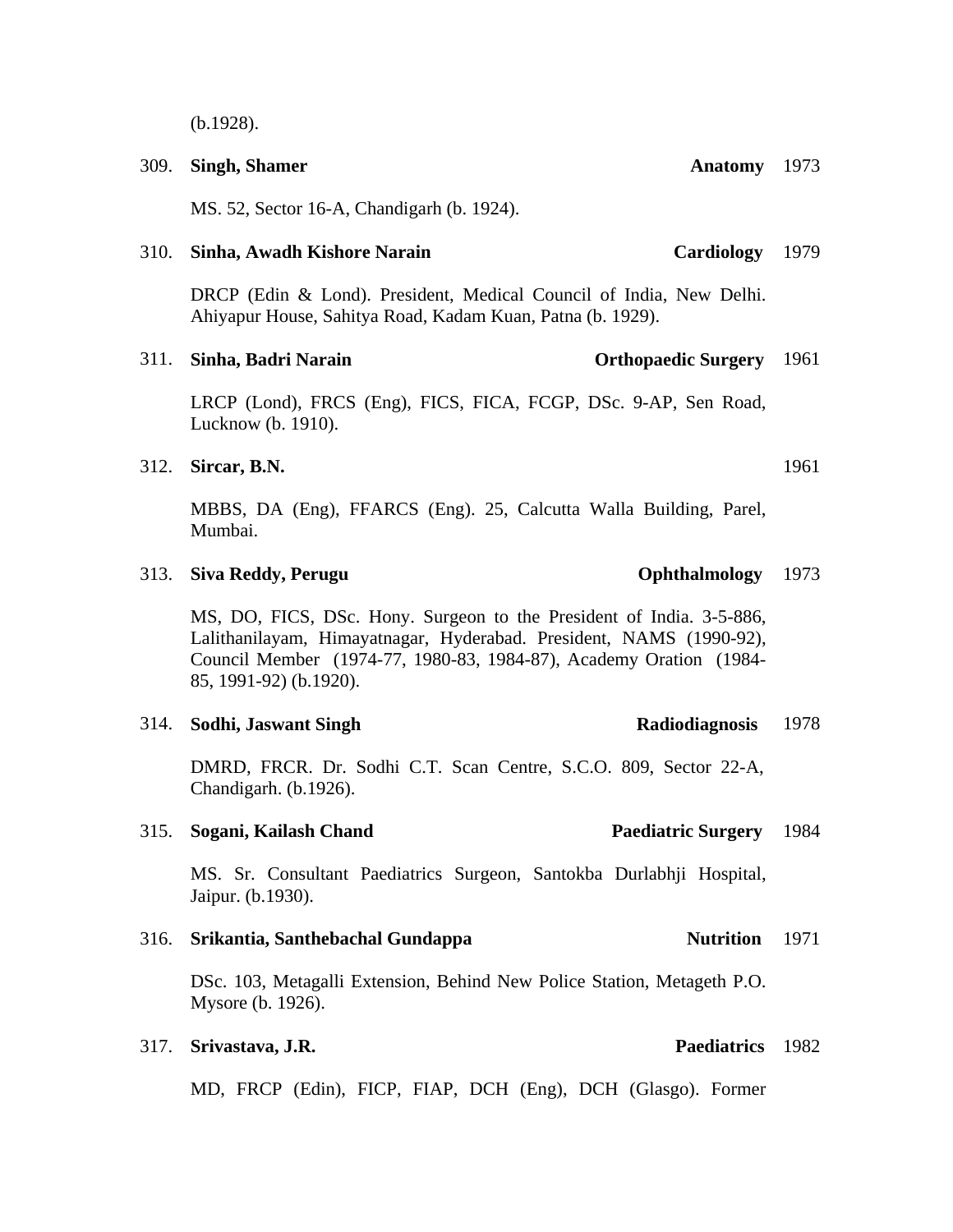Professor & Head, Department of Paediatrics, Children Hospital, GSVM Medical College, Kanpur (b. 1927).

318. **Srivastava, R.N. Social & Preventive Medicine** 1980

# MD (Hons), DPH, DIN, FIPHA. Former Principal cum Dean, B.R.D. Medical College, Gorakhpur (b. 1932). 319. **Srivastava, Sarda Prasad** MS, FRCS (Eng), FACS, FICS. Emeritus Professor of Surgery, S.N. Medical College, Agra (b. 1909). **Cancer Surgery/Urology** 1965 320. **Subrahmanyam, Sarda** MSc, PhD. "Springfield", 9, Jagannathan Road, Nungambakkam, Chennai (b. 1918). Neuroendocrinology 1973 321. **Subramaniam, K. Subramaniam** Ophthalmology 1979

FRCS. 16/467 Edapazhanji, Thiruvananthapuram (b. 1926).

### 322. **Subramaniam, Ratnavelu** Medicine 1969

MD, FRCP (Lond). 23, Balfour Road, Kilpauk, Chennai (b. 1912).

### 323. **Subramanian, Sundaram** Microbiology/Pathology 1978

MD, Dbact (Lond.), DSc, FIMSA, PhD. Emeritus Professor, Department of Microbiology, Dr. A.L.M. Post Graduate Institute of Basic Medical Sciences, Taramani, Chennai-600113. Achanta Lakshmipathi Oration (2003- 04), Council Member (1993-196) (b.1926).

324. Maj. Gen. Subramanyam, CSV

MD. Chief Laboratory Services, Apollo Hospital, 21 Greams Lane, Chennai (b. 1924).

**325. Sukumar, I.P.** 

DM, FRCP (Edin), FACC (USA), FISE (India). Professor & Head, Department of Cardiology, Christian Medical College Hospital, Vellore. (Tamil Nadu) (b. 1935).

326. **Talwalkar, A.K. Orthopaedics** 1968

Cardiology 1981

# Pathology 1986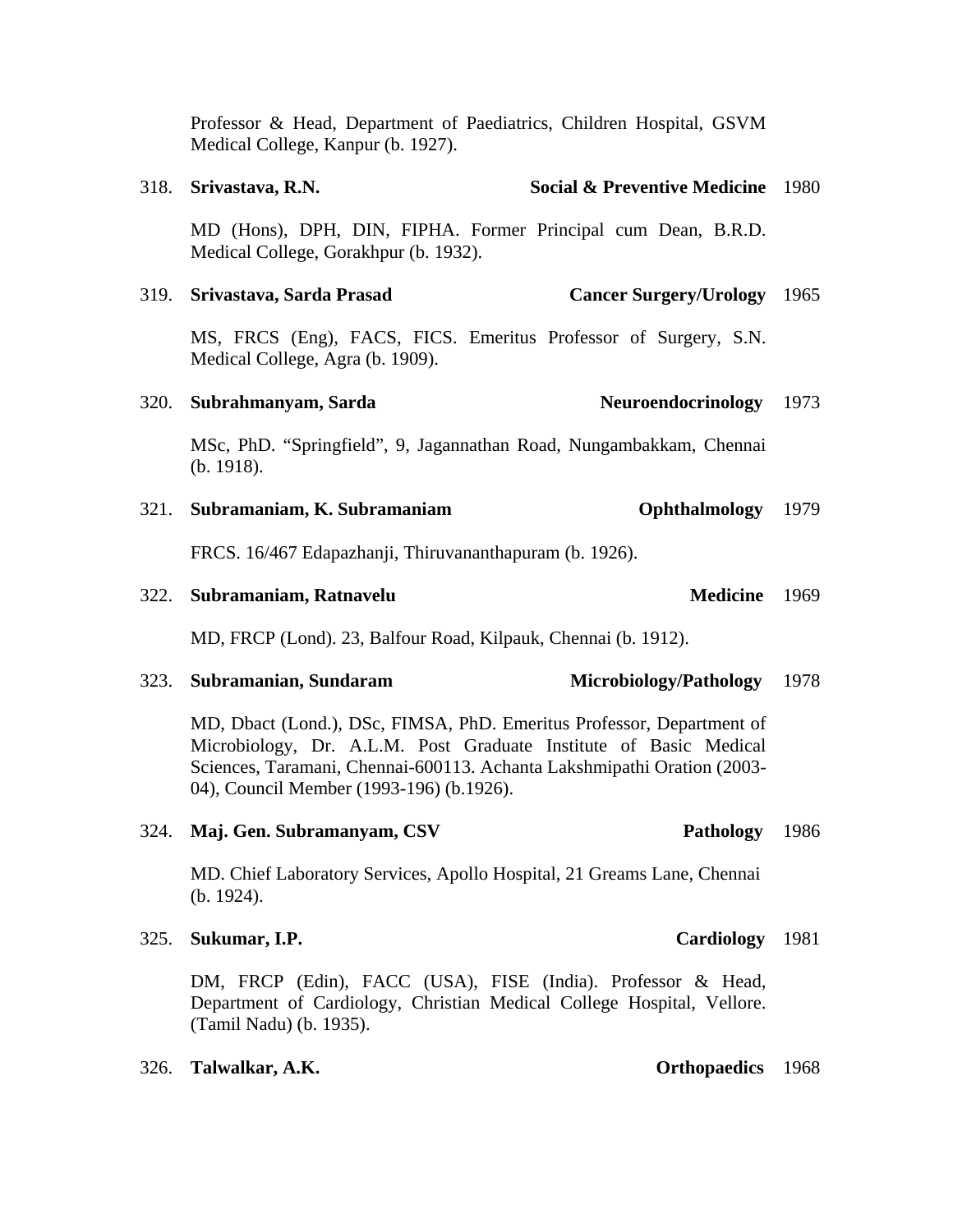MCh. 395, Lamington Road, Near Naaz Cinema, Mumbai (b. 1911).

### 327. **Lt.Col.Tandon, G. C.**

BDS, DA (Lond.), FFARCS (Eng.). Res: C-394, Defence Colony, New Delhi-110024. (b.1911).

### 328. **Tandon, Harcharan Das Pathology**

MD. Diploma American Board of Pathology, FRC (Path). Res: 9 Cadar Road, Epsom, Auckland, New Zealand. Tel: Res: 096387370, E-mail: hdtandon@kol.co.nz, President (1986-88), Vice President (1983-84), Council Member (1981-84), Glaxo Oration (1980-81), Academy Oration (1987-88), Dr. V.R. Khanolkar Oration (1992-93) (b.1924).

Dr. B.C. Roy Award (MCI,1980).

| 329. Taneja, Adml B.L. | <b>Medicine</b> 1961 |  |
|------------------------|----------------------|--|
|                        |                      |  |

MB, MRCS, MRCP, DTM & H. Principal, Maulana Azad Medical College, New Delhi.

| 330. Taneja, Pran N. | <b>Paediatrics</b> 1961 |  |
|----------------------|-------------------------|--|
|                      |                         |  |

MD, FRCP (Lond), DCH (Eng).75, Golf Links, New Delhi (b. 1916).

331. **Tara Chandra** Surgery 1980

MS, FRCS (Eng). 28, HIG Colony, Azadnagar, Kanpur (b. 1925).

332. **Tejuja, Sabita Human Reproduction**  1976

MD. 14, Sadhna Enclave, New Delhi (b. 1934).

### 333. **Tewari, T.R. Community Health/Health Administration**  1977

E-2/12, Vasant Vihar, New Delhi (b. 1909).

| 334. | Udani, Prabhakar Magan Lal | Paediatrics 1965 |  |
|------|----------------------------|------------------|--|
|------|----------------------------|------------------|--|

MD, DCH, FAAP (USA), FICP, FIAP. A 1, Jabreya Court, 69, Marine Drive, Mumbai. Vice President, NAMS (1997-98), Council Member (1995- 98), Sir Shriram Memorial Oration (1978-79) (b. 1918).

### 335. **Udupa, Katil Narasimha Surgery**

MS, FRCS, FACS. Emeritus Professor, Banaras Hindu University, Varanasi

Anaesthesiology 1961

## 1972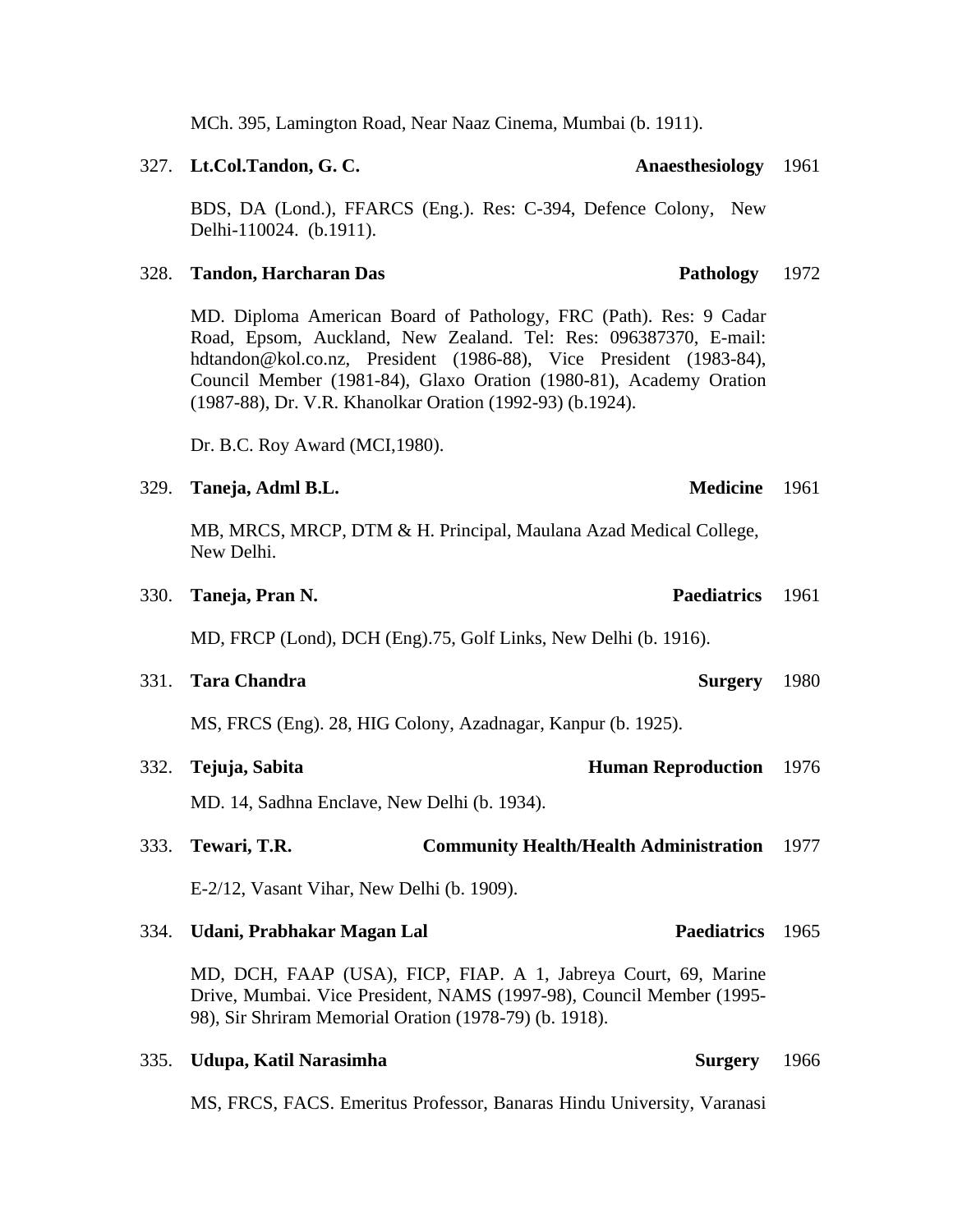MD, FICS, FACS, FRCOG. Director Professor, Upadhyay Institute of Gynaecology, Kankarbagh Road, Patna (b. 1915). 337. **Vaishnava, Hari** MBBS, MQCP, FRCP. Formerly Professor & Head, Department of Medicine, Maulana Azad Medical College, New Delhi. 338. **Vakil, R.J.** 

MD (Lond), FRCP (Lond), FRCP (Glasg), FICA, FCCP, FRSTM, FRSA, FAPHA, FAAAS, FRFPS, FACG, FASC, FRSM, FCPS, FRGS, FNI. 346 Hornby Road, Fort, Mumbai.

336. **Upadhyay, Shree Nath Obstetrics & Gynaecology** 

### 339. **Vardarjan, Manakkal Ganesa Radiodiagnosis**  1971

MD, FASc, DMR, FCCP, FICs. Emeritus Professor of Neuro-Radiology, Madras Medical College, Chennai. (b.1917).

### 340. **Veeraraghavan, N.**

Dsc. A-1/13, Third Main Road, Basant Nagar, Chennai (b. 1914).

### 341. **Venkatachalam, P.S.**

MD. 236, 13<sup>th</sup> Cross, Indiranagar, II Stage, Bangalore (b. 1923).

| 342. | Venkatswamy, Govindappa | <b>Ophthalmology</b> 1970 |  |
|------|-------------------------|---------------------------|--|
|      |                         |                           |  |

MS, DO, FRCOph. Chairman, Aravind Eye Hospital and Post Graduate Institute of Ophthalmology, No. 1, Anna Nagar, Madurai-625020 (b.1918).

## 343. **Victor, Soloman Thoracic Surgery**

MS (Thoracic Surgery), MRCP (Cardiology), FRCS (Eng), FRCS (Edin), FRCP (Edin). Director, The Heart Institute, New 34 East Street, Kilpauk Garden Colony, Chennai-600010. (b. 1938).

|  | 344. Vijayalakshmi, K. | <b>Dermatology &amp; Venereology</b> 1988 |  |
|--|------------------------|-------------------------------------------|--|
|--|------------------------|-------------------------------------------|--|

MD, FMMC, FINSA. No. 59, A Block, Anna Nagar, Chennai (b. 1927).

(b. 1920).

Microbiology 1961

Nutrition 1967

**Thoracic Surgery** 1983

1961

Medicine 1975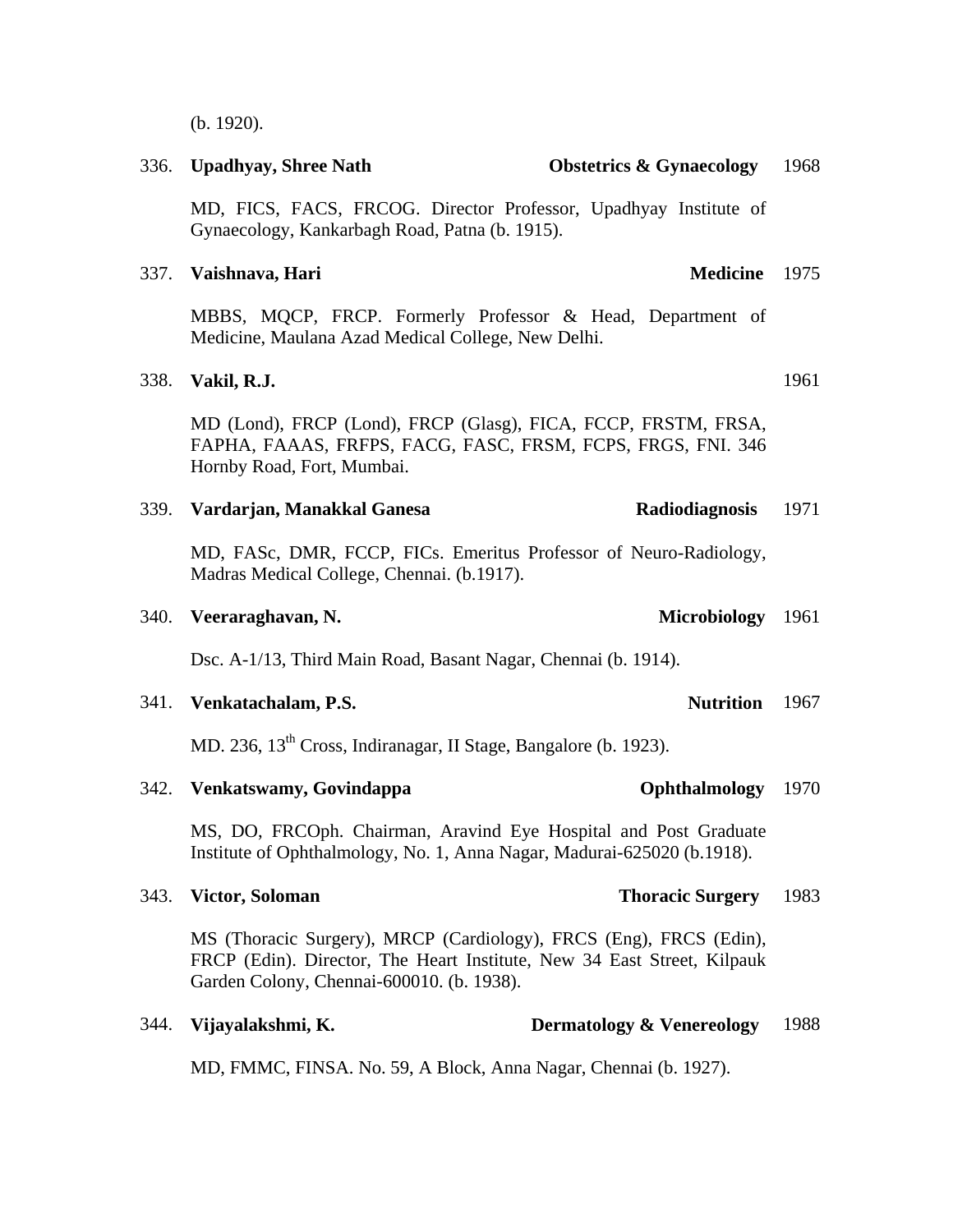### 345. **Virmani**, **Vimla**

FRCP (Edin). Honorary Visiting Professor, Neurology, Sree Chitra Thirumal Medical Centre, Thiruvananthapuram (b. 1919).

### 346. **Vishwakarma, G.K. Orthopaedics/Hospital Administration**  1988

MS (Ortho). G-10, Sector-56, Noida (U.P.) (b. 1932).

### 347. **Viswanathan, M.**

MD. Director, Diabetes Research Centre, Royapuram, Madras. Res: 7, Main Road, Royapuram, Chennai (b. 1923).

### 348. **Viswanathan, R. Chest Diseases**

MD, MRCP (Lond.), TDD (Wales), FCCP (USA). L-22, Hauz Khas, New Delhi (b. 1899).

### 349. **Vyaghreswarudu, Chavali**

MS (Surg), MS (Ortho), FICS, FACS. Professor Emeritus of Orthopaedics, Andhra Medical College, 16-1-12, Coasts Bettery Road, Maharani Peta, Vishakhapatnam (b. 1917).

## 350. **Wahal, P.K.**

MD, FICP, FICA (USA). Emeritus Professor, Department of Medicine, S.N. Medical College, Agra (b. 1934).

### 351. Wahi, Prem Nath **Pathology Pathology**

MD, FRCP (Lond), FC Path (Lond), FIAC (Hon), FNA, DSc (h.c.). 41 Uday Park, New Delhi (b. 1908).

### 352. Wahi, Purshottam Lal

MD, FACC, FCCP, FICA. House No. 1106, Sector 11, Chandigarh (b. 1928).

### 353. **Wasir, H. S.**

MD (Med.), DM Card.). Chief Cardiologist & Medical Director, Batra Hospital & Medical Research Centre, 1, Mehrauli Badarpur Road, New

Neurology 1978

# Orthopaedics 1970

# 1961

Cardiology 1973

Cardiology 1989

# 1961

Medicine 1983

Medicine 1989